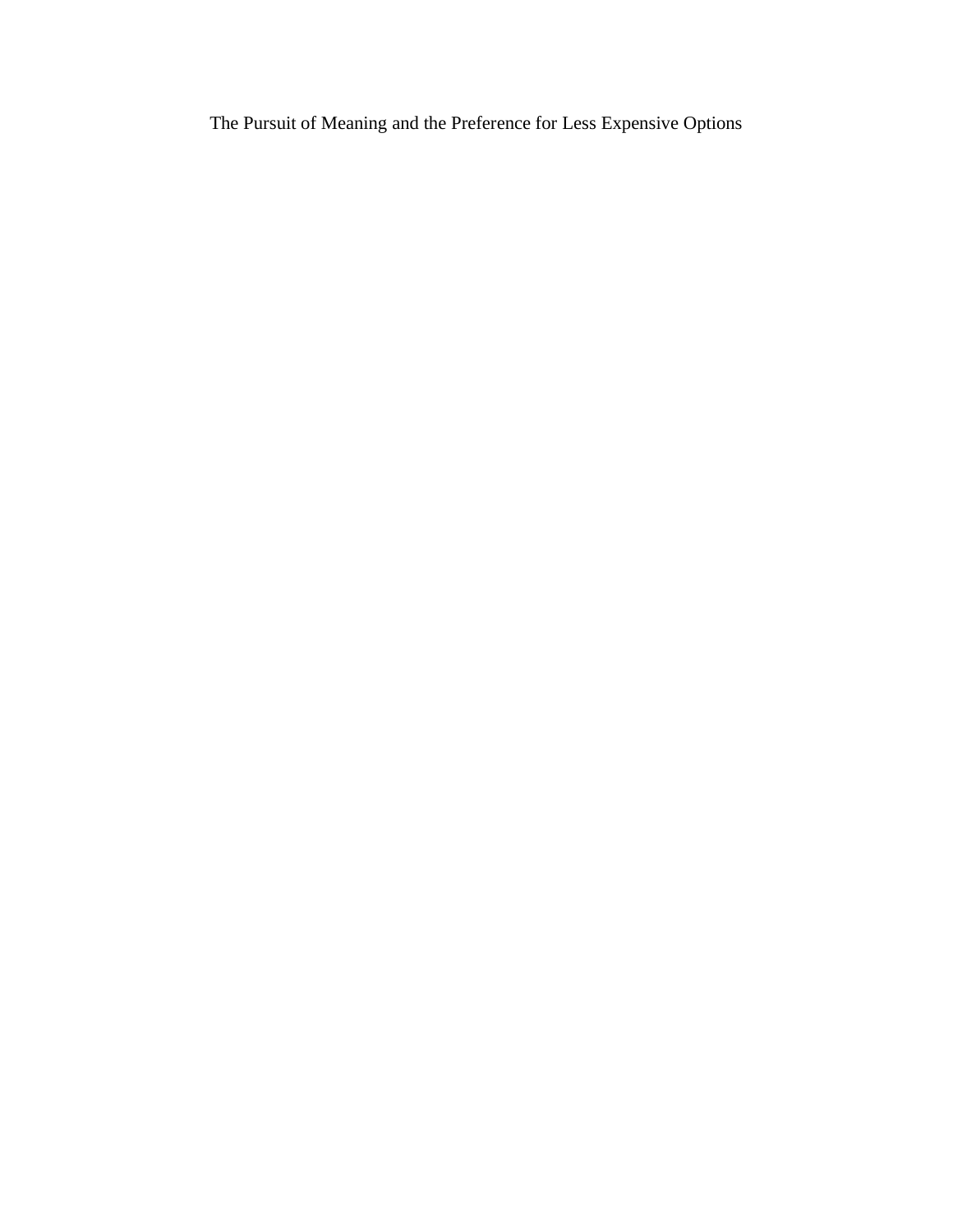#### **CONTRIBUTION STATEMENT**

How does the pursuit of meaning in the marketplace shape consumer decision processes and preferences? By providing an initial answer to that question—namely, that the pursuit of meaning (vs. pleasure) shifts consumers toward less expensive products because of a focus on opportunity costs—we contribute to the happiness/well-being and consumer choice literatures. For the former, we detail how two closely related drivers of well-being have differential effects on consumers' preferences in the marketplace. For the latter, we identify the pursuit of meaning as a previously unrecognized antecedent of opportunity cost consideration.

The key implication of this research is for consumer well-being. Buying less expensive, lower quality products in the pursuit of meaning may hinder consumers' chances to live their best lives. Consumers know that less expensive products tend to be less durable and thus can lead to higher monetary, time, and environmental costs (e.g., to replace or repair; Sun, Bellezza, and Paharia 2021). Less expensive products might also fail to deliver well-being benefits because they are less likely to be integrated in the self (e.g., because they are disliked or do not operate as intended; Bate, Jin, and Mathur 2011; Chen, Kalra, and Sun 2009). As a result, consumers pursuing meaning might miss out on opportunities to use the marketplace to enhance their wellbeing because of the salience of opportunity costs.

A secondary implication of the present research is for firms wishing to target purposedriven consumers. Our research suggests that they might benefit from encouraging opportunity cost neglect amongst such consumers, as that was shown to increase consumers' willingness to pay for more expensive (and coincidentally more meaningful) options.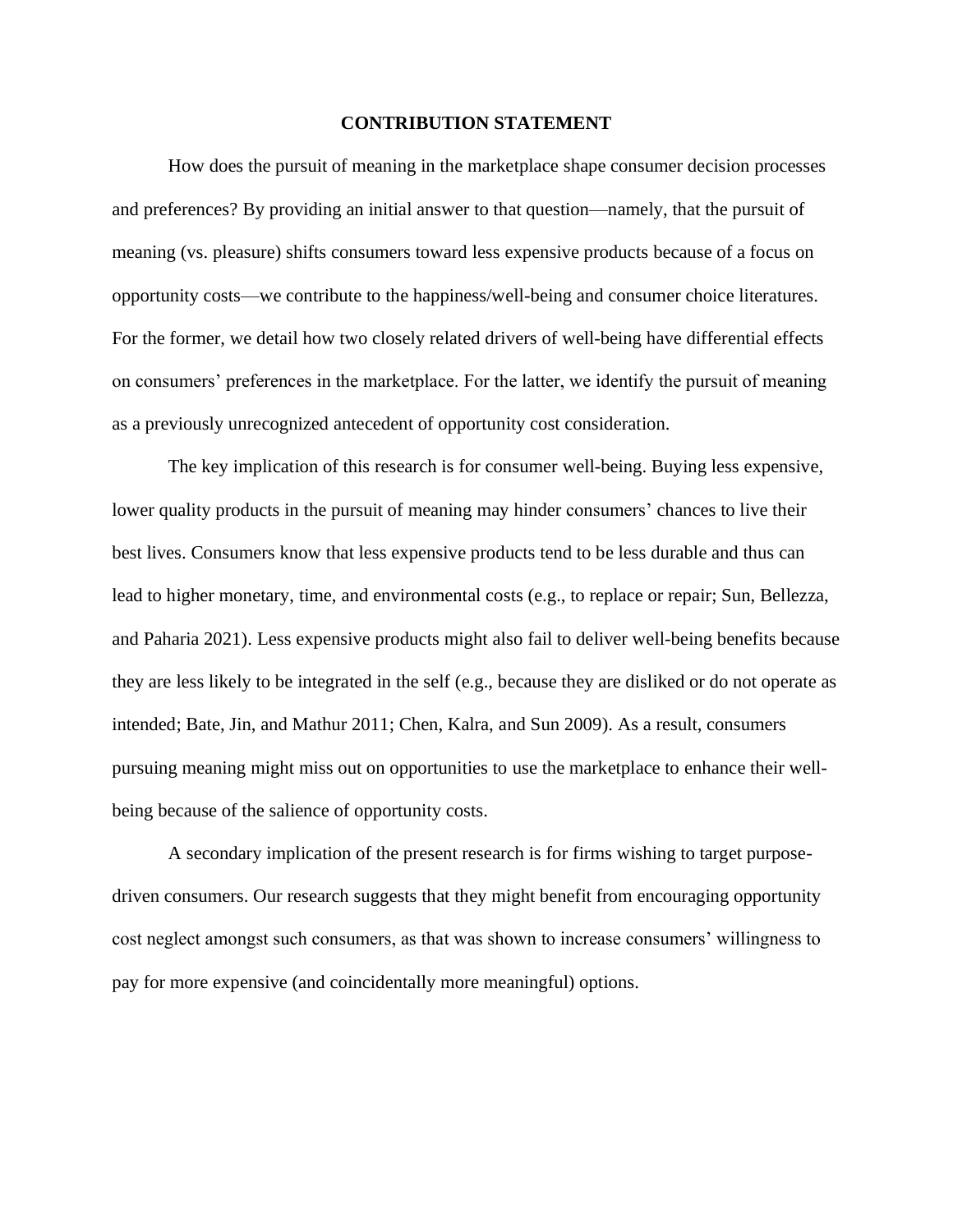#### **ABSTRACT**

Finding meaning in life is a fundamental human motivation. Along with pleasure, meaning is a pillar of happiness and well-being. Yet, despite the centrality of this motive, and despite firms' attempts to appeal to this motive, scant research has investigated how the pursuit of meaning influences consumer choice, especially in comparison to the study of pleasure. While previous perspectives would suggest that the pursuit of meaning tilts consumers toward high-quality products, we predicted and found the opposite. As compared to a pleasure or (no goal) baseline condition, 6 studies demonstrate that the pursuit of meaning causes people to consider how they can otherwise use their money (opportunity costs) which in turn leads to a preference for less expensive goods. This effect is robust across multiple product categories and usage situations, including both experiential and material purchases, and is obtained even when the more expensive product is perceived to deliver greater meaning. For participants pursuing meaning, making opportunity costs salient has no effect on their choices, and encouraging opportunity cost neglect increases their willingness to pay for a more expensive item. This research thus provides an initial answer as to how the pursuit of meaning shapes consumer choice processes and preferences.

*Keywords*: meaning, pleasure, opportunity costs, goals, price, well-being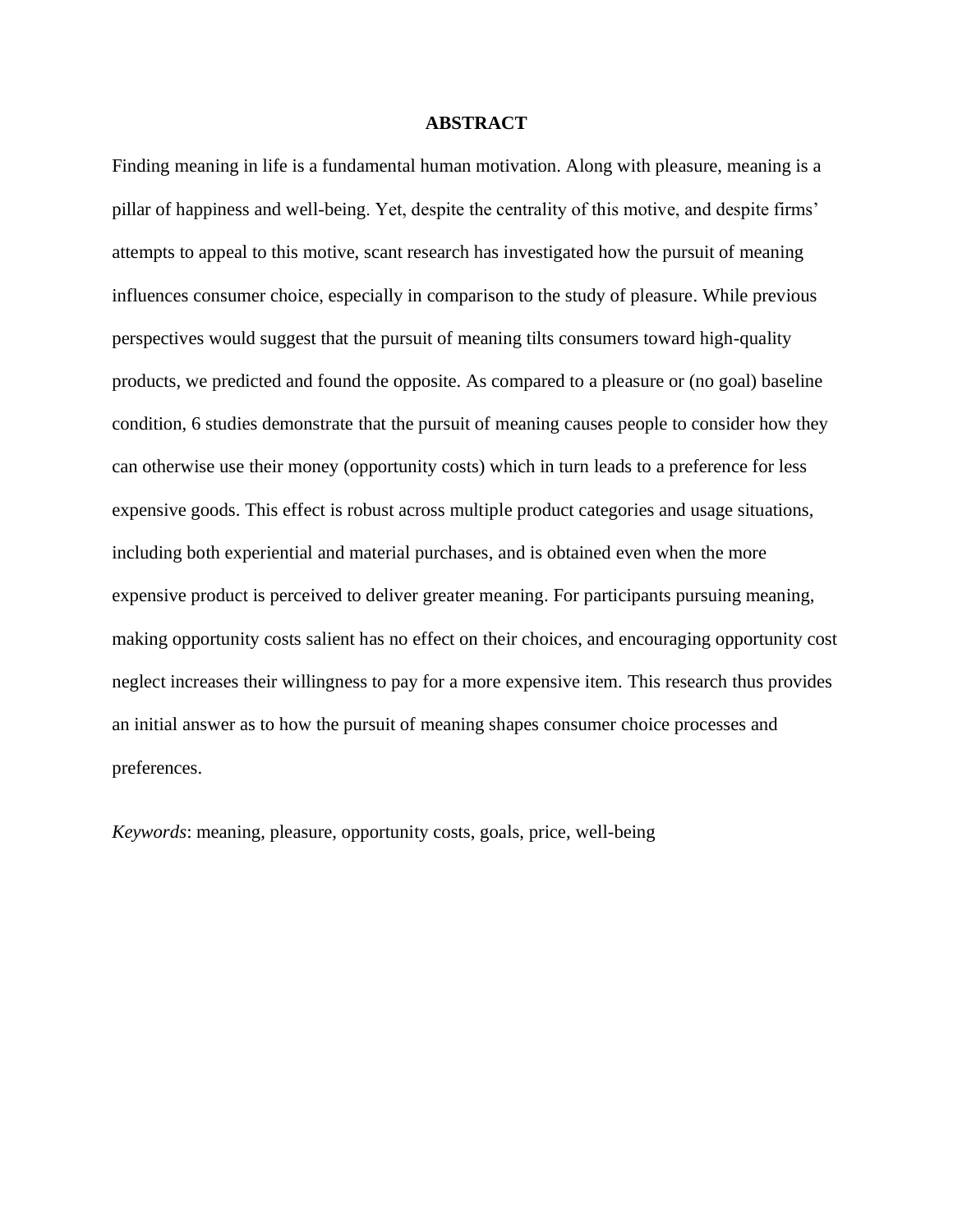Finding meaning in life is a fundamental human need (Baumeister and Vohs 2002; Heintzelman and King 2014; Maslow 1943; Ryan and Deci 2001; Steger et al. 2006). Indeed, according to many prominent models of well-being, finding meaning is a key path toward happiness (alongside the pursuit of pleasure; Ryan and Deci 2001; Waterman 1993). As such, people constantly strive for meaning, which is typically manifested as acting in ways that align with one's values, one's sense of purpose, and one's social nature.

Despite the centrality of meaning for people's lives, little is known about how the pursuit of meaning affects consumers' preferences in the marketplace. This state of affairs contrasts sharply to how much the field knows about how the pursuit of *pleasure* shapes consumer preference (Alba and Williams 2013). For example, casual observation and empirical investigation alike suggest that when people pursue pleasure, they show less price sensitivity compared to those approaching the marketplace for functional reasons (Strahilevitz 1999; Wakefield and Inman 2003). Simply put, the pursuit of pleasure prompts people to splash out. Given the positive relationship between meaning and pleasure (Kashdan, Biswas-Diener, and King 2008), one may expect the pursuit of meaning to have a similar effect on consumer preferences. However, in the present research we hypothesized and found that the pursuit of meaning causes people to cheap out. That is, it orients them toward less expensive marketplace offerings.

Drawing from prior work, we anticipated that the pursuit of meaning would orient people toward less expensive goods and services because it would cause them to consider alternative ways of achieving meaning in the marketplace beyond the options at hand. Early perspectives on the quest for meaning recognized that seeking meaning involves adopting a broad focus which, from a hierarchical goals perspective, should cause people to consider the multiple different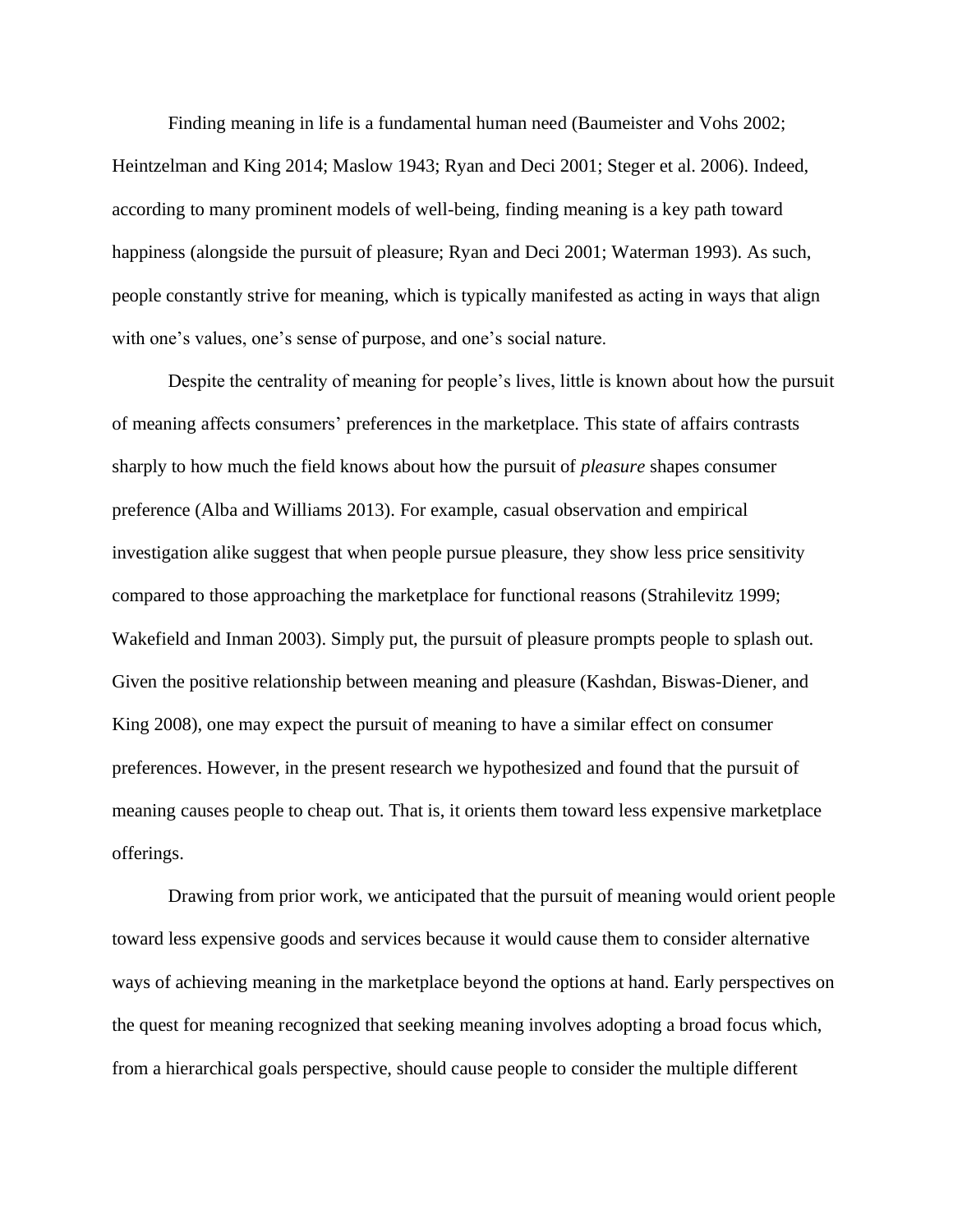means that can be used to achieve that higher-order goal (Frankl 1963; Kruglanski et al. 2002; McGregor and Little 1998; Vallacher and Wegner 1987). As such, we predict that the pursuit of meaning in the marketplace should prompt people to consider alternative uses for their money (i.e., opportunity cost consideration). In turn, opportunity cost consideration is known to shift people toward less expensive products (Frederick et al. 2009). We find evidence for this effect across multiple product categories and usage situations, including both experiential and material purchases.

Given the wealth of knowledge the field has about pleasure (Alba and Williams 2013), a key contribution of the present research is to examine whether and how the related but distinct pursuit of *meaning* has differential effects on consumer preferences. Answers to such questions promise to enhance the field's understanding of the drivers of consumer happiness and wellbeing. This research also contributes to the field's understanding of the drivers of consumer choice processes, by identifying the pursuit of meaning as a hitherto unrecognized antecedent of opportunity cost consideration.

In addition to theoretical implications, the phenomenon we document has potential implications for consumer welfare. Less expensive options might fail to deliver on desired benefits (Bate, Jin, and Mathur 2011; Chen, Kalra, and Sun 2009), and as a result be less likely to help people in their pursuit of meaning. Products that break down easily or services that fail to live up to expectations lead people to experience disutility, diminishing their well-being instead of enhancing it. Thus, if the pursuit of meaning leads people to cheap out, they might impede their chances of obtaining well-being through consumption.

#### **CONCEPTUAL DEVELOPMENT**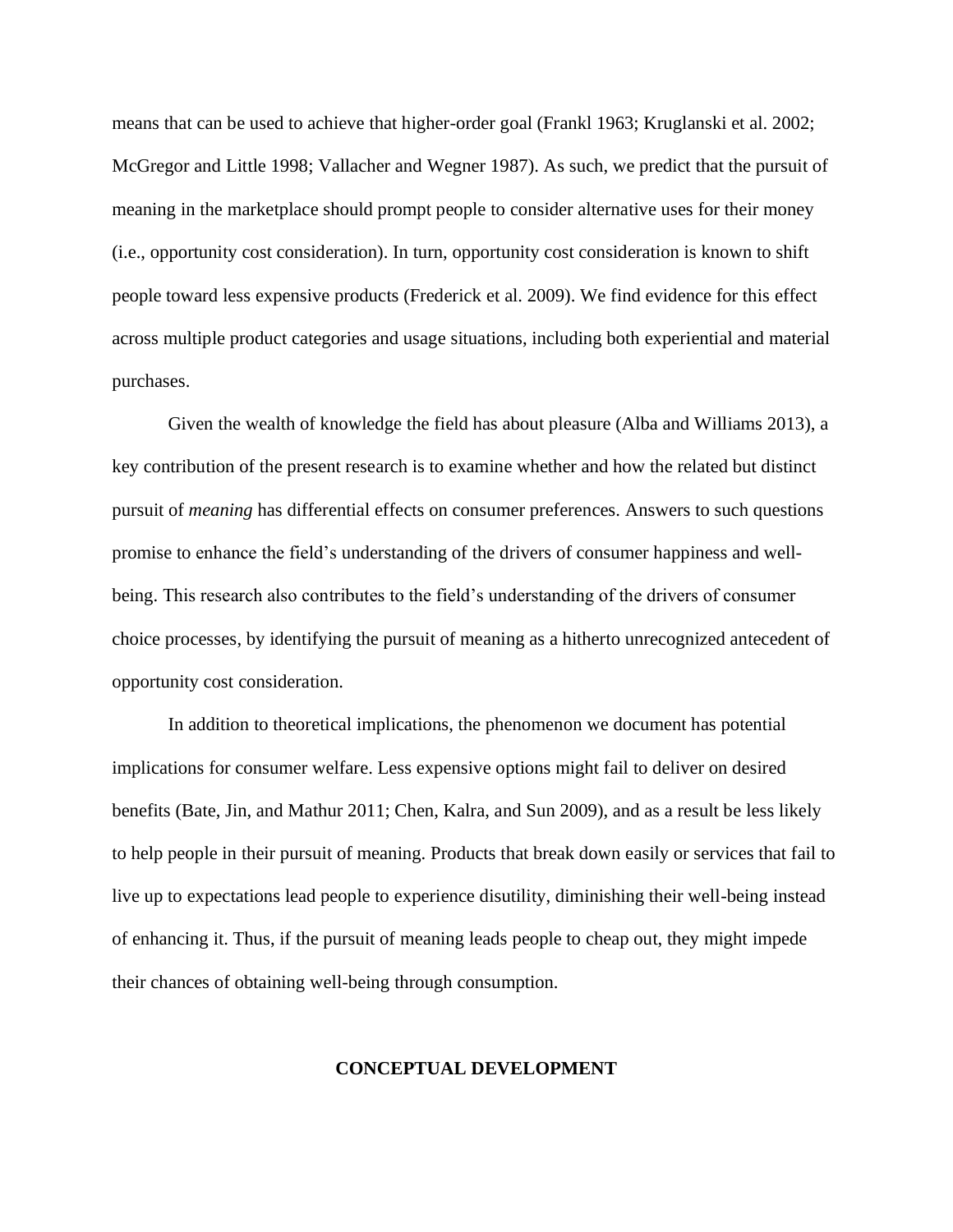Meaning and Pleasure Are Related Yet Distinct Inputs to Well-being

Many models of well-being have been advanced to describe the key components of happiness and well-being (Ryan and Deci 2001; Seligman 2011; Waterman 1993). Although such models vary in multiple respects, they invariably consider meaning and pleasure side-byside as two fundamental inputs into the broader construct of happiness. Past research has found that, while meaning and pleasure are strongly and positively related to each other, they are nevertheless distinct (Baumeister et al. 2013; Dwyer, Dunn, and Hershfield 2017; Huta and Ryan 2010).

The pursuit of pleasure involves behaving in ways that increase positive affect and/or decrease negative affect in the moment (Babin, Darden, and Griffin 1994; Khan, Dhar, and Wertenbroch 2005; Seligman 2011). While the pursuit of pleasure has long been recognized as one of the most important drivers of consumer behavior (Holbrook and Hirschman 1982), the pursuit of meaning has received much less attention by consumer researchers (Rudd, Catapano, and Aaker 2019). This is surprising since there are signs that people pursue meaning in the marketplace. For example, people want companies to be purpose-driven (Barton et al. 2018), they punish firms for engaging in business practices that are contrary to their values (Trudel and Cotte 2009), and they actively derive meaning from even mundane consumption (Wang, Sun, and Kramer 2021).

In the present research, we examine the effect of pursuing meaning on consumer preferences in contrast to pursuing pleasure (Dwyer et al. 2017; Kim, Kang, and Choi 2014; MacGregor and Little 1998; Rudd et al. 2019; Schmitt, Brakus, and Zarantonello 2015). We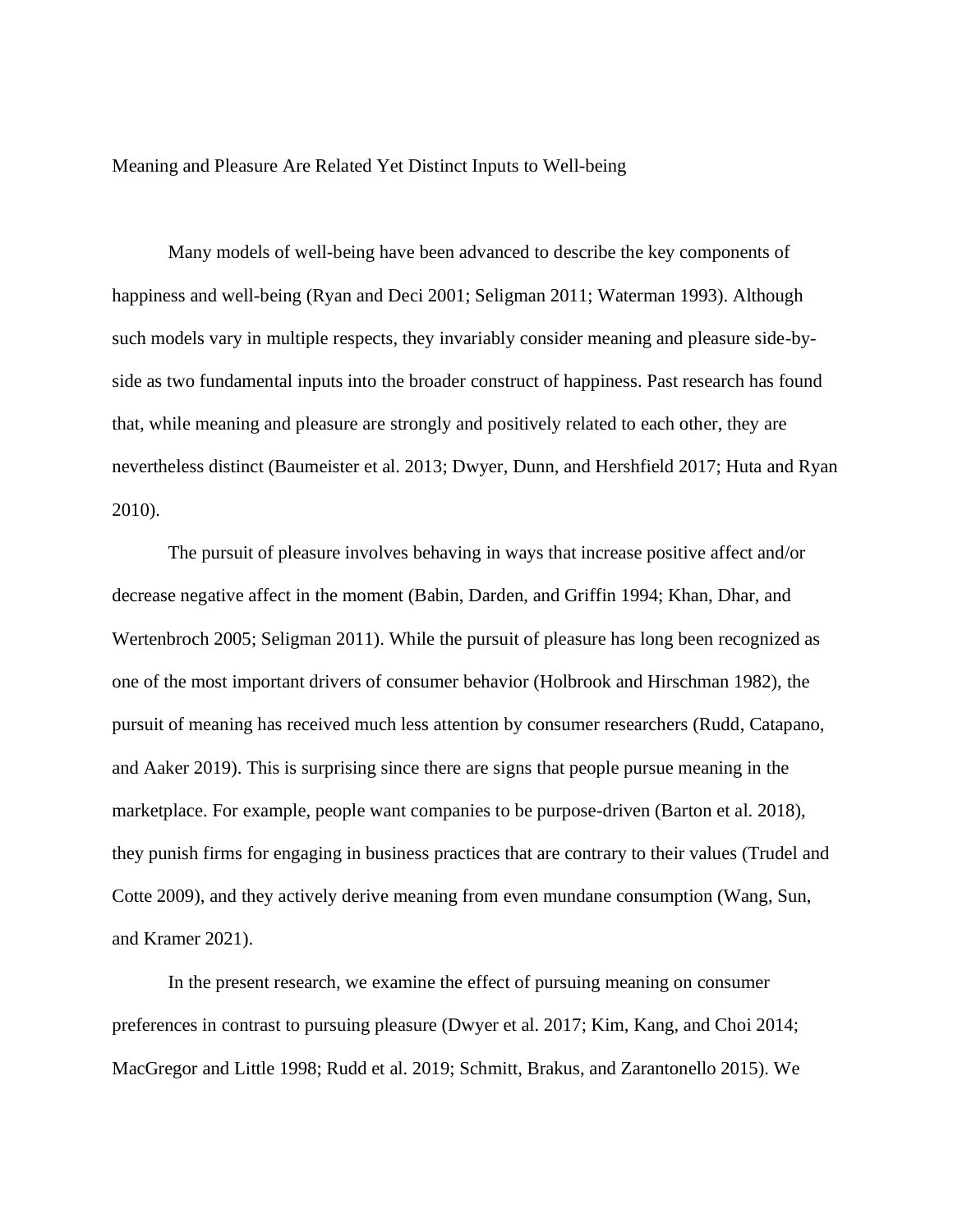adopt this strategy primarily because identifying points of divergence between meaning and pleasure clarifies how these two overarching motivations shape consumer happiness and wellbeing.

#### The Pursuit of Meaning

It is widely accepted that people want their lives to be meaningful (Baumeister and Vohs 2002; Ryan and Deci 2001; Steger et al. 2006). To date, the bulk of the research on meaning has focused on the *experience* of meaning, prompting a slew of opinions and theories on the topic (Martela and Steger 2016; King and Hicks 2021; Huta and Waterman 2014; Oishi and Diener 2014; Routledge et al. 2011). By contrast, the idea that people actively *pursue* meaning is beyond dispute (Baumeister and Vohs 2002; Heintzelman and King 2014). In this research, we focus on the motivated *pursuit* of meaning rather than the *experience* of meaning. That said, it remains useful to have some sense of what people are looking for when they pursue meaning. As we detail below, emerging perspectives coalesce around a three-part definition of meaning: people who pursue meaning are seeking significance, purpose, and connections beyond one's present self (Baumeister and Vohs 2002; Martela and Steger 2016; Heintzelman and King 2014; King and Hicks 2021; Rudd et al. 2019; Ryan and Deci 2001; Steger 2012).

*Significance* is the feeling that one matters to the world; that one's existence has importance and value beyond the self. Indeed, meaningfulness has been associated with deep involvement in activities that have an impact beyond the self, such as taking care of one's children, helping others, and praying (Baumeister et al. 2013). To increase feelings of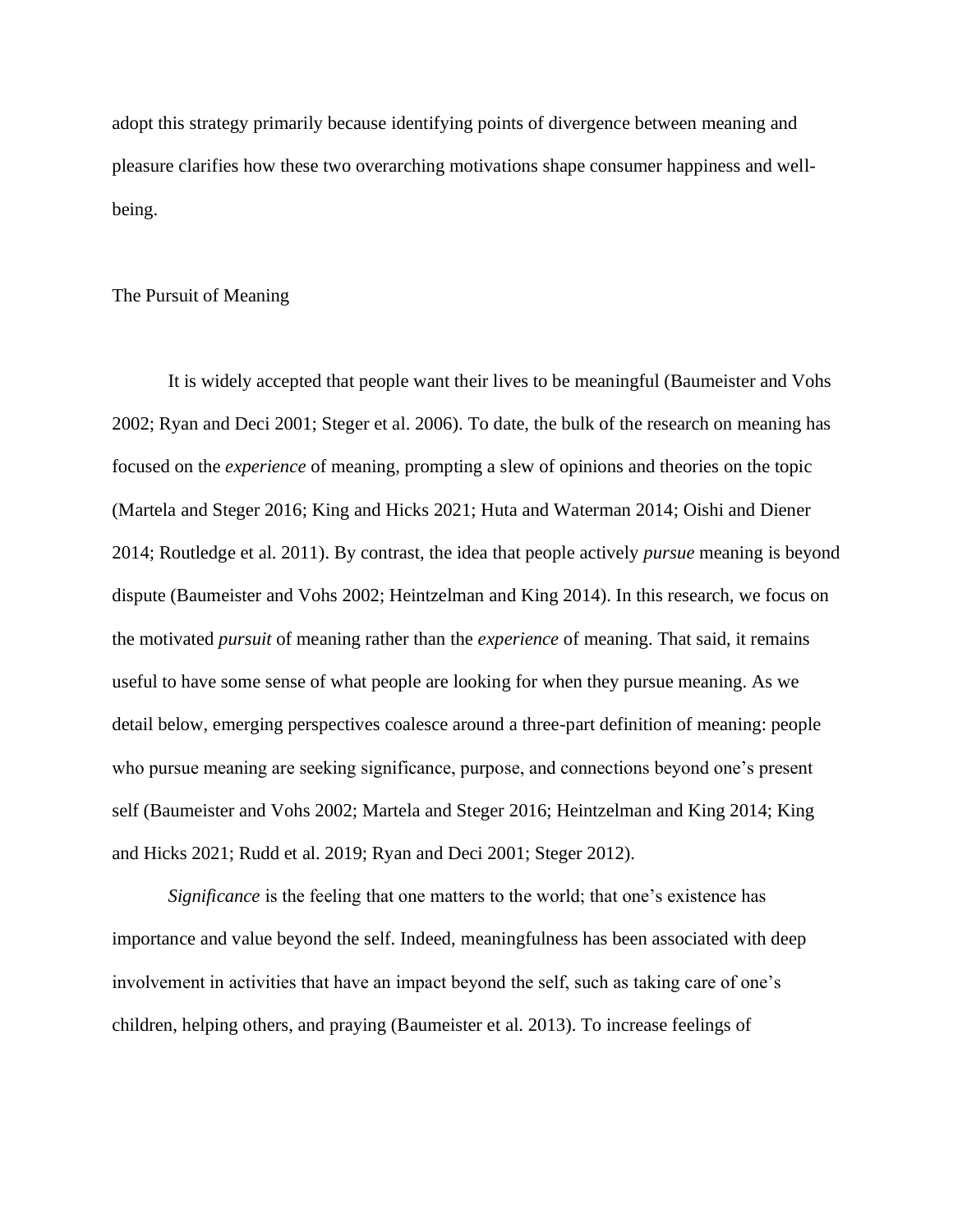significance, researchers suggest that consumers make the most of their time: maximizing the impact of each moment, each day, and ultimately their life (Rudd et al. 2019).

*Purpose* is the sense that one has direction, goals, or a mission in life; that one is growing as a person rather than being aimless. In this way, a meaningful life often includes engaging in behaviors that facilitate desired states, aspirations, or outcomes (Baumeister and Vohs 2002; Steger 2012). To illustrate, a person may run long, gruelling distances to raise funds for cancer research (e.g., Terry Fox's Marathon of Hope); the activity of running feels purposeful because it represents the highly desired outcome of eradicating cancer. In the marketplace, people can buy products, services, and experiences which help them to strive towards their purposeful aspirations, such as running equipment (in the aforementioned example), educational courses and degrees, or books to support new life roles and hobbies.

Lastly, meaning involves *connection*. In addition to connecting with other people, meaning also involves connecting with the external world more broadly, including different times, places, people, and ideas (Baumeister 1991; Steger 2012). For example, meaningfulness has been associated with a greater integration of past, present, and future selves (Baumeister et al. 2013). It is also associated with spending time with others and placing oneself within a coherent narrative (King and Hicks 2021). People can use the marketplace to foster connection by buying products, services, and experiences that help them to socialize with others (e.g., outdoor furniture to host social gatherings), link past, present and future selves (e.g., cameras and photo albums), or immerse themselves in new or favorite places (e.g., traveling).

Combining these perspectives, we define meaning in life as the sense that one's life has significance, purpose, and is connected to the world in a broad sense. Accordingly, the pursuit of meaning involves motivated (goal-driven) attempts to add those elements to one's life.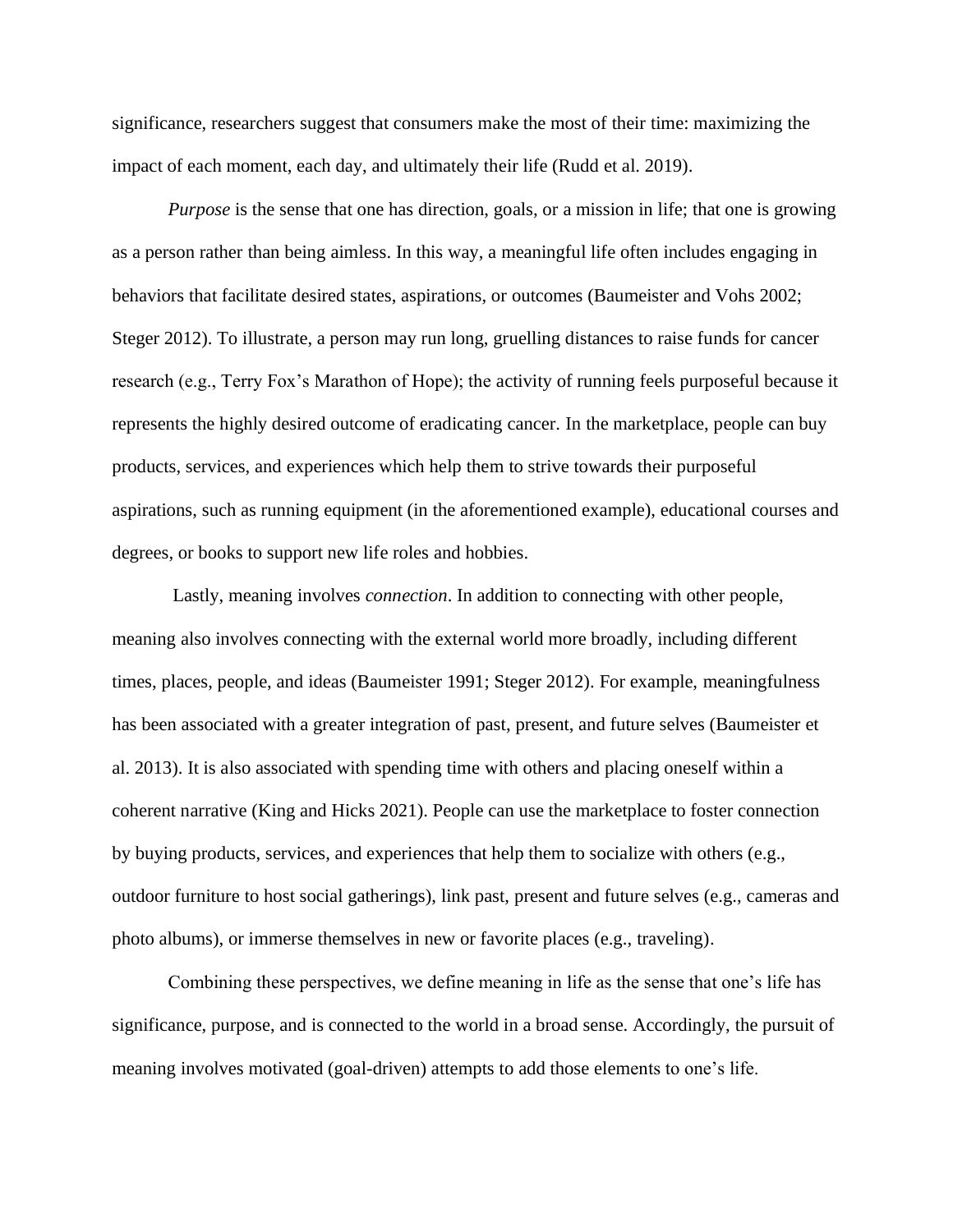The Pursuit of Meaning and Marketplace Preferences

The things people buy can help them pursue meaning. Past research suggests that people routinely find meaning in the selection and consumption of marketplace goods and services (Belk, Wallendorf, and Sherry 1989; Goodman, Malkoc, and Stephenson 2016; Russell and Levy 2012; Wang et al. 2021). Whether going to the movies, enrolling in educational courses, or buying a DNA kit to learn about their ancestry, consumers have ample opportunities to use the marketplace to help infuse their lives with meaning.

Yet past research also suggests that meaning is associated with "priceless" options such as reading, praying, volunteering, connecting with loved ones, and engaging in deep thought (King and Hicks 2021; Rudd et al. 2019). Unlike seemingly free sources of meaning, marketplace goods and services are subject to market valuation. As a result, consumers are often confronted with price/quality trade-offs. For example, when buying a new camera to record memories of an upcoming trip, consumers must decide whether to spend more (by choosing higher end options) or spend less (by choosing less expensive, lower end equipment). When consumers want to use their wallets to add meaning to their lives, how does that impact their decision-making?

Given the high correlation between meaning and pleasure (Kashdan et al. 2008), it would be reasonable to hypothesize that the preferences of consumers pursuing meaning would resemble the preferences of those pursuing pleasure. Both are affect-laden (King et al. 2006), negatively related with boredom (Baumeister et al. 2013), and positively related to feelings of vitality (Braaten, Huta, Tyrany, and Thompson 2019). Against this backdrop, one could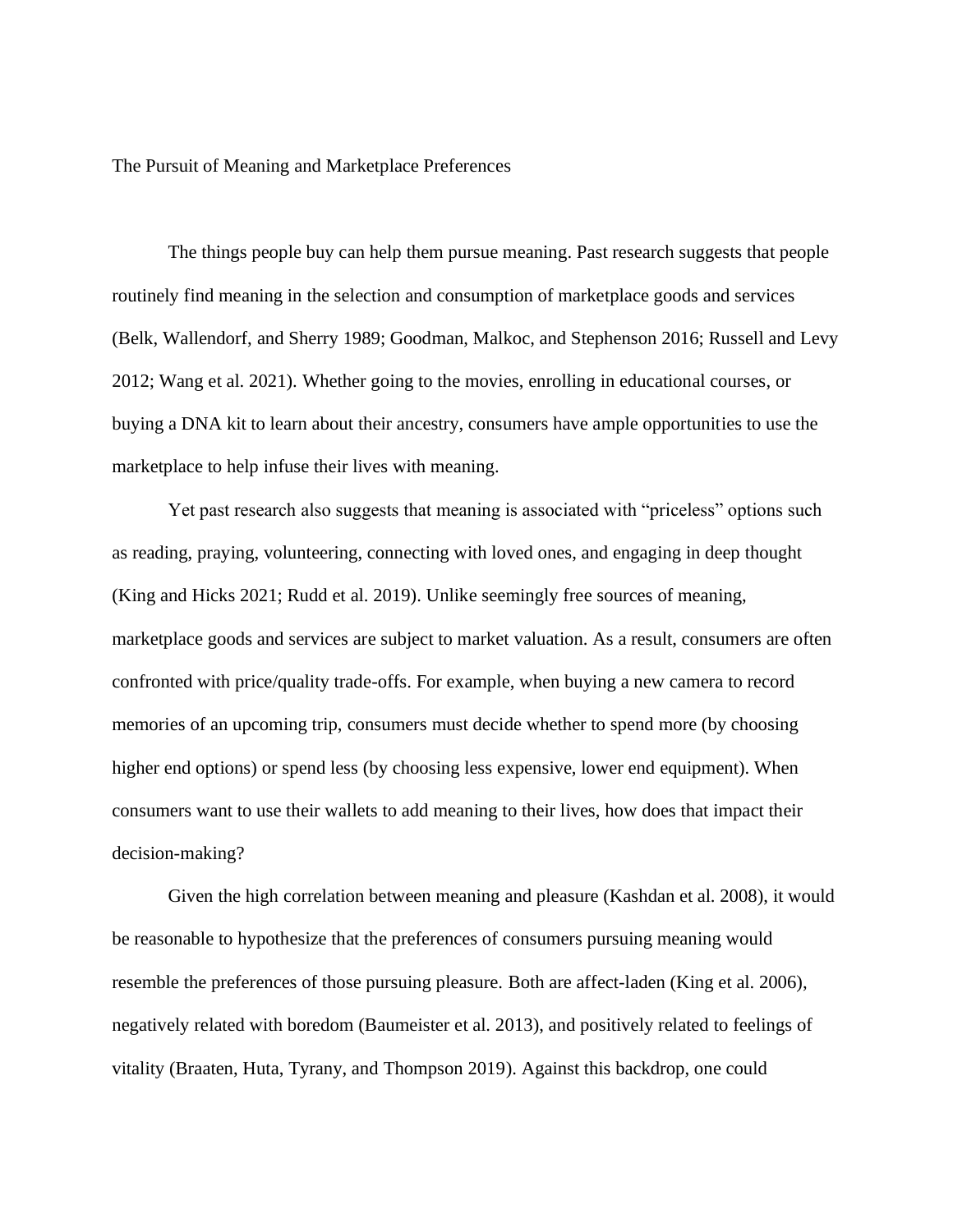hypothesize that consumers pursuing meaning might gravitate towards more expensive options, in the same way that those pursuing pleasure do (Alba and Williams 2013; Wakefield and Inman 2003). The guiding intuition would be that if people are willing to pay a premium in the pursuit of pleasure, then surely they would *also* be willing to pay a similar premium in the pursuit of meaning. This intuition is consistent with the commonly held view that people should not cheap out on symbolically meaningful purchases (e.g., one can never "put a price on love;" McGraw et al. 2016). In contrast, we hypothesize that the motivated pursuit of meaning (vs. pleasure) leads consumers to prefer *less* expensive options because it causes them to consider broadly the various ways in which they might find meaning.

#### Why the Pursuit of Meaning Prompts Opportunity Cost Consideration

When making a purchase, consumers tend to focus solely on the options in front of them instead of considering alternative ways that they can use their money (i.e., opportunity costs). This tendency to neglect outside options has been documented when consumers consider hedonic options (e.g., entertaining videos) and utilitarian ones (e.g., breakfast items; Frederick et al. 2009; Spiller 2011). Barring specific circumstances (such as feeling financially constrained; Spiller 2011), consumers often focus narrowly on the options presented to them with little consideration of alternatives. By contrast, we contend that the pursuit of meaning causes people to consider broadly the range of means by which they can find meaning, beyond using their money to buy the focal purchase.

From early on, the search for meaning has been associated with a broad focus (Frankl 1963; Vallacher and Wegner 1987). Instead of narrowly focusing on whether a means (such as a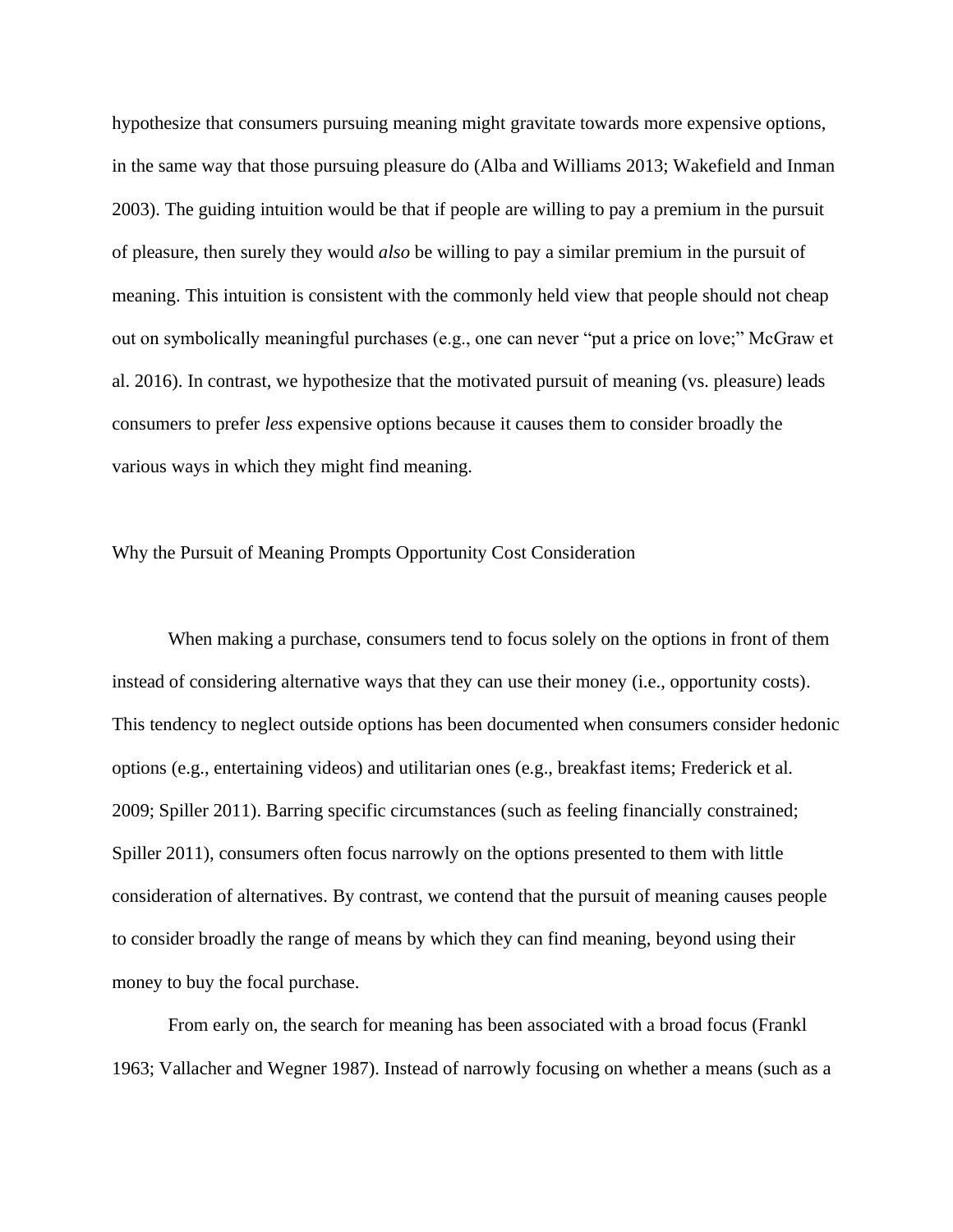marketplace offering) will be efficacious for successful goal pursuit (the criterion associated with pleasure-oriented goals), past research suggests that people pursuing meaning consider whether the means they select to achieve a goal are consistent with core aspects of the self (McGregor and Little 1998). This integrative style of cognitive processing leads people to consider how multiple different means can serve that same higher-order goal (Kruglanski et al. 2002) because they consider the reasons *why* an action is performed (Vallacher and Wegner 1987). Taken together, we anticipated that these previously established processes would cause people pursuing meaning to consider alternative uses for their money beyond focal products (i.e., opportunity cost consideration).

Consistent with our proposal that the pursuit of meaning fosters a focus on opportunity costs, past work has shown that meaning and pleasure are differentially correlated with ways people approach and spend money. While pleasure was positively associated with buying luxuries and necessities (presumably because those are considered efficacious ways to make oneself feel good), meaning was not (Baumeister et al. 2013). Instead, meaning was associated with balancing one's finances, which was unrelated to pleasure (Baumeister et al. 2013). Effectively managing one's money requires prioritizing some purchases over others, a process that involves consideration of opportunity costs by definition (Fernbach, Kan, and Lynch 2015).

Given these perspectives from the literature, we hypothesize that the pursuit of meaning prompts people to be sensitive to alternative uses for their money (i.e., opportunity costs). If the pursuit of meaning encourages people to consider the various ways they can use their money beyond a focal purchase, then when presented with marketplace options, less expensive options should be seen as preferable to more expensive ones (Frederick et al. 2009). Accordingly, when deciding between more and less expensive options, we expect that the consideration of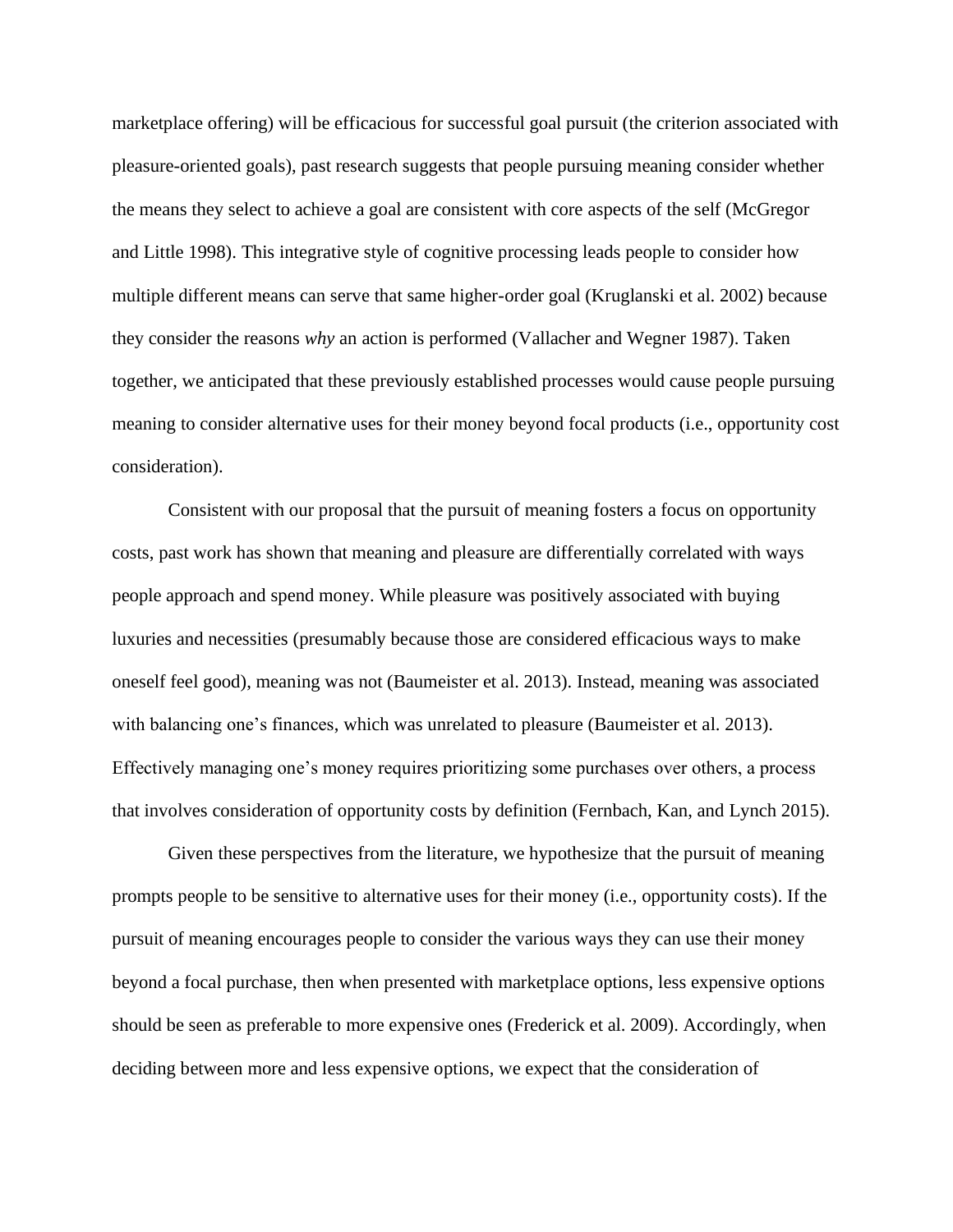opportunity costs will increase preferences for lower priced options among those pursuing meaning.

As mentioned, consumers often neglect to consider opportunity costs (Frederick et al. 2009). Thus, we expect that any conditional difference observed in the preference for less expensive options will be driven by the pursuit of meaning prompting opportunity cost consideration, rather than the pursuit of pleasure prompting (greater than usual) opportunity cost neglect.

### **SUMMARY OF WHAT WE DO (AND DO NOT) FIND**

In the present research, we test the hypothesis that people who seek meaning (vs. pleasure) in their consumer choices exhibit a preference for less expensive options. We first document that basic effect across a range of material goods, experiential goods, and services using two different goal manipulations (studies 1a-1b). Then, in an incentive compatible shopping study, we confirm that the pursuit of meaning increases people's preferences for less expensive products by comparing the pursuit of meaning to a no-goal baseline condition (study 2). Next, we verify the mediating role of opportunity cost consideration by measuring it directly (study 3). A follow-up study replicated the indirect effect of the meaning (vs. pleasure) goal on preference for less expensive products through opportunity cost consideration by coding participants' open-ended explanations for their preferences (web appendix D). Lastly, studies 4a and 4b take a causal chain approach (Spencer, Zanna, and Fong 2005) to provide converging evidence for our proposed mechanism by manipulating opportunity cost consideration. The basic effect holds even when the more expensive option is perceived as more meaningful (study 4b).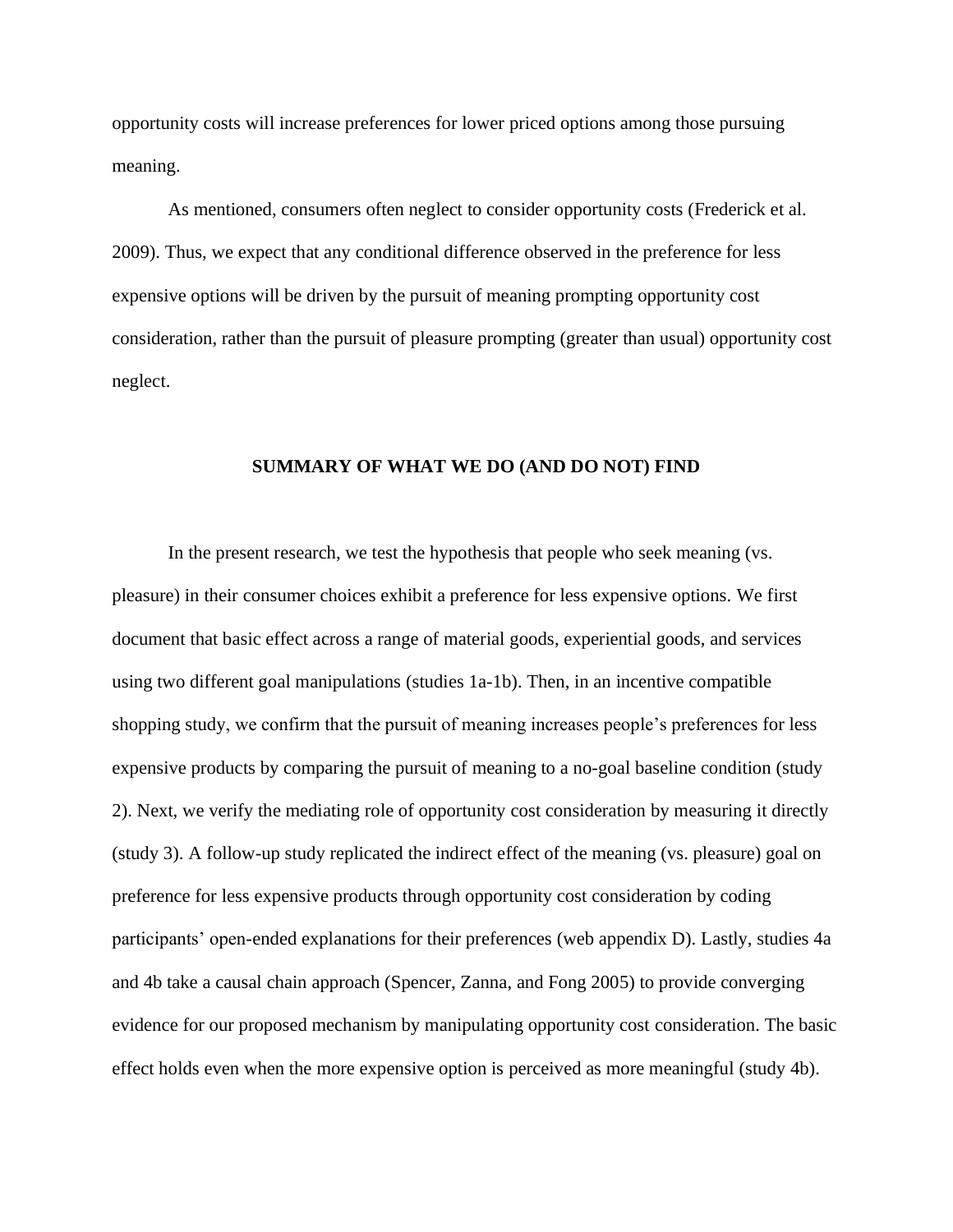In shedding light on how the basic motive for meaning affects consumer preference, we rule out several alternative accounts for our results. The data suggest that our findings are not due to an association between the pursuit of meaning and financial constraint (Roux, Goldsmith, and Bonezzi 2015) or a future orientation which could elicit a desire to save money (Malkoc and Zauberman 2018). We obtain our key result for both experiential and material goods (Van Boven and Gilovich 2003), and it is not reliably moderated by ethically-minded consumer behavior (Sudbury-Riley and Kohlbacher 2016) or materialism (Richins 2004). Instead, we uncover a mindset not previously associated with the pursuit of meaning, a focus on monetary opportunity costs.

For each study, we report all experimental conditions and measures (OSF data and materials: [https://osf.io/nm8vp/?view\\_only=cf5c2fd812684569b030f0989229b746\)](https://osf.io/nm8vp/?view_only=cf5c2fd812684569b030f0989229b746). For ease of exposition, we report analyses for ancillary measures in the web appendix; consideration of these has no impact on the focal results. All data were analyzed after data collection was complete. Post-hoc power analyses indicated that, for our predicted main effects, achieved power was at least 76%. See web appendix G for each study's post-hoc power and sensitivity analyses.

#### **STUDIES 1A-1B: THE PREFERENCE FOR LESS EXPENSIVE OPTIONS**

In studies 1a and 1b, we tested the hypothesis that the pursuit of meaning (vs. pleasure) increases people's preferences for less expensive goods and services. Thus, we provided participants with two alternatives, one of which was more expensive than the other, and we asked participants to tell us their preference between the two. To ensure any obtained effect was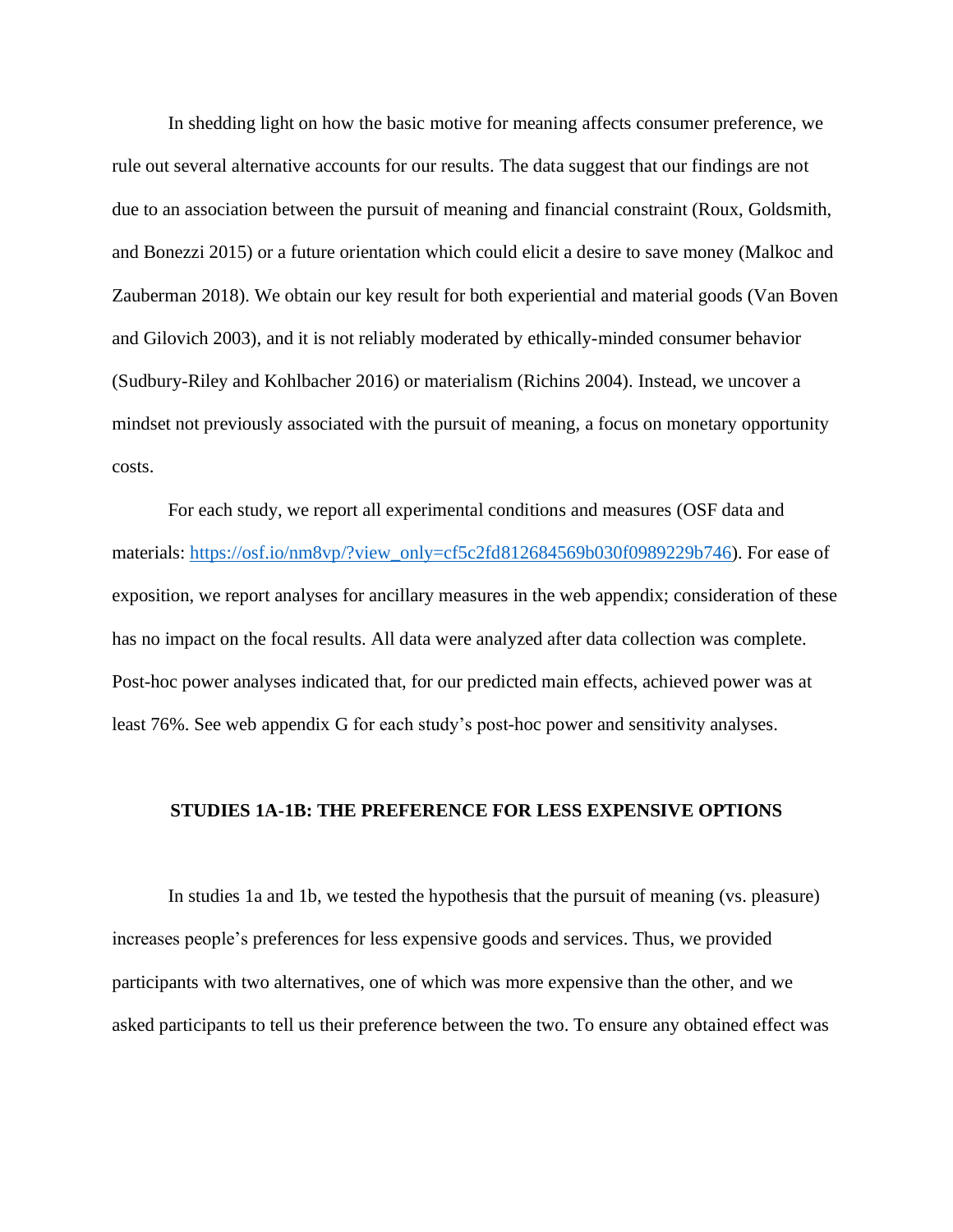not specific to a particular product category, we tested preference for more (vs. less) expensive options across a mix of material goods, experiential goods, and services.

Both studies were a two-group (meaning vs. pleasure) between-participants design. Study 1a was conducted with undergraduate students. Study 1b was a conceptual replication of study 1a using an online respondent population (Prolific) and a different goal induction technique.

#### Study 1a Design and Method

The prospective effect size was unknown, so we aimed to collect as many responses as possible before the end of the semester. At the end of data collection, 182 undergraduate students at a large Australian public university completed the study in exchange for partial course credit. To comply with the institutional review board (IRB) requirements for this research, we excluded the data from nine participants (7 in the meaning condition) who requested that their data not be included in the final dataset. Therefore, the final sample consisted of responses from 173 participants (88 women;  $M_{\text{age}} = 19.23$ ).

To induce a meaning or pleasure goal for the product preference task, we used a manipulation informed by previous literature (Baumeister et al. 2013; Percival Carter and Williams 2017). Specifically, participants in the *meaning condition* read the following:

As you make your choices, please focus on deriving **meaning from your choices**. That is, focus on the aspects of each option that you find most purposeful, fulfilling, and valuable. Really try to make it a **meaningful** experience!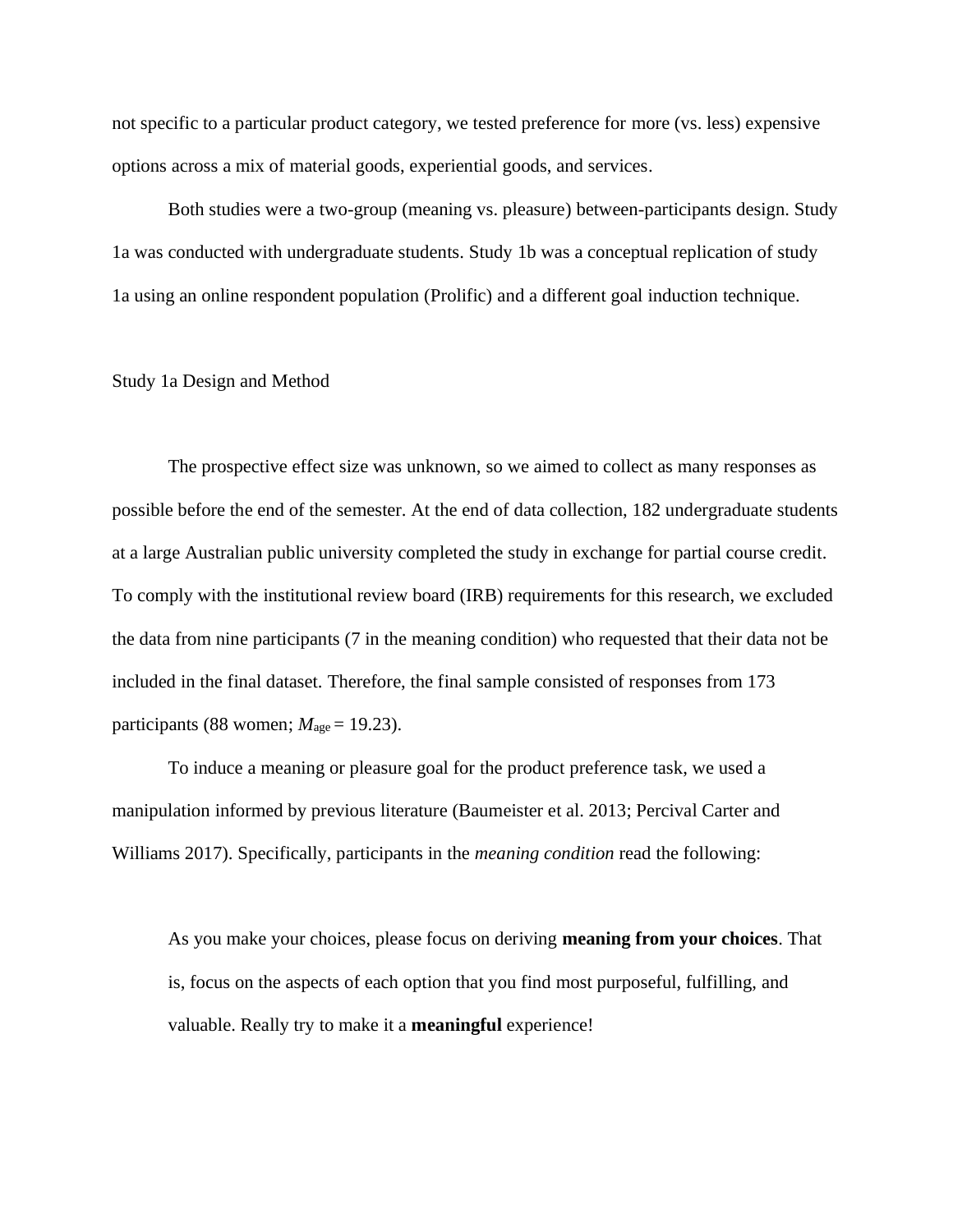By contrast, participants in the *pleasure condition* read:

As you make your choices, please focus on deriving **pleasure from your choices**. That is, focus on the aspects of each option that delight you and that you think are fun. Really try to enjoy yourself and make it a **pleasurable** experience!

All participants were then given two minutes to write about what it means to make choices that are primarily driven by a desire for meaning (or pleasure). Specifically, participants read and completed the following:

To help you get into the right mindset, please describe what it means to make choices that are primarily driven by a desire for *meaning (pleasure)***.** You will be given two minutes to complete this task. Please write for the entire time.

After the goal manipulation, participants completed the product preference task, which served as the dependent measure. At the start of the task, participants were instructed to imagine that they needed to make a purchase from each product category shown to them. Their task was to indicate which of the two product alternatives they preferred to purchase (for their own personal consumption) in the pursuit of meaning (or pleasure).

Participants were shown 12 product sets, with each set featuring a more-expensive option and a less-expensive option (see appendix A for exact stimuli). The sets spanned six product categories (cars, coffee, dining, skiing, cameras, and water products) and featured a mix of durable and nondurable goods (e.g., digital cameras and disposable cameras), big ticket and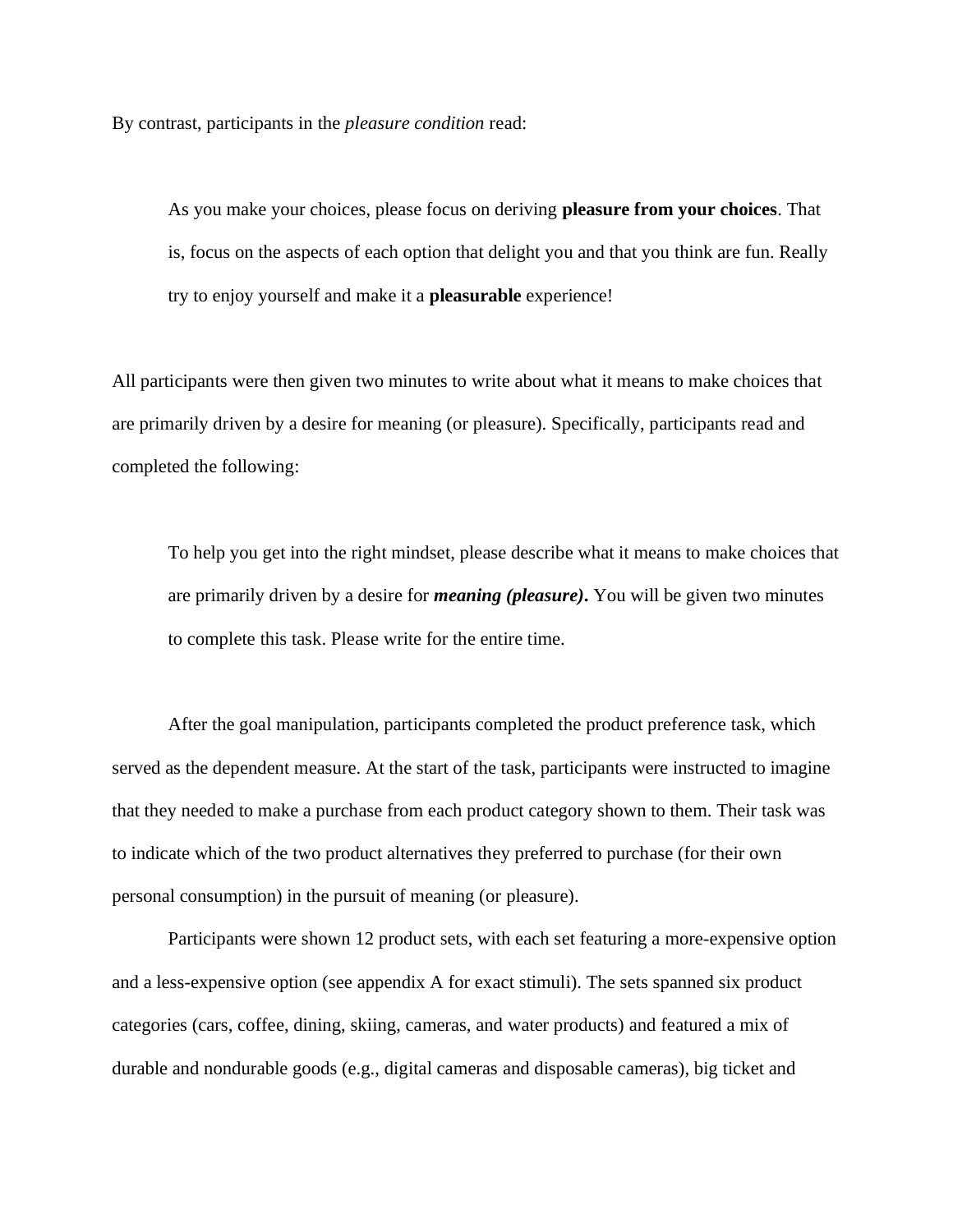small ticket items (e.g., cars and Uber rides), and experiential and material options (e.g., cooking classes and water bottles). For each product set, participants indicated which product they preferred in their pursuit of meaning (vs. pleasure) using a six-point scale, with the less expensive product (e.g., "Definitely Cuisinart") presented on the right (i.e., high anchor) and the more expensive product (e.g., "Definitely De'Longhi") presented on the left (i.e., low anchor; numerical anchors were not given). In this way, higher responses indicate a stronger preference for the *less expensive* option. By using an even-numbered scale, participants were unable to express indifference between the provided options (Nowlis, Kahn, and Dhar 2002). The product sets were displayed in a random order. The reliability for the preferences across sets was acceptable ( $\alpha$  = .79) so we created an average preference score ( $M = 3.75$ ) with higher numbers representing a stronger preference for the less expensive options.

To ensure the manipulation had operated as intended, participants completed two different manipulation checks after the product preference task. First, they indicated which goal they pursued as they made their choices (meaning vs. pleasure; dichotomous choice)<sup>1</sup>. Second, they completed three items which served as a *theory derived manipulation check.* These items were derived from past research which aimed to differentiate meaning from pleasure (Baumeister et al. 2013; Dwyer et al. 2017; Kim et al. 2014; Percival Carter and Williams 2017). More specifically, participants received the following prompt "As I completed the study, I;" and indicated the degree to which they (1) were focused on *future benefits* (vs. immediate gratification), (2), treated it as a *thinking task* (vs. a feeling task) and (3) tried to *invest as much* 

<sup>&</sup>lt;sup>1</sup> In a separate study, we assessed the operation of the manipulated goals using scalar manipulation check measures (see web appendix C). That study showed that scalar measures of meaning and pleasure were impacted by the manipulation. Moreover, independent of the manipulation, self-reported pursuit of meaning (pleasure) positively (negatively) predicted preference for less expensive options.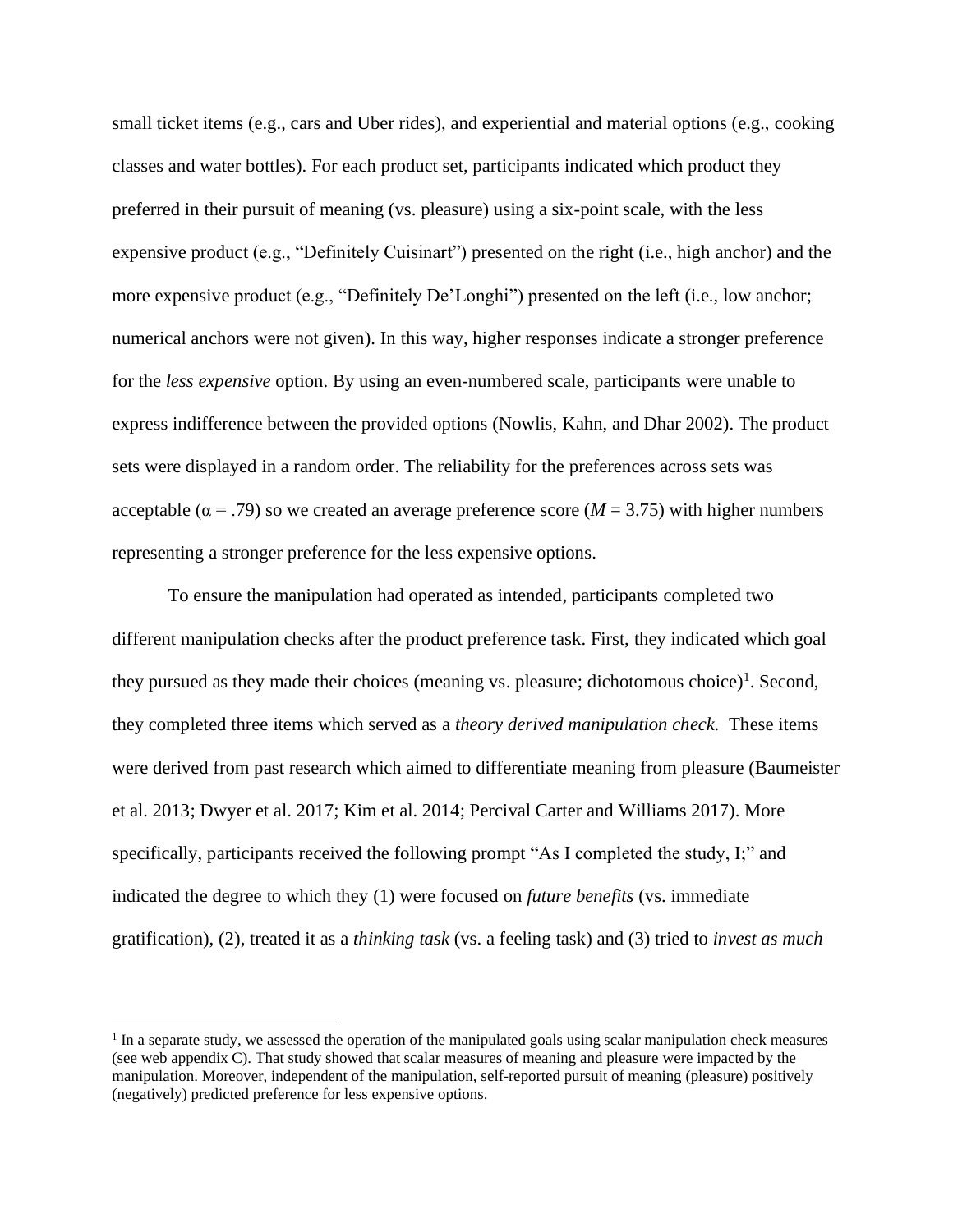*time as necessary* (vs. completing it as fast as possible). Responses to each question were made on seven-point scales, with the high anchor corresponding to the characteristic we expected to be associated with meaning (higher scores = more meaningful).

Participants completed two additional items assessing the degree to which they (1) made choices that were *unique to them* (vs. choices others would make) and (2) relied on previous *experience and expertise* (vs. not). These items were included as part of a separate project. Consideration of these items does not substantively impact the results reported below, so they will not be discussed further (see web appendix table A1 for analyses).

In an effort to learn more about the pursuit of meaning at the beginning of this investigation, we measured two individual difference variables: trait materialism and tendency to engage in ethically minded consumer behavior. In addition, we assessed involvement with each type of product, to make sure this did not meaningfully influence our results. None of these measures moderated our predicted effects and the consideration of these measures does not substantively impact the results reported below, so they will not be discussed further. See web appendix A for full details of the measures and the corresponding analyses. At the end of the study participants provided demographics information and were debriefed.

#### Study 1a Results

*Manipulation check.* The manipulation successfully induced participants to pursue their randomly assigned goal: 88.9% of meaning participants and 89.1% of pleasure participants reported that they were pursuing meaning and pleasure, respectively. Furthermore participants in the meaning condition ( $M = 4.52$ ) reported higher scores on the theory derived manipulation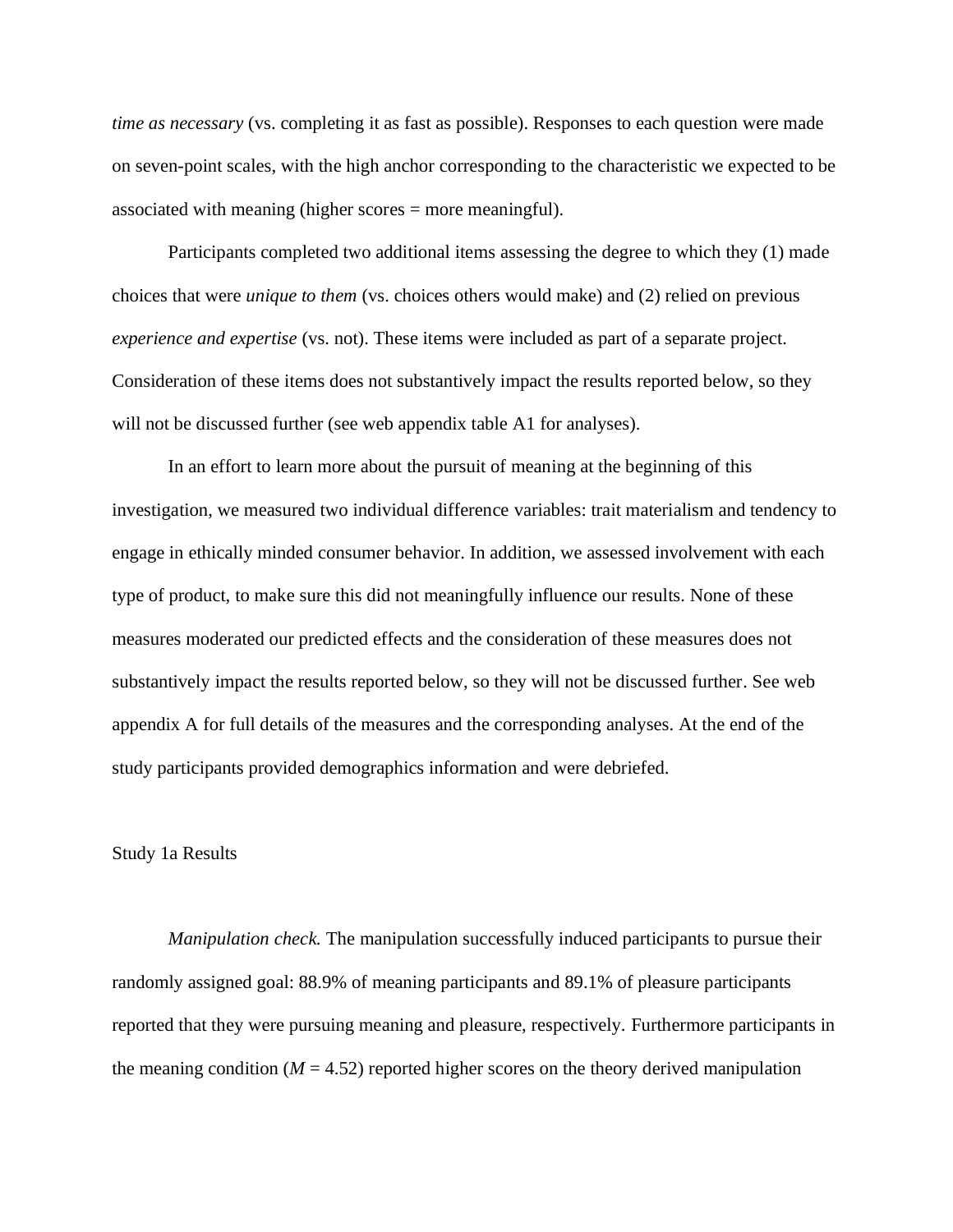check as compared to participants in the pleasure condition  $(M = 4.03; t(171) = 3.17, p = .002, d$ = .48). The manipulation check analyses for the remaining studies also suggest that the manipulation operated largely as intended so they will not be discussed further (see table 1 and web appendix B for full details).

*Product preference task.* When people are focused on gaining meaning (vs. pleasure) from consumption, how does that affect their preference for more versus less expensive products? Supporting our key hypothesis, participants in the meaning condition reported a stronger preference for the less expensive products ( $M = 4.04$ ) as compared to participants in the pleasure condition ( $M = 3.49$ ;  $t(171) = 3.86$ ,  $p < .001$ ;  $d = .59$ ; figure 1).

|                                           | $M_{Meaning}$ (SD) | $M_{Please}$ (SD) | Contrast                               |
|-------------------------------------------|--------------------|-------------------|----------------------------------------|
| <b>Study 1a</b>                           |                    |                   |                                        |
| Preference DV                             | 4.04(.690)         | 3.49(1.12)        | $t(171) = 3.86, p < .001, d = .59$     |
| Focus on future benefits                  | 4.44(1.45)         | 4.05(1.76)        | $t(171) = 1.58, p = .116, d = .24$     |
| Treat as thinking task                    | 4.32(1.43)         | 3.57(1.71)        | $t(171) = 3.08, p = .002, d = .47$     |
| Invest time                               | 4.79(1.19)         | 4.47(1.30)        | $t(171) = 1.70, p = .091, d = .26$     |
| Aggregate TDMC                            | 4.52(.843)         | 4.03(1.13)        | $t(171) = 3.17, p = .002, d = .48$     |
| Study 1b                                  |                    |                   |                                        |
| Preference DV                             | 4.07(1.04)         | 3.45(1.04)        | $t(323) = 5.30, p < .001, d = .59$     |
| Focus on future benefits                  | 4.51(1.55)         | 3.84(1.63)        | $t(323) = 3.80, p < .001, d = .42$     |
| Treat as thinking task                    | 3.93(1.75)         | 3.40(1.76)        | $t(323) = 2.74, p = .007, d = .30$     |
| Invest time                               | 4.73(1.88)         | 5.31(1.63)        | $t(323) = 3.00, p = .003, d = .33$     |
| Aggregate TDMC                            | 4.39(1.18)         | 4.18(1.10)        | $t(323) = 1.64, p = .102, d = .18$     |
| Study $2^*$                               |                    |                   |                                        |
| Price of selected item DV                 | £33.86<br>(19.63)  | £38.89 (18.57)    | $t(424) = 2.70, p = .007, d = .26$     |
| Focus on future benefits                  | 5.44(1.32)         | 5.21(1.41)        | $t(424) = 1.77, p = .078, d = .17$     |
| Treat as feeling task*                    | 3.81(1.66)         | 3.41(1.62)        | $t(424) = 2.52, p = .012, d = .24$     |
| Invest time                               | 5.40(1.23)         | 5.17(1.31)        | $t(424) = 1.80, p = .072, d = .18$     |
| Aggregate TDMC*                           | 4.88(.822)         | 4.60(.813)        | $t(424) = 3.61, p < .001, d = .35$     |
| <b>Study 3</b>                            |                    |                   |                                        |
| Preference DV in elaboration<br>condition | 4.23(.949)         | 3.35 (1.11)       | $t(434) = 5.84, p < .001, \beta = .38$ |

Table 1. Effects of goal condition (meaning vs. pleasure or baseline) on key measures across studies.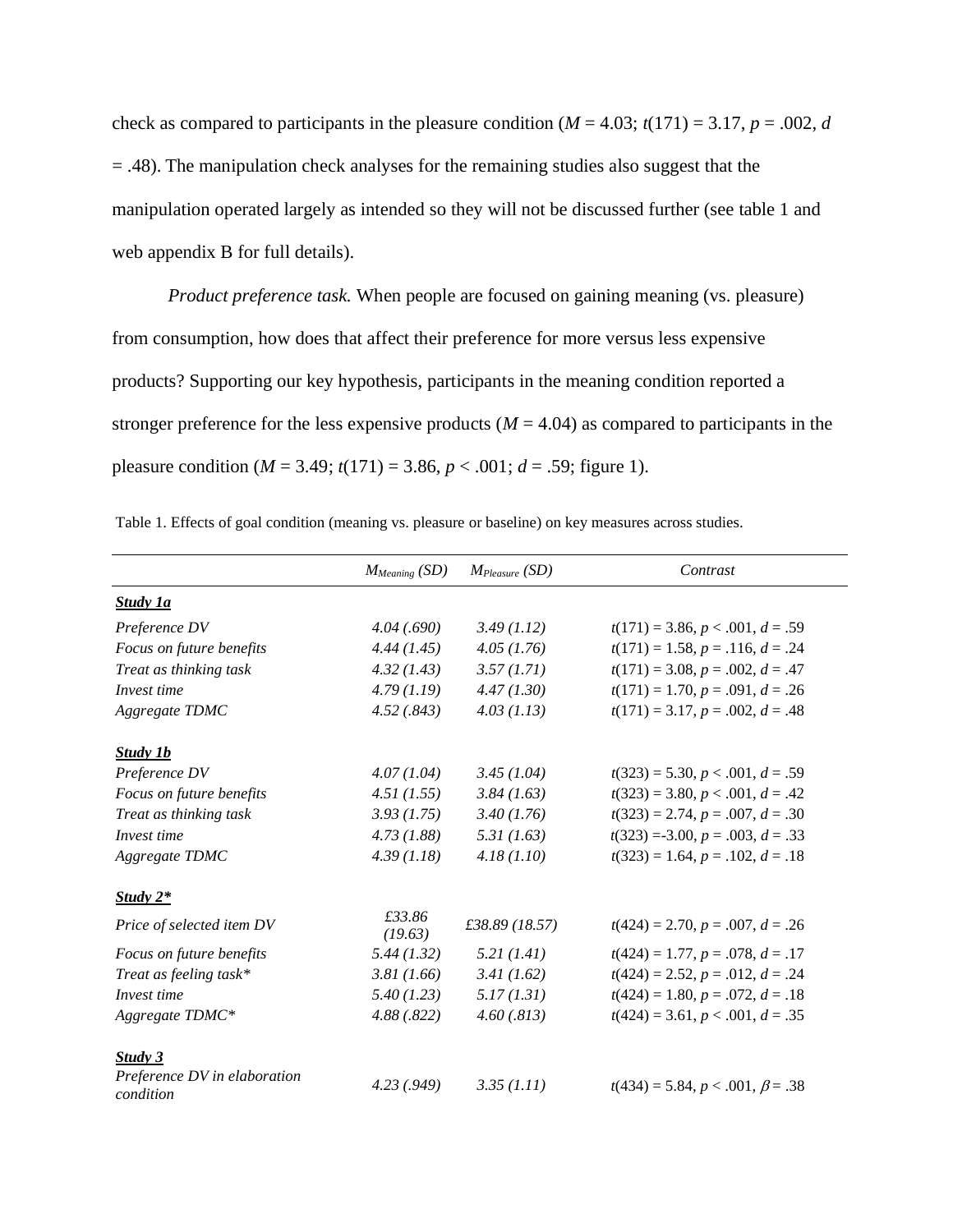| Preference DV in no elaboration<br>condition                         | 4.14(1.14)    | 3.54(1.15) | $t(434) = 4.16, p < .001, \ \beta = .26$                                  |
|----------------------------------------------------------------------|---------------|------------|---------------------------------------------------------------------------|
| Focus on alternative uses of money<br>(self-report mediator)         | 3.79(2.06)    | 3.02(2.07) | $t(436) = 3.89, p < .001, d = .37$                                        |
| Focus on price                                                       | 5.10(1.63)    | 4.65(1.78) | $t(434) = 2.71, p = .007, d = .26$                                        |
| Focus on alternative uses of time                                    | 2.57(1.86)    | 2.14(1.66) | $t(434) = 2.52, p = .012, d = .24$                                        |
| Focus on alternative uses of energy                                  | 2.82(1.97)    | 2.15(1.71) | $t(434) = 3.84, p < .001, d = .37$                                        |
| <b>Study 4a</b>                                                      |               |            |                                                                           |
| Effect of goal on % who do not buy in<br>control condition           | 35.9%         | 17.1%      | $Wald(1) = 9.44, p = .002, OR = 2.72$                                     |
| Effect of goal on % who do not buy in<br>opportunity costs condition | 44.4%         | 41.4%      | $Wald(1) = .214, p = .643, OR = 1.13$                                     |
| Focus on future benefits                                             | 4.66(1.47)    | 3.93(1.78) | $t(436) = 4.68, p < .001, d = .45$                                        |
| Treat as thinking task                                               | 4121(1.78)    | 3.06(1.63) | $t(436) = 6.52, p < .001, d = .62$                                        |
| Invest time                                                          | 5.44(1.26)    | 5.32(1.31) | $t(436) = 1.00, p = .316, d = .10$                                        |
| Aggregate TDMC                                                       | 4.74(1.03)    | 4.10(1.01) | $t(436) = 6.56, p < .001, d = .63$                                        |
| <b>Study 4b</b>                                                      |               |            |                                                                           |
| WTP of those in baseline condition                                   | \$8.32(7.15)  |            |                                                                           |
| WTP of those in focus on alternative<br>uses of money condition      | \$9.68(7.83)  |            | $t(328) = -1.31, p = .191, \beta = .08$<br>(compared to meaning/baseline) |
| WTP of those in focus solely on the<br>options at hand condition     | \$11.85(8.22) |            | $t(328) = 3.38, p = .001, \beta = .21$<br>(compared to meaning/baseline)  |
|                                                                      |               |            |                                                                           |

NOTE. TDMC = theory-derived manipulation check. Higher numbers on the preference  $DV =$  greater preference for *less* expensive items. \*In study 2 the meaning condition was contrasted with a no-goal baseline condition, therefore means in the *MPleasure* column should be interpreted as *MBaseline*. Additionally, unlike studies 1a and 1b, where we expected the pursuit of meaning (vs. pleasure) to be associated with more thoughtfulness, in study 2 we anticipated that the pursuit of meaning (vs. a no-goal baseline) will be associated with more *feeling* given that meaning is associated with affect (King et al. 2006). Therefore, in this study we reverse code the feeling (vs. thinking) item.

#### Study 1b Design and Method

Study 1b was a near replication of study 1a with an online sample and a different goal induction task to ensure that the key results were not due to any peculiarities of the goal induction task used in study 1a. Three hundred and thirty-two Prolific workers from the United Kingdom (UK) completed this pre-registered study [\(https://aspredicted.org/blind.php?x=37hc4u\)](https://aspredicted.org/blind.php?x=37hc4u) in exchange for a small monetary payment. Because the goal induction was indirect and possibly more subtle, we recruited a large enough sample to detect a potentially smaller effect than in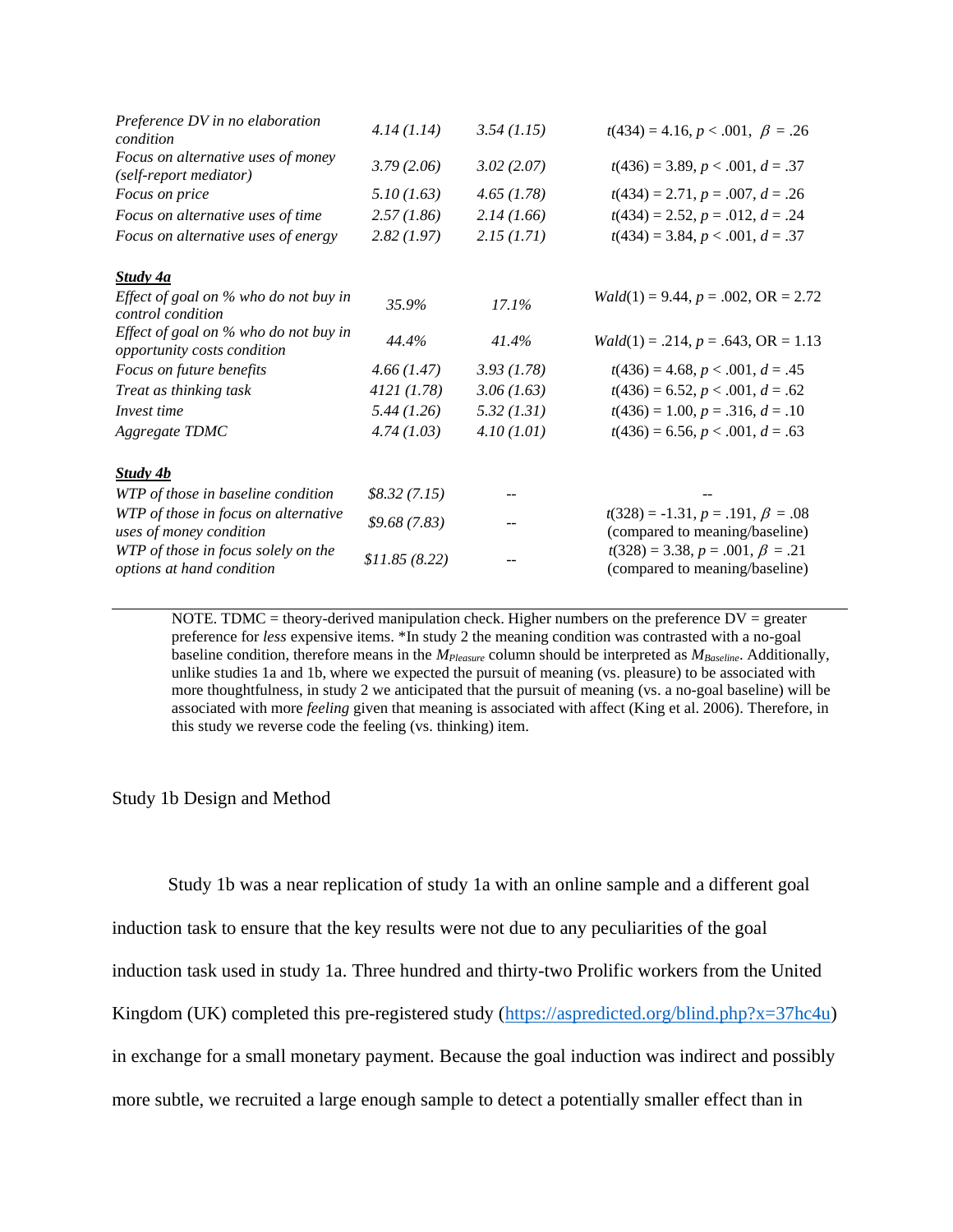study 1a. One participant experienced a technical error preventing them from seeing the (meaning) goal manipulation. In line with the preregistration, we excluded the data of six additional participants who completed the study in fewer than three minutes (3 in the meaning condition). Therefore, the final sample consisted of responses from 325 participants (173 women;  $M_{\text{age}} = 35.99$ ).

The procedure for the study was near-identical to study 1a, but instead of directly inducing the (meaning or pleasure) goal, participants were asked to read a mock article that highlighted the benefits of pursuing either meaning or pursuing pleasure for consumer well-being (exact stimuli in appendix B). Afterwards, participants completed the same preference task from study 1a ( $\alpha$  = .82; *M* = 3.75), the same manipulation checks from study 1a, listed 1-2 thoughts they had while making choices<sup>2</sup>, and provided an open-ended description of the article they read.

### Study 1b Results

Conceptually replicating study 1a with a different manipulation, study 1b again found that participants in the meaning condition  $(M = 4.07)$  reported a stronger preference for the less expensive products as compared to those in the pleasure condition  $(M = 3.45; t(323) = 5.30, p <$  $.001; d = .59;$  figure 1).

#### Discussion

<sup>&</sup>lt;sup>2</sup> Given the substantial nature of the product preference task (i.e., 12 sets of diverse products), this prompt was insufficient for eliciting responses that could be reliably coded. We improve upon this prompt in the study reported in web appendix D.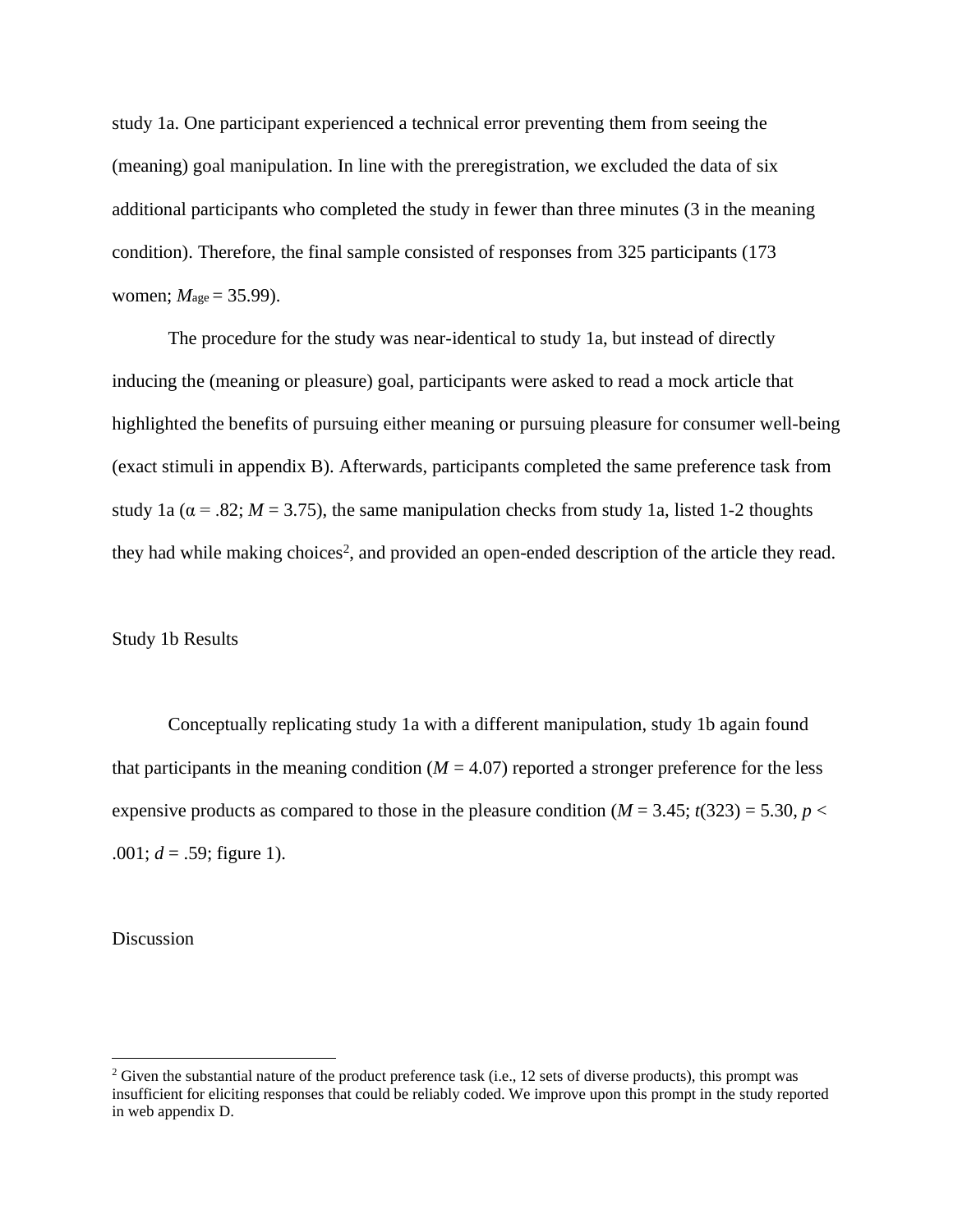The results of two studies support the prediction that pursuing meaning (vs. pleasure) leads to a stronger preference for less expensive options. The key result was generalizable across populations (university students; online respondents), countries (Australia; UK), and instantiations of the independent variable (direct goal induction; indirect goal activation). Follow-up analyses for these (and all other studies reported in this manuscript) indicated that the core effects were not systematically moderated by age or gender (web appendix table A1). As apparent in figure 1, the preference for less expensive options amongst those in the meaning (vs. pleasure) condition was evident for both products and services, material and experiential options, and durable and non-durable goods.

#### FIGURE 1

# THE EFFECT OF THE GOAL MANIPULATION ON PREFERENCE FOR LESS EXPENSIVE PRODUCTS, COLLAPSED ACROSS STUDIES 1A AND 1B



Regression coefficients capturing the contrast between the meaning  $(+1)$  and pleasure (-1) conditions on the preference for the less expensive option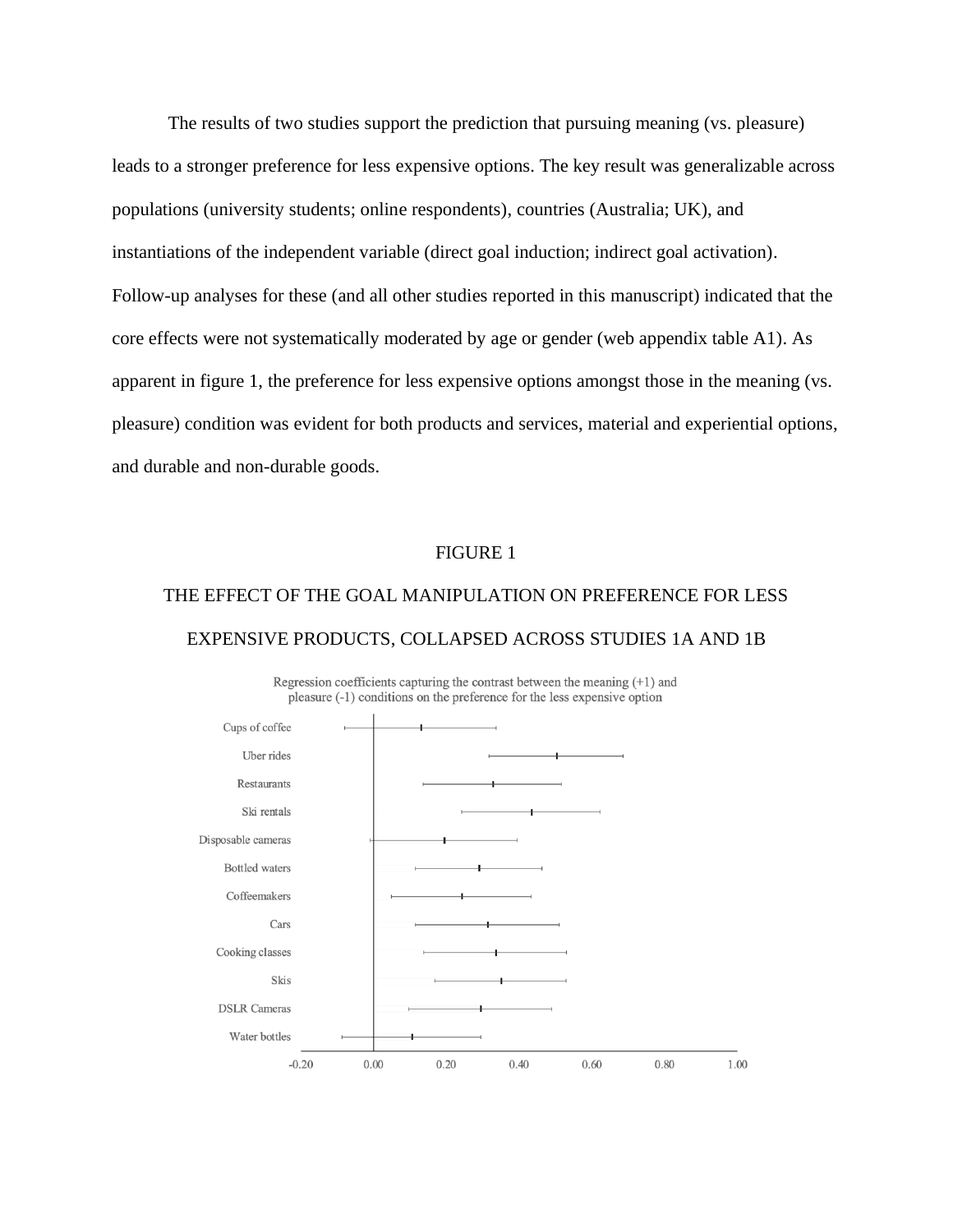NOTE. Error bars = 95% confidence intervals; positive coefficients indicate a stronger preference for less expensive items amongst those in the meaning (vs. pleasure) condition.

#### **STUDY 2: INCENTIVIZED CHOICE**

We next tested our hypothesis in a naturalistic, incentive-compatible online shopping study. Participants were given a budget of £75 (approximately \$100 USD at the time of data collection) and were asked to choose a product available for purchase on Amazon.co.uk that would help them on their quest for meaning (vs. no explicit goal; baseline). To make the choice consequential, participants' selections were entered into a lottery. We predicted that participants pursuing meaning would choose less expensive products compared to those in a baseline (no goal) condition. The inclusion of a baseline (no goal) comparison condition is important because it allows us to test whether the results of studies 1a-1b were driven not by meaning but by pleasure increasing participants' preference for expensive products (Wakefield and Inman 2003).

We also examined potential alternative accounts for our key result. Baumeister and colleagues (2013) found that meaning is associated with a future orientation, which could cause people to want to conserve their resources by spending less (Malkoc and Zauberman 2018; Muraven, Shmueli, and Burkley 2006). If this alternative hypothesis is plausible, then consumers' propensity to plan for the future should attenuate our effect (i.e., those high in propensity to plan should be relatively unaffected by the meaning goal manipulation; Lynch et al. 2010). Similarly, we examined whether the pursuit of meaning causes people to feel financially constrained, which could promote a preference for less expensive products because of a desire to conserve resources (Cannon, Goldsmith, and Roux 2019). We do not find support for either of these alternative accounts.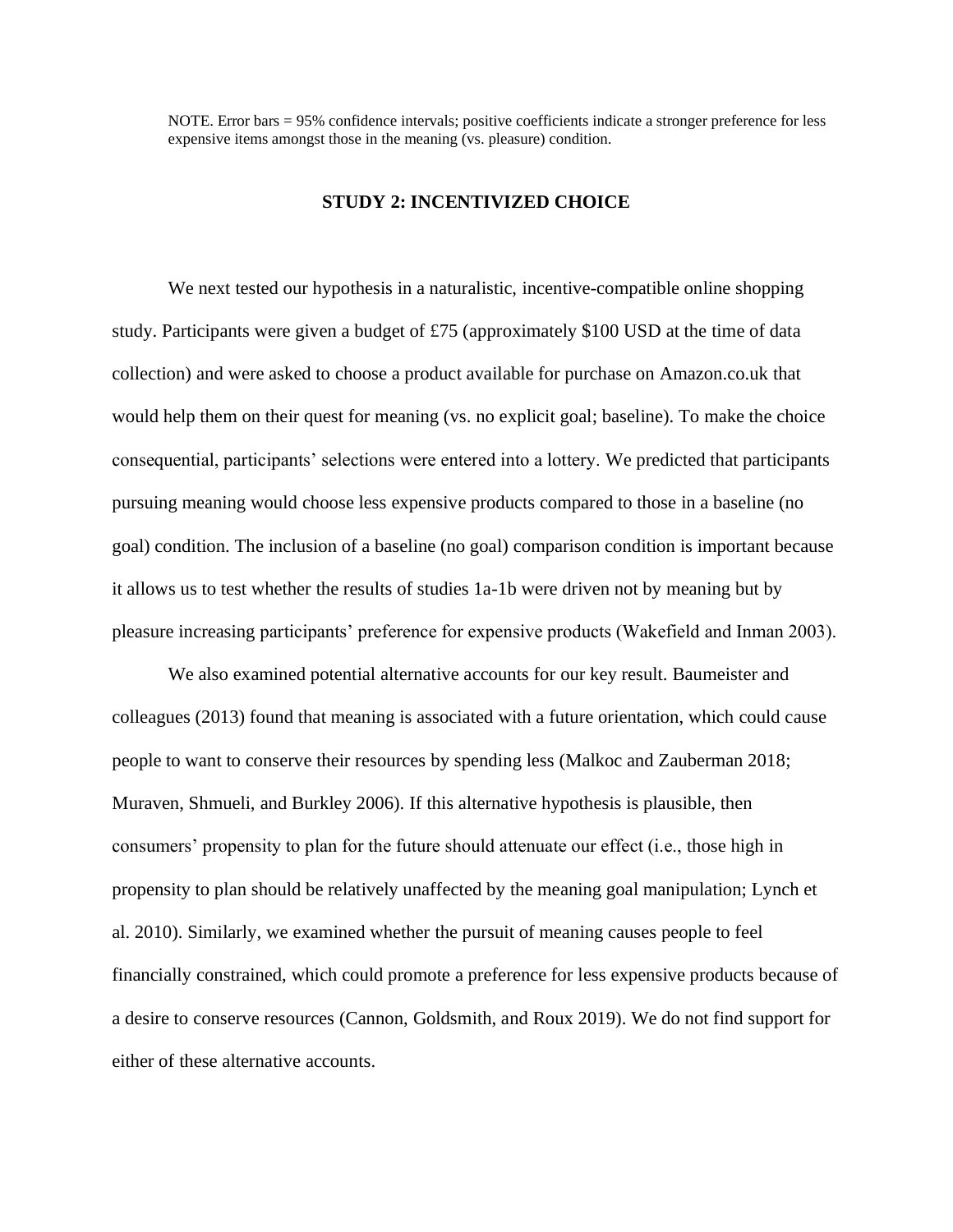Design and Method

Four hundred and forty Prolific workers from the United Kingdom (UK) completed this two-group (meaning vs. baseline) between-subjects study. We anticipated that the effect of the goal manipulation on product choice would be weaker than on product preference, so we recruited a large enough sample to detect a small effect. Thirteen participants failed to complete the dependent measure by not providing a verifiable product, and one participant chose a product that cost over £75 leaving a final sample of 426 participants (295 women and 3 non-binary; *M*age  $= 33.66$ ; 8 exclusions in the meaning condition).

At the start of the study, all participants were informed they would select one product on Amazon.co.uk which they could win in a lottery. We specified that the product must cost £75 or less and should not be something participants were already planning to purchase. To make the choice realistic, we told participants that, if they won the lottery, they would receive the product they selected as well as the remainder in cash so that the total value they received was £75. For example, if a participant selected a product that cost £50 and won the lottery, they would win that product plus a £25 bonus. Participants had to demonstrate that they understood the nature of the payoff before being allowed to proceed to the study.

To induce the meaning goal, we used the same meaning manipulation from study 1a. In the baseline condition, participants completed the shopping task immediately after receiving the shopping-task instructions described in the previous paragraph (no goal activated).

All participants were asked to shop on Amazon.co.uk. The critical dependent variable in this study was the price of the product participants identified (supplied by them). Participants also provided a link to the product page on Amazon.co.uk, which allowed us to verify prices.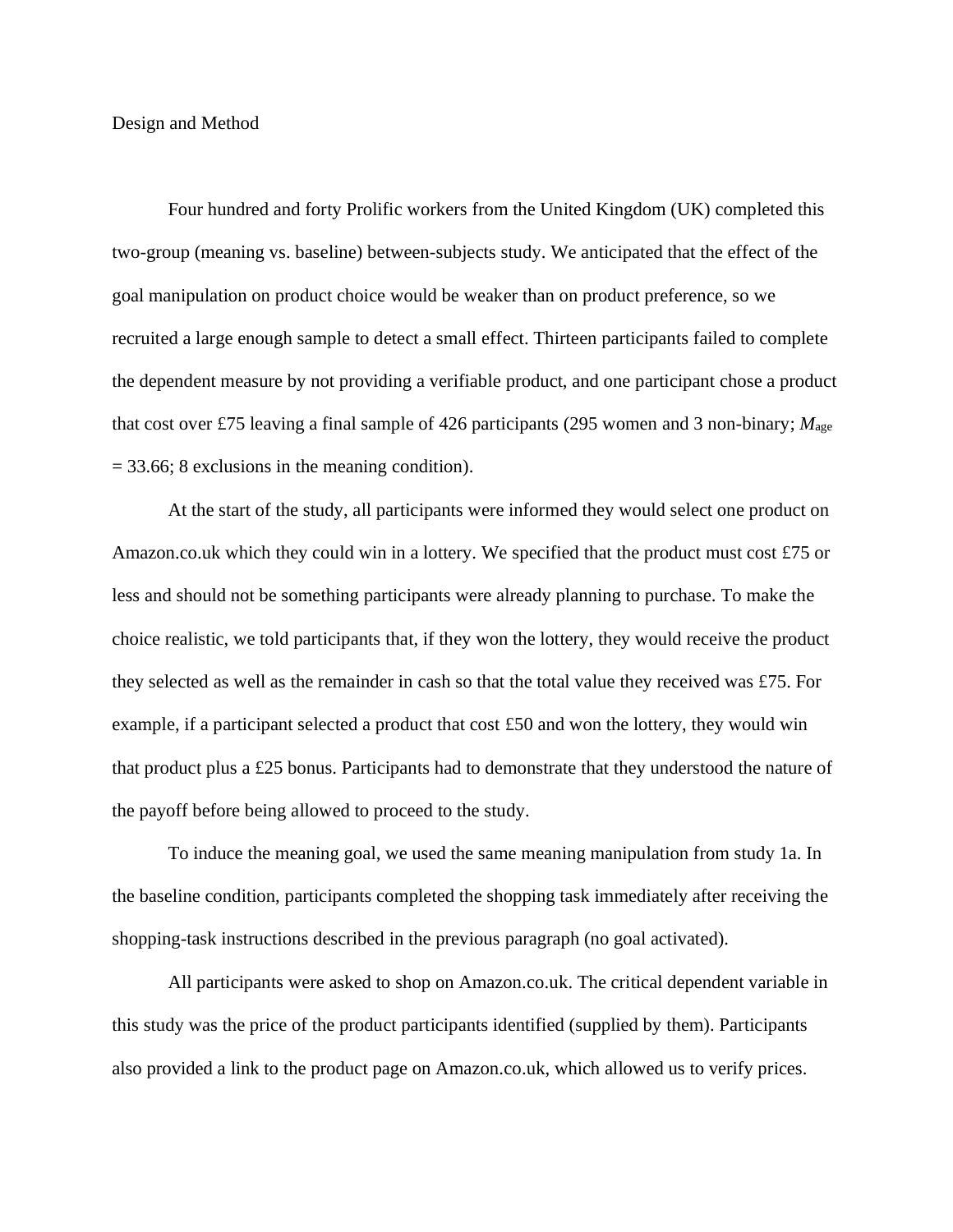Next, to examine the future orientation alternative explanation, participants completed the six-item propensity to plan measure for the long run use of money (1-2 years; Lynch et al. 2010;  $\alpha$  = .93). People who score high on this measure tend to generate and consider future plans related to spending, saving, and budgeting. To assess the financial constraint alternative explanation, we asked participants to respond to the measure: "As I completed this study, I felt financially constrained"  $(1 = not at all; 7 = very much so; Goldsmith, Roux, and Wilson 2020)$ . At the end of the study participants provided demographics information and were debriefed.

### Results and Discussion

*Price of selected items.* When people are pursuing meaning (vs. no specific goal), do they select less expensive products? Results of a t-test suggest that they do: participants who were pursuing meaning selected less expensive items  $(M = \text{\textsterling}33.86)$  as compared to those in the baseline (no goal) condition ( $M = \text{\textsterling}38.87$ ;  $t(424) = 2.703$ ,  $p = .007$ ,  $d = .26$ ). Thus, using an incentive compatible choice design, we found that participants selected lower priced products on Amazon.co.uk when they were pursuing meaning as compared to if they were not given a specific goal for choosing. Thus, even in the absence of a pleasure condition it appears that the pursuit of meaning shifts participants' preferences towards less expensive options.

*Alternative explanations.* First, we evaluated the role future orientation plays in producing the key result. To do so, we predicted product price from experimental condition, individual differences in propensity to plan (centered), and the interaction between the two. This analysis revealed the predicted main effect of meaning ( $b = -5.15$ ,  $t(422) = 2.776$ ,  $p = .006$ ). Inconsistent with the future-orientation explanation, the main effect of meaning was not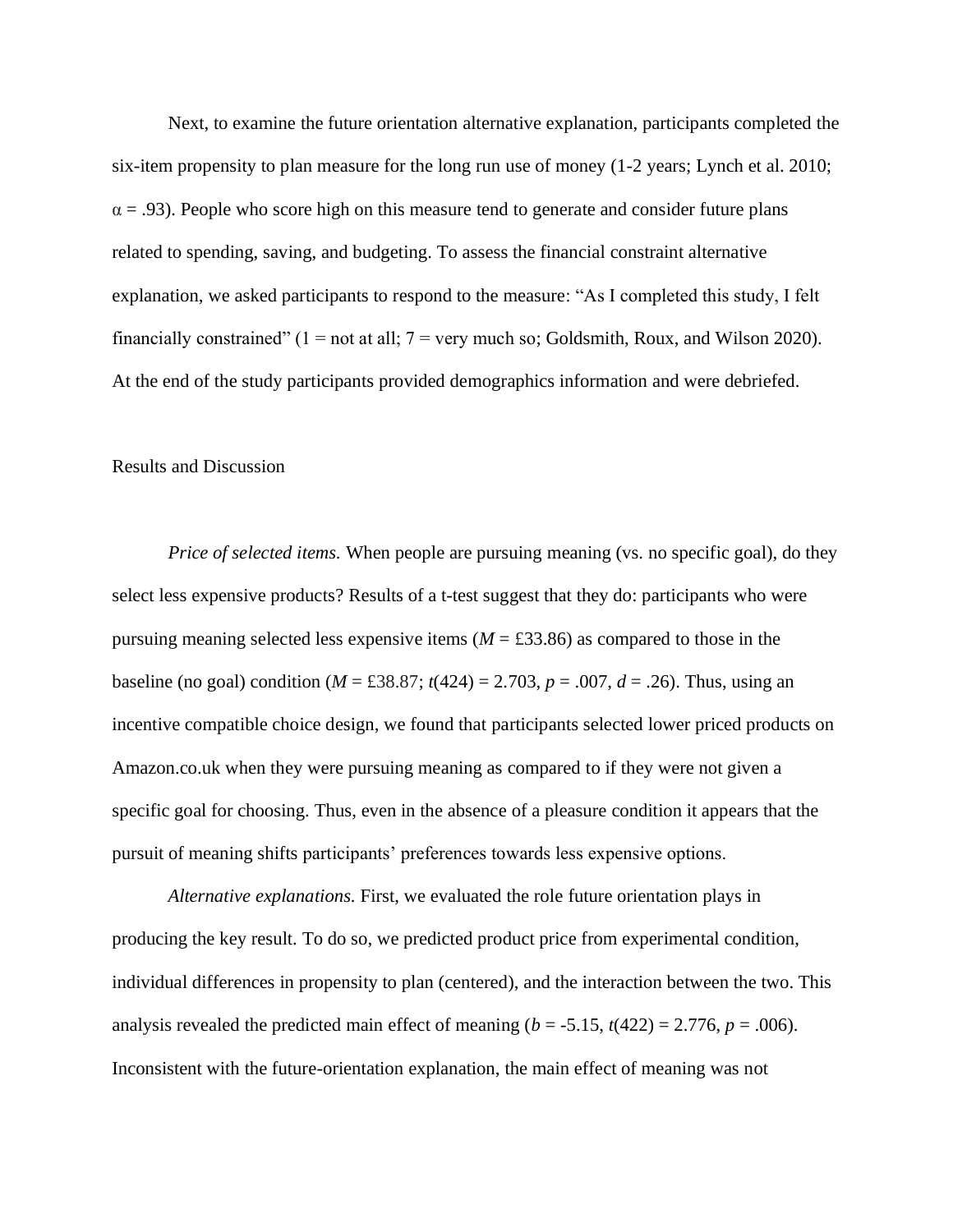moderated by individual differences in propensity to plan  $(p = .475)$  nor were propensity to plan scores significantly related to product price  $(p = .194)$ . Second, we examined whether the pursuit of meaning predicted perceptions of financial constraint (which could prompt a preference for less expensive options; Cannon et al. 2019). There was no effect of meaning (vs. baseline) on perceptions of financial constraint ( $p = .808$ ). These analyses cast doubt on the notion that meaning-motivated participants choose less expensive products because they are trying to conserve resources due to a future orientation or feelings of financial constraint.

*Discussion.* Study 2 confirms that, relative to baseline, the pursuit of meaning increases people's preference for less expensive products. Importantly, the findings suggest that the effect of pursuing meaning on preference is not simply due to future orientation or feelings of financial constraint. Although it is useful to rule out potential underlying drivers of the key result, these null findings do not provide positive evidence of process. In the remaining studies, we test our proposed opportunity cost mechanism directly.

# **STUDY 3: SELF-REPORTED OPPORTUNITY COST CONSIDERATION AND A ROBUSTNESS CHECK**

In study 3 we began to examine the mechanism by which the pursuit of meaning (vs. pleasure) elicits a stronger preference for less expensive options using a process-by-mediation approach. After completing the product preference task used in studies 1a-1b, we asked participants to report how much they considered alternative uses for their money when making their decisions (i.e., opportunity costs). We expected that meaning (vs. pleasure) participants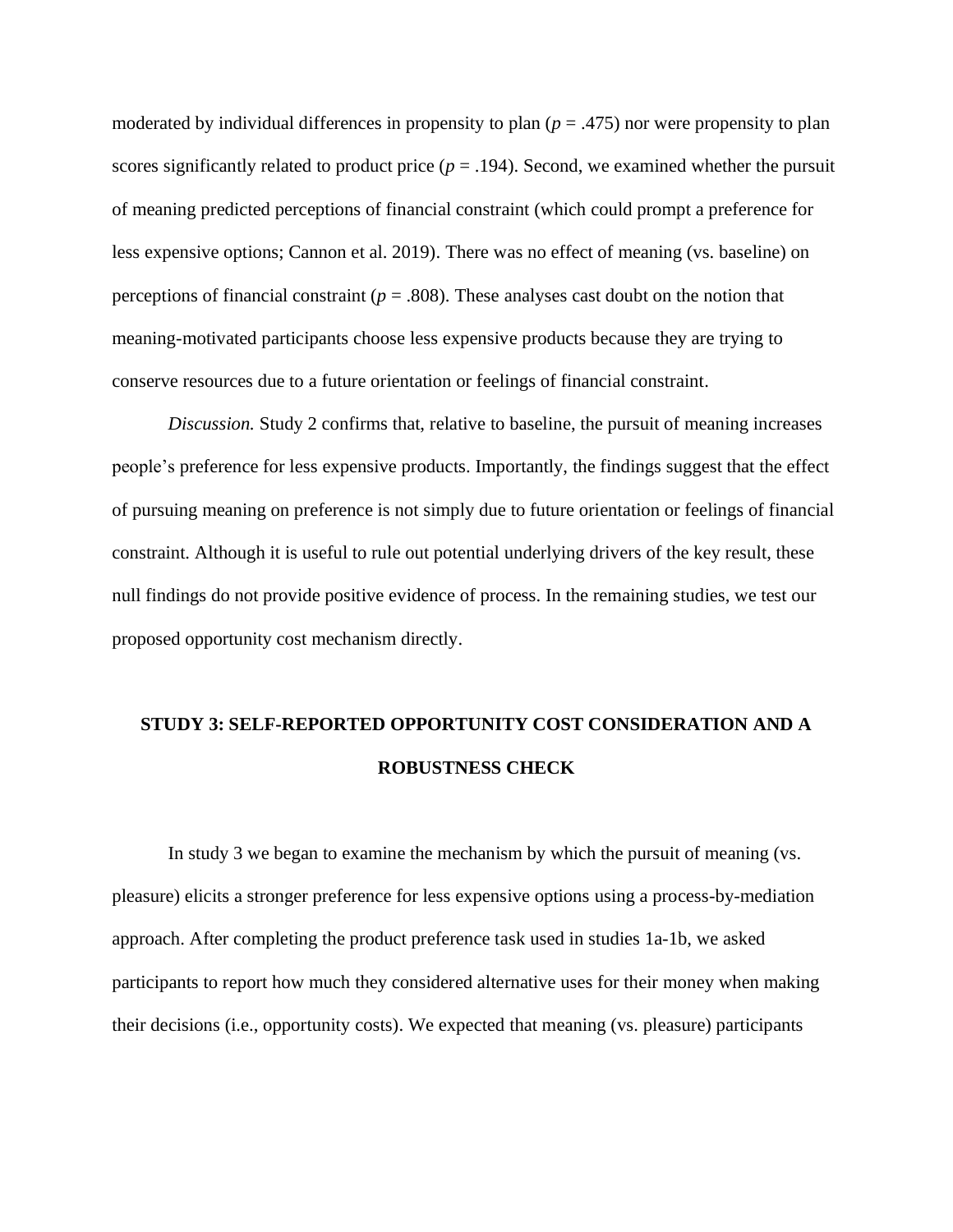would report a stronger preference for less expensive products and that that effect would be statistically mediated by increased focus on opportunity costs.

In study 3 we ensured that our key result was not affected by whether people wrote about their assigned goal (meaning vs. pleasure) as part of the goal induction manipulation. Participants in the writing instructions *present* condition completed the same manipulation as in study 1a (i.e., after being randomly assigned to a goal, they were asked to write about it for two minutes). Participants in the writing instructions *absent* condition received the same goal manipulation, but they were not prompted to write about their randomly assigned goal as part of the goal induction process. We expected the meaning (vs. pleasure) manipulation to activate the respective goals and their attendant consequences, regardless of whether people wrote about the goals.

#### Design and Method

In study 3, 443 American Prolific workers completed this 2 (goal: meaning vs. pleasure) by 2 (writing instructions: present vs. absent) between-subjects design. To comply with the IRB requirements for this research, we excluded data from five participants (3 in the meaning condition) who requested that their data not be included in the final dataset. Therefore, the final sample consisted of responses from 438 participants (220 women;  $M_{\text{age}} = 32.18$ ).

The procedure of this study largely followed the pattern of study 1a. Participants randomly assigned to the *writing instructions present condition* were instructed to pursue either meaning or pleasure following the same procedure used in study 1a. Those randomly assigned to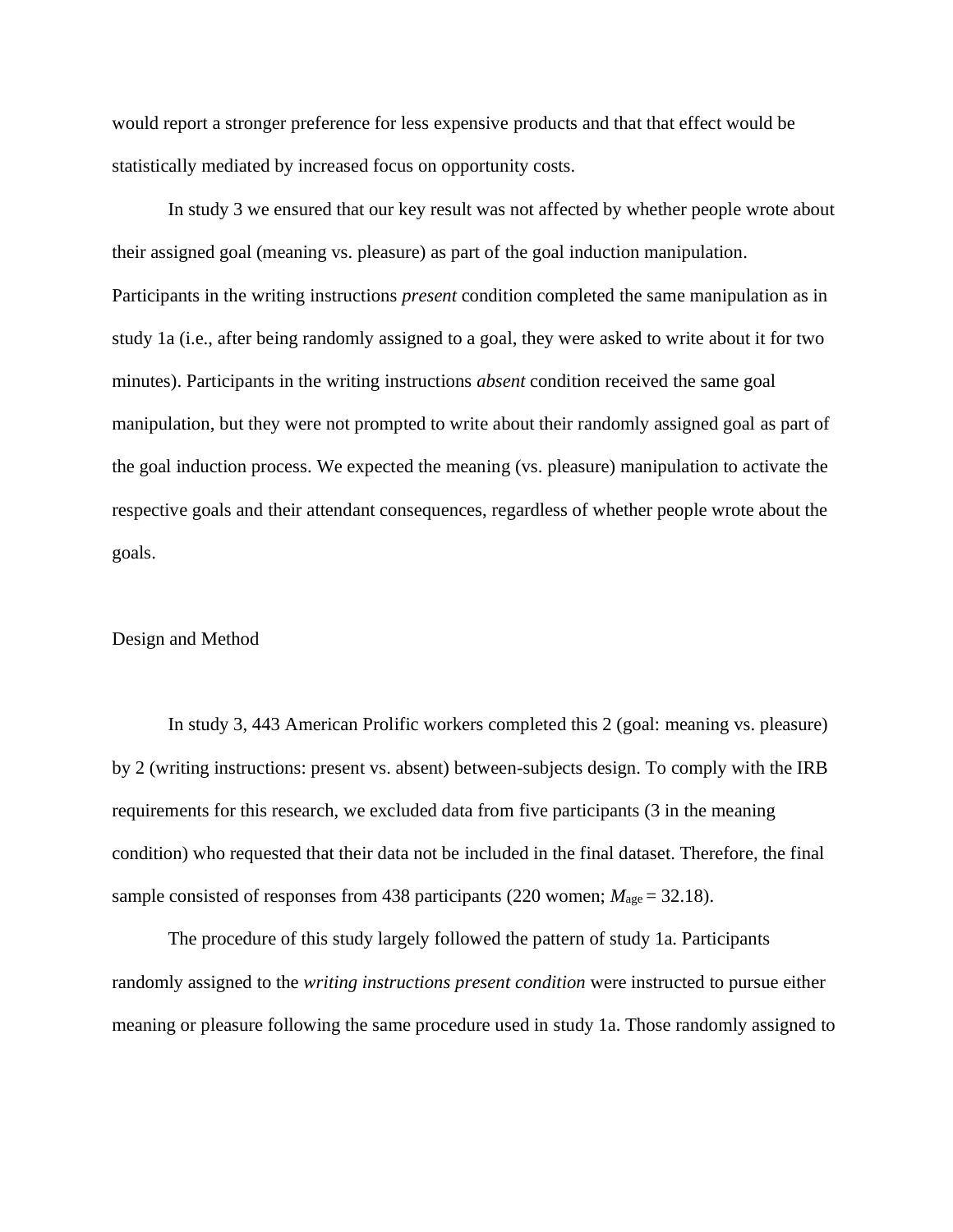the *writing instructions absent condition* were told to pursue meaning or pleasure (depending on their condition) but were not prompted to write for two minutes about that goal pursuit.

Following the goal manipulation, all participants completed the same preference task as that used in studies 1a-1b. Specifically, they indicated their preference for more and less expensive product alternatives in 12 product sets. The products showed good reliability ( $\alpha$  = .85), so they were combined to form an average product preference index  $(M = 3.96)$ . Again, higher numbers signify greater preference for the *less expensive* alternative. To assess the hypothesized mediator—opportunity cost consideration—participants responded to the prompt "As I completed this study, I…" using a numerical scale of 1-7 that was anchored by "did not focus on alternative uses for money" on the lower/left-hand side and "focused on alternative uses for money" on the higher/right-hand side.<sup>3</sup> Finally, participants provided demographics information and were debriefed.

#### Results and Discussion

*Product preference*. A 2 (meaning vs. pleasure) by 2 (writing instructions present vs. absent) ANOVA revealed the predicted main effect of the goal manipulation on product preference  $(F(1, 434) = 50.33, p < .001; \eta_p^2 = .104)$ . Replicating the earlier results, participants who were induced to pursue meaning reported a stronger preference for less expensive products  $(M = 4.18)$  compared to participants induced to pursue pleasure  $(M = 3.44)$ . Consistent with

<sup>3</sup> Participants also reported their focus on price and their focus on alternative uses of their time and energy. The goal manipulation had a significant effect on these three items ( $ps < .013$ ; see web appendix table A1). For the sake of conceptual clarity, we limit our main text analysis to the "alternative uses of money" item but note that the indirect effect of meaning (vs. pleasure) on product preference via this broader composite of opportunity costs is also significant ( $b = .196, 95\%$  CI [.103, .300]).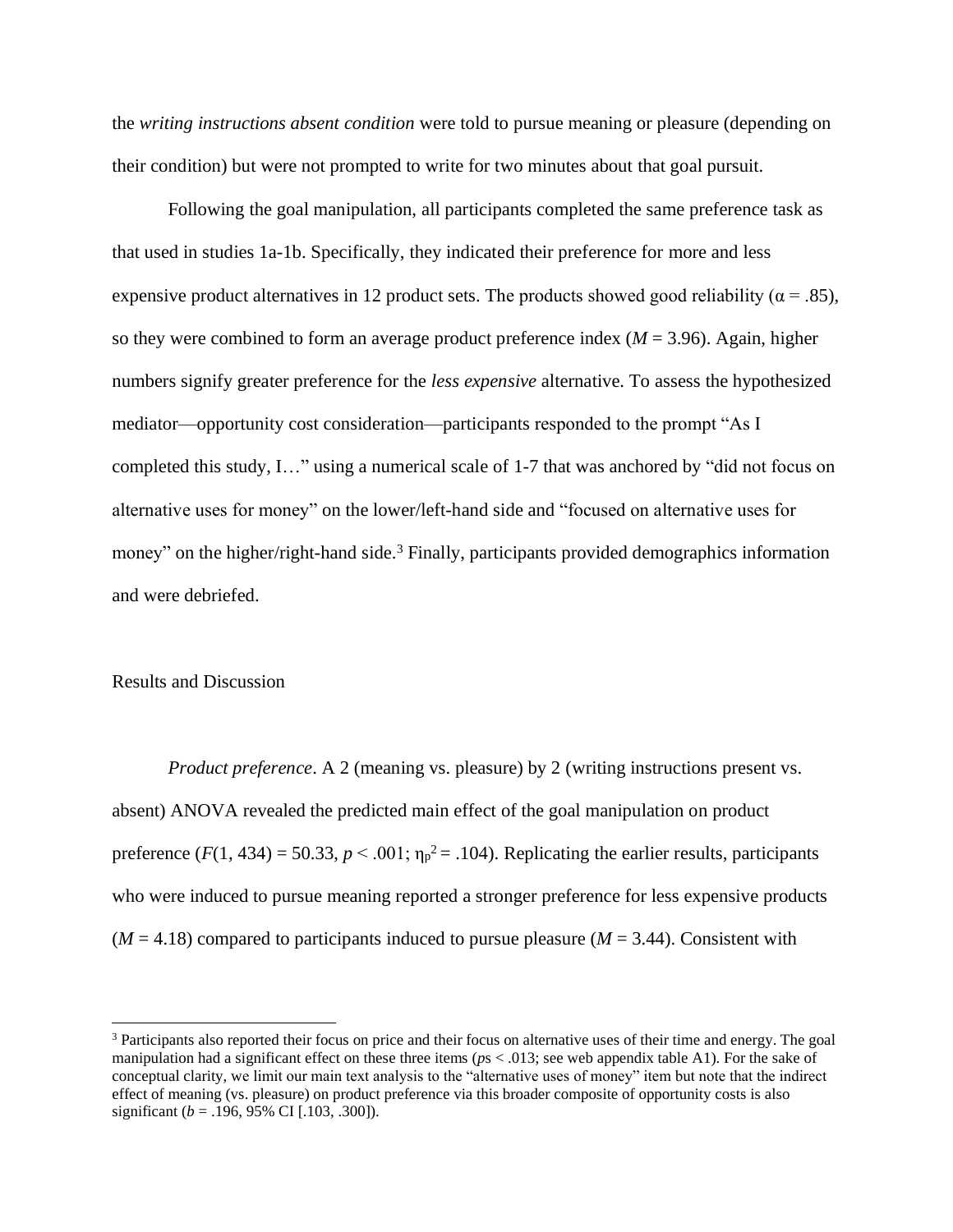expectations, this main effect was not qualified by the writing instructions manipulation ( $p =$ .185) nor was the effect of the writing instructions manipulation significant ( $p = .652$ ).

*Opportunity costs as a mediator*. Next, we tested the prediction that the meaning (vs. pleasure) goal increased participants' consideration of opportunity costs (operationalized as a focus on alternative uses of their money). Treating self-reported opportunity cost consideration as the outcome, a 2 (meaning vs. pleasure) by 2 (writing instructions present vs. absent) ANOVA revealed the predicted main effect of the goal manipulation  $(F(1, 434) = 15.251, p < .001; \eta_p^2 =$ .034). Supporting our proposed conceptual model, participants in the meaning condition reported a stronger focus on alternative uses for their money (*M* = 3.79) compared to participants in the pleasure condition  $(M = 3.02)$ . Consistent with expectations, neither the main effect of the writing instructions factor nor the interaction was significant ( $p_s > .65$ ).

We conducted a bootstrapped mediation analysis (Hayes 2017) to evaluate the hypothesis that the effect of pursuing meaning (vs. pleasure) on participants' preference for less-expensive options occurred via an enhanced focus on opportunity costs. Because the presence or absence of the writing instructions had no bearing on product preferences or opportunity cost consideration, we collapsed across that factor. Using the PROCESS macro (model 4), we ran a model treating the goal manipulation as the independent variable, opportunity costs as the potential mediator, and product preference as the dependent variable. Supporting our proposed conceptual model, the indirect effect of meaning (vs. pleasure) on enhanced preference for less-expensive products via opportunity costs was significant  $(b = .177, 95\% \text{ CI}$  [.085, .278]).

*Discussion.* The results of study 3 support the hypothesis that participants pursuing meaning (vs. pleasure) prefer less expensive options because they are more focused on alternative uses for their money. While this study provides direct evidence for our proposed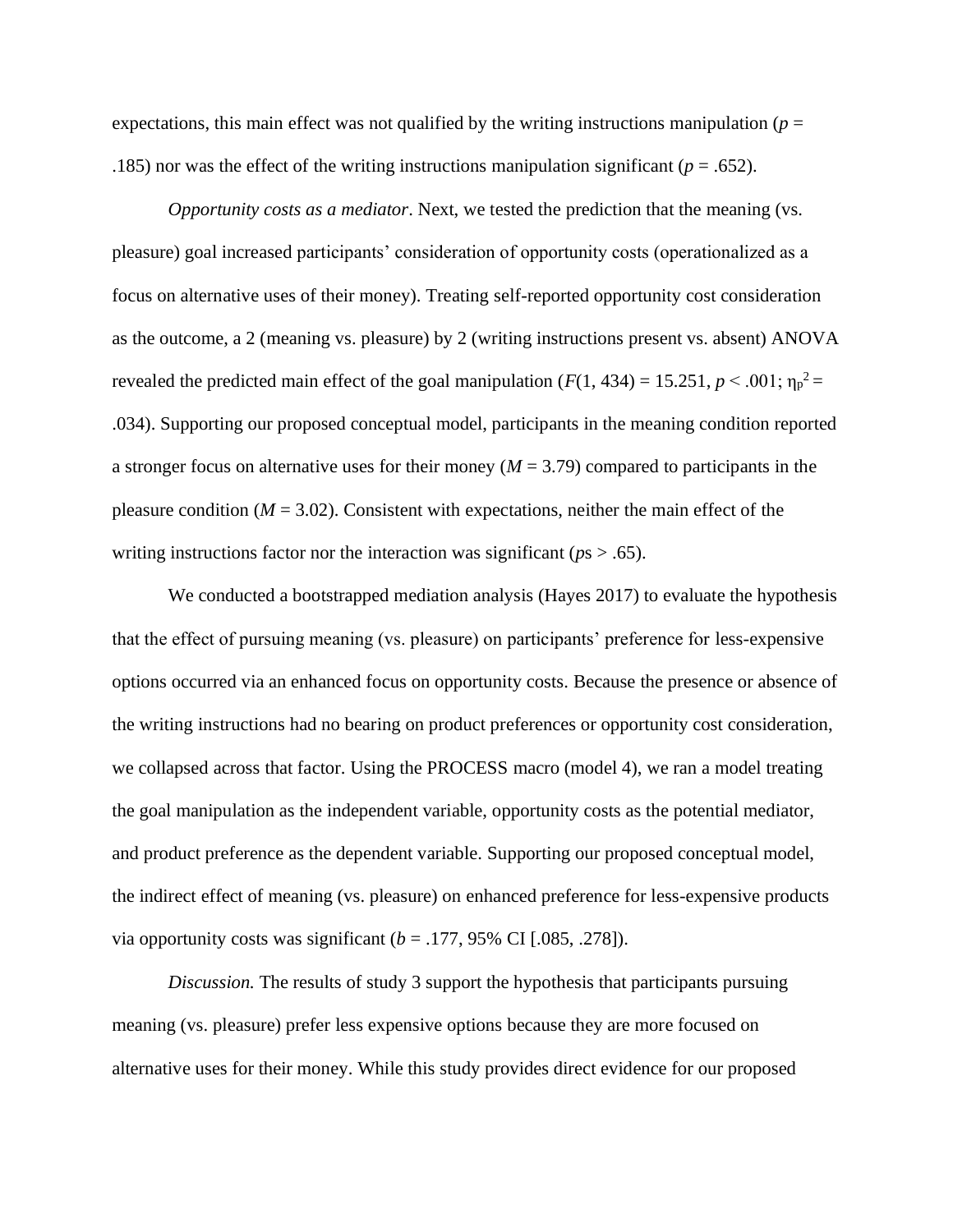process, measuring opportunity cost consideration after the product preference task could have inflated the self-report measure. In other words, after observing themselves preferring less expensive products, participants in the meaning condition may have inferred from their preferences that they were focused on opportunity costs. To address this issue, we conducted an additional study in which we asked participants to explain their product preference; these responses were then coded for how much the responses reflected a focus on alternative uses for money (Frederick et al. 2009; Spiller 2011). Conceptually replicating and extending study 3, the results of that study indicate that participants pursuing meaning (vs. pleasure) reported a stronger preference for less expensive products because they were more focused on alternatives uses for their money (web appendix D).

#### **STUDY 4A: PROCESS BY MODERATION**

Study 3 provided evidence for the role of opportunity cost consideration via a measured mediator approach. In this pre-registered study [\(https://aspredicted.org/blind.php?x=75qq9y\)](https://aspredicted.org/blind.php?x=75qq9y), we used a causal chain approach to further assess the hypothesis that the pursuit of meaning (vs. pleasure) leads people to choose less expensive options because of a focus on opportunity costs. As a first step, in this study we evaluated the impact of meaning (vs. pleasure) on the proposed process, opportunity cost consideration, though a process-by-moderation approach. More specifically, we adapted a paradigm developed by Frederick and colleagues (2009), manipulating both consumption goal (meaning vs. pleasure) and the salience of opportunity costs. If the pursuit of meaning spontaneously leads people to consider opportunity costs, then the Frederick et al. (2009) opportunity-cost manipulation should have no impact on the choices of those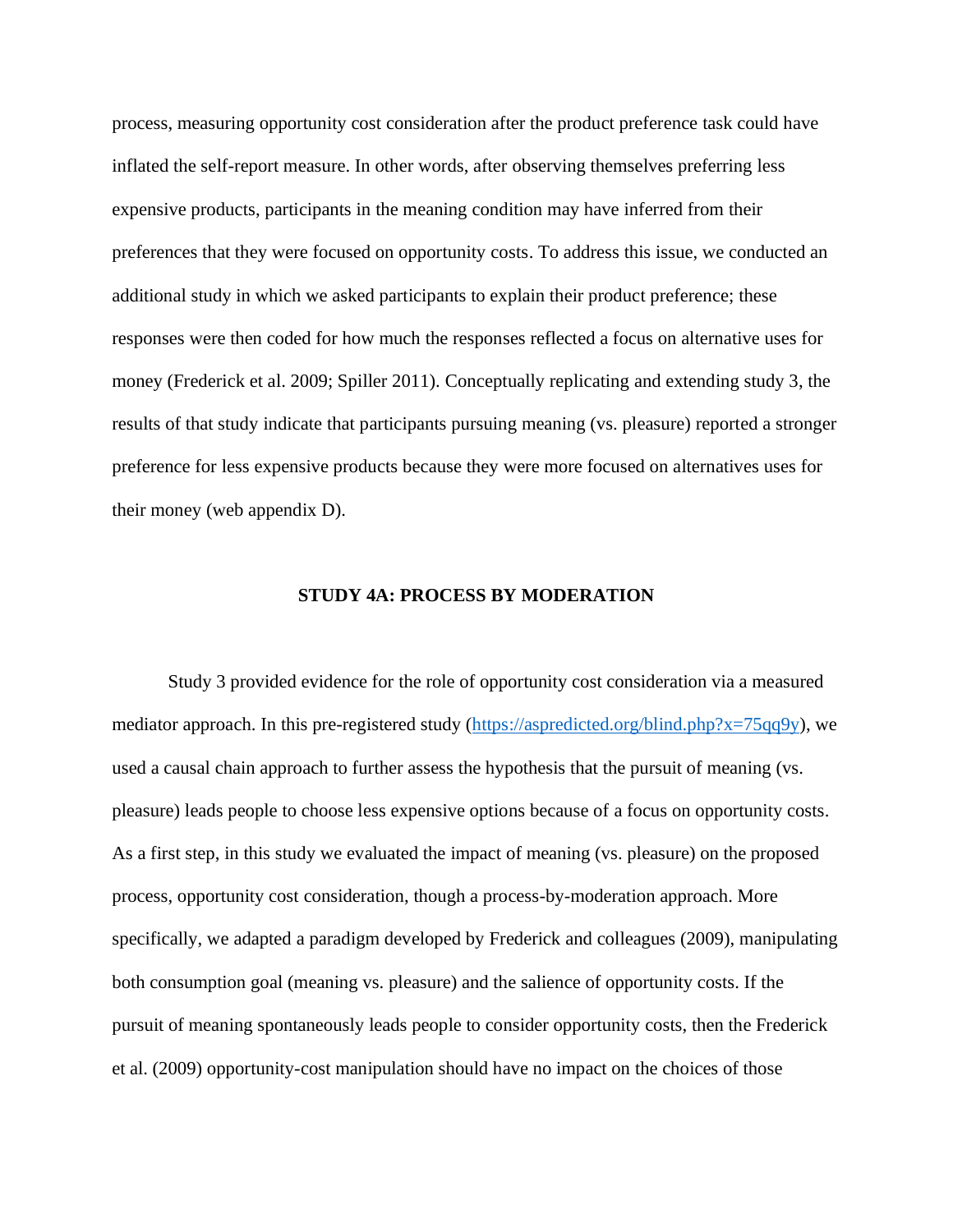pursuing meaning. We predict that when opportunity costs are not mentioned, we should obtain our basic result. However, when opportunity costs are made salient, the choices of those pursuing pleasure should then resemble the choices of those pursuing meaning.

#### Design and Method

This study features a 2 (meaning vs. pleasure) by 2 (opportunity costs salient vs. not) between-subjects design. Four hundred and thirty-eight Prolific workers from the UK completed the experiment (no exclusions; 319 women and 2 non-binary;  $M_{\text{age}} = 31.10$ ). Sample size was determined by budget and anticipated power to detect an interaction. (Due to a recruitment error, we collected more data than we had planned in the pre-registration. Again, though, all data were analyzed after data collection was complete.)

First, participants were instructed to pursue either meaning or pleasure using the manipulation from study 1a. Afterwards, the procedure largely followed that of Frederick et al. (2009) study 1a. Participants read a scenario in which they imagined considering the purchase of a video for £9.99 (see appendix C). They then indicated whether they would buy the video or not, which served as the measure of opportunity cost consideration. For half of participants, the choice task made opportunity costs salient, by indicating that if they did not buy the video, they would "keep the £9.99 for other purchases." For the remaining participants, the choice task made no mention of opportunity costs.

As a check for the opportunity cost manipulation, participants listed 1-2 thoughts they had while making their choice. These were coded by two trained coders for how much participants mentioned or focused on other things they could do with their money besides buy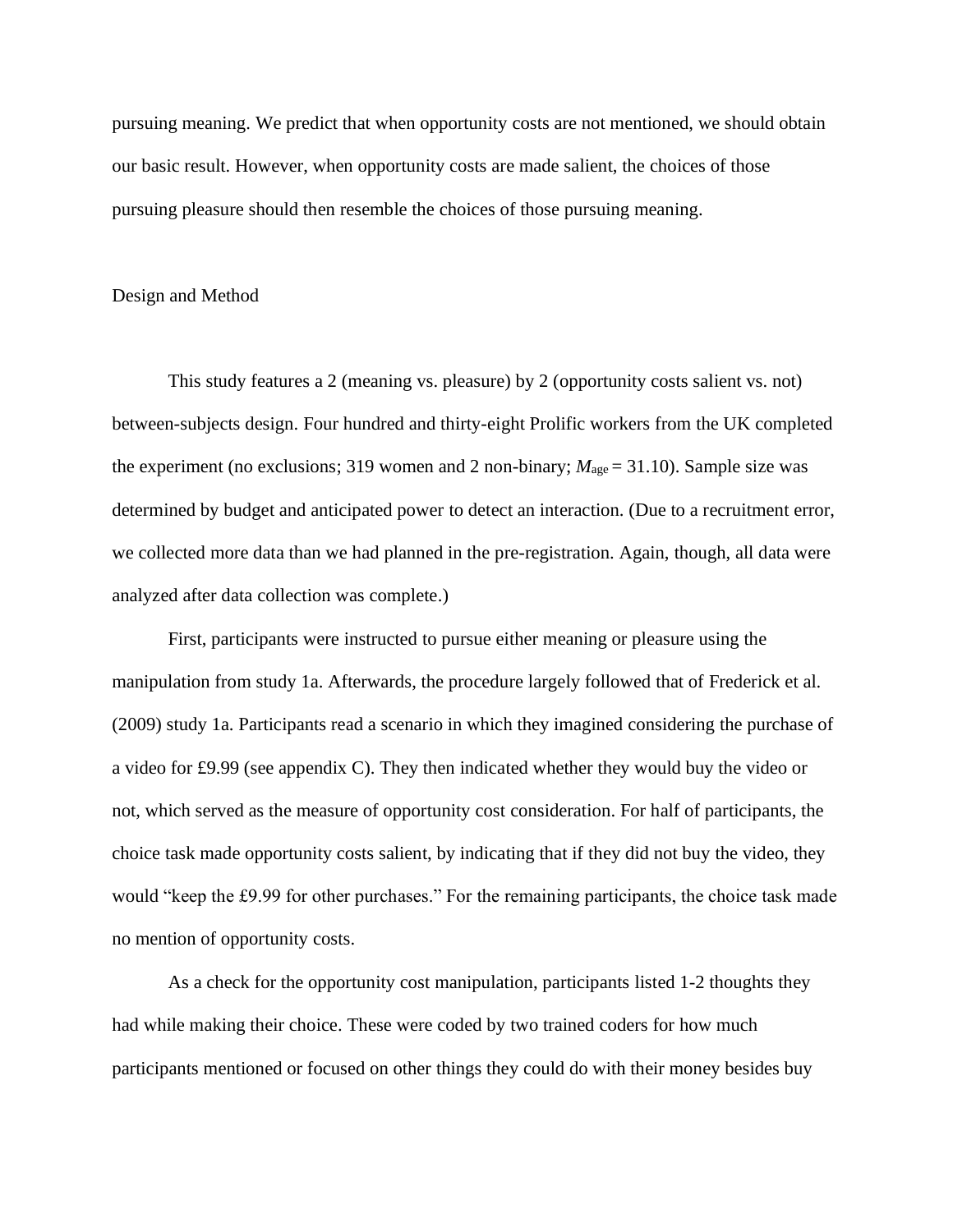the product in question (1 = little to no focus;  $5 = a$  lot of focus). The manipulation worked as intended. The opportunity cost manipulation increased coded consideration of opportunity costs among both pleasure ( $M_s = 2.30$  vs. 1.62) and meaning participants ( $M_s = 2.08$  vs. 1.75; main effect  $F(1, 434) = 23.030$ ,  $p < .001$ ,  $\eta_p^2 = .050$ ). Notably, this effect was marginally weaker among meaning participants (interaction  $F(1, 434) = 2.743$ ,  $p = .098$ ,  $\eta_p^2 = .006$ ). Finally, participants reported demographics and were debriefed.

### Results and Discussion

*Purchase decision.* If opportunity cost consideration underlies the preference for less expensive items amongst those pursuing meaning (vs. pleasure), then explicitly prompting participants to consider opportunity costs should affect the choices of those pursuing pleasure but have no impact on the preferences of those pursuing meaning. A 2 (meaning vs. pleasure)  $X$  2 (opportunity costs salient vs. not) logistic regression on the video purchase decision (buy vs. not) supported this reasoning. This analysis revealed a main effect of the goal manipulation ( $b = .281$ , *Wald*(1) = 7.07, *p* = .008), a main effect of the opportunity cost salience manipulation ( $b = .396$ , *Wald*(1) = 14.05,  $p < .001$ ), both of which were qualified by the predicted interaction (b = -.218, *Wald*(1) = 4.27,  $p = .039$ ; figure 2).

The pattern of results supports our conceptual model. The opportunity cost salience manipulation did not significantly influence the choices of those pursuing meaning: 44.4% of participants in the meaning condition did not buy the video when opportunity costs were made salient as compared to 35.9% of their counterparts when opportunity costs were not mentioned (b  $= .356$ , *Wald*(1)  $= 1.59$ ,  $p = .208$ ). This pattern suggests that the pursuit of meaning in itself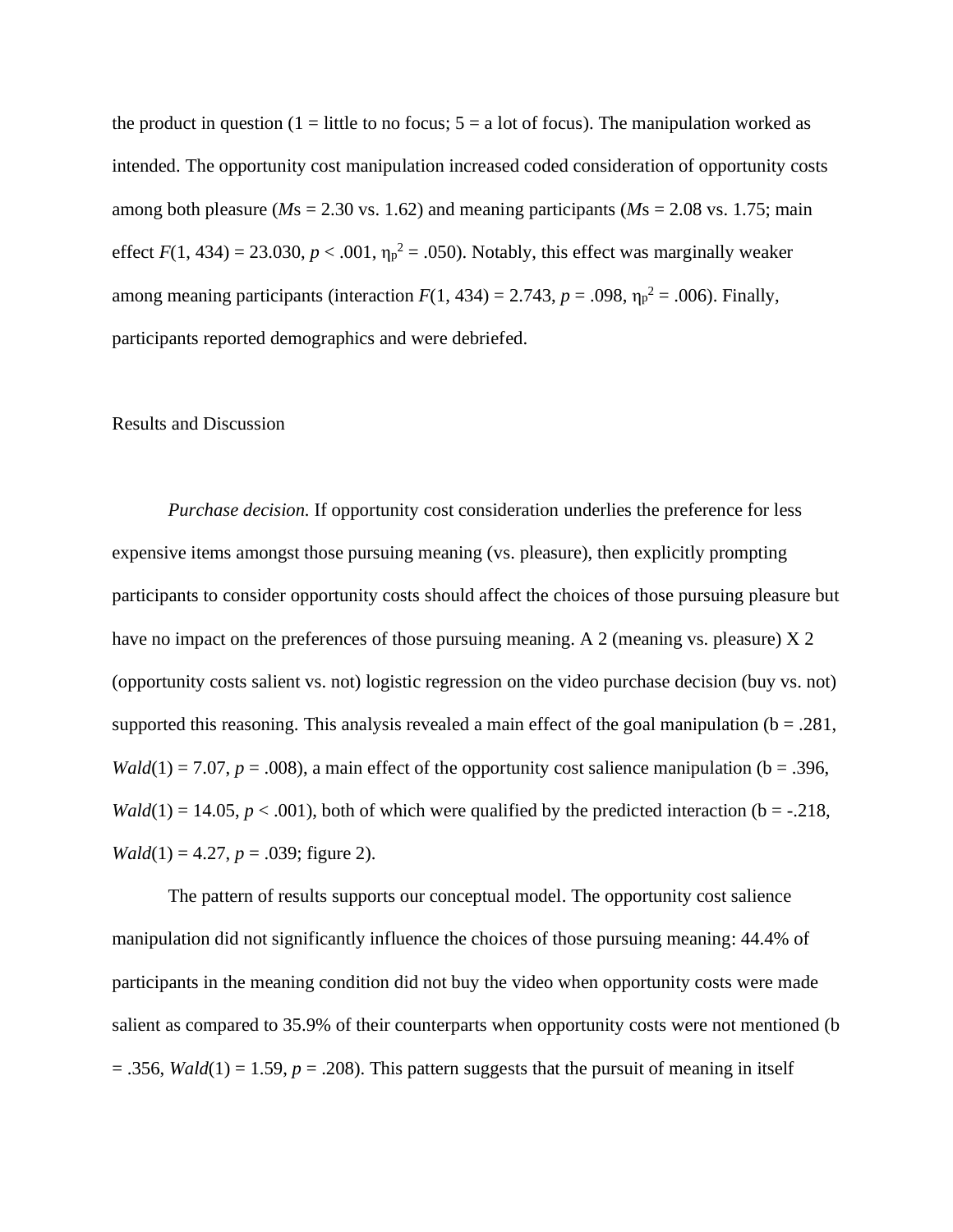makes opportunity costs salient. In contrast, and consistent with predictions, making opportunity costs salient led those pursuing pleasure to be significantly more likely to forego buying the video (41.4%) as compared to when opportunity costs were not mentioned (17.1%;  $b = 1.23$ , *Wald*(1) = 15.25,  $p < .001$ ).

Considered differently, when opportunity costs were *not* mentioned, participants pursuing meaning were significantly more likely to forego buying the video compared to those pursuing pleasure (35.9% vs. 17.1%;  $b = .999$ , *Wald*(1) = 9.44,  $p = .002$ ). Again, this result suggests that the pursuit of meaning itself makes opportunity costs salient. By contrast, but consistent with predictions, when opportunity costs were made salient, there was no difference in purchase choice across the meaning and pleasure conditions  $(44.4\%$  vs.  $41.4\%$ ;  $b = .125$ ,  $Wald(1) = .214$ ,  $p = .643$ ).

#### FIGURE 2

## THE EFFECT OF THE GOAL AND OPPORTUNITY COST SALIENCE MANIPULATIONS ON LIKELIHOOD OF CHOOSING TO FOREGO BUYING THE VIDEO (STUDY 5)

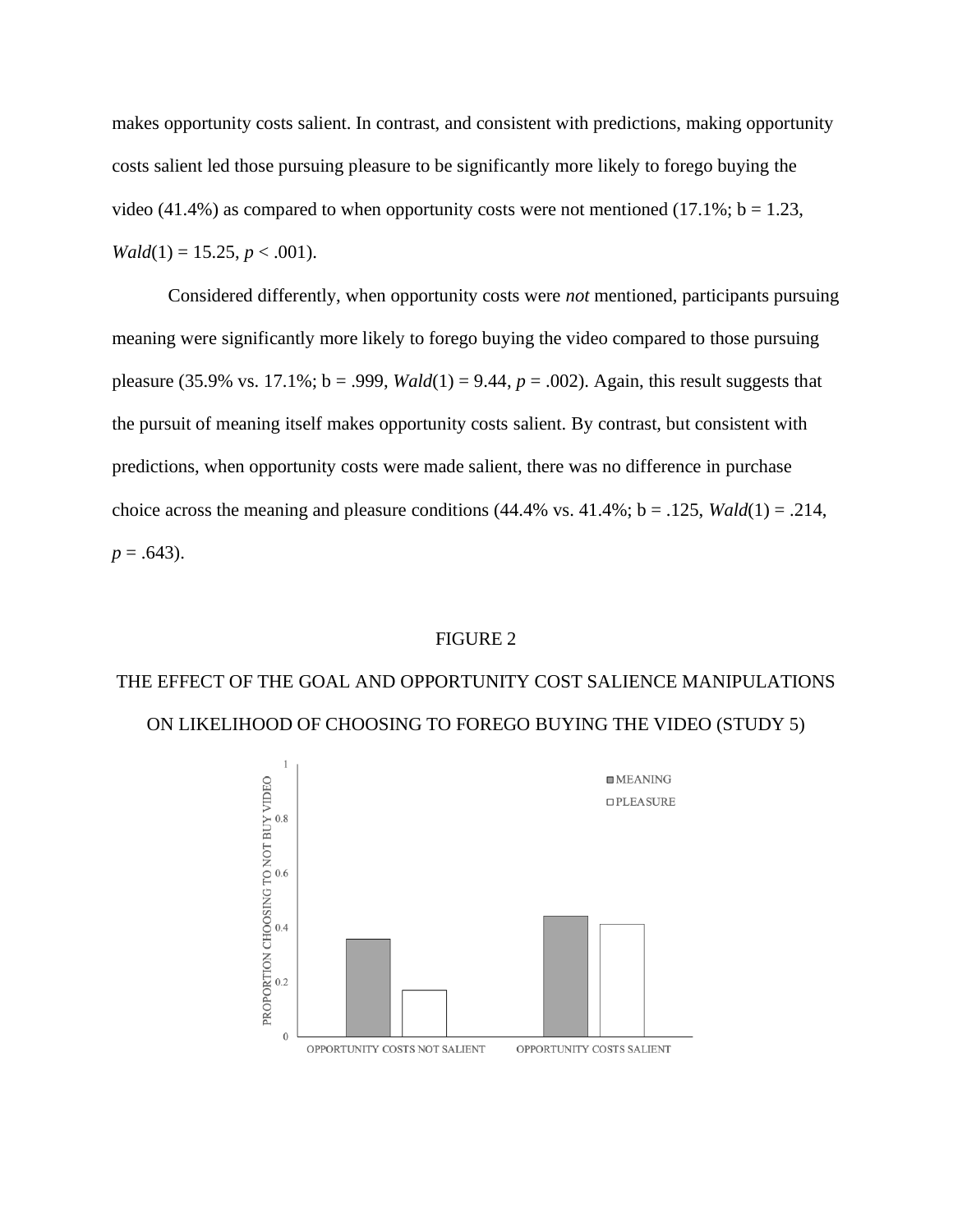*Discussion.* The results from this study complement the process-by-mediation results from study 3. Making opportunity costs salient did not affect the choices of participants pursuing meaning, but it did alter the choices of participants pursuing pleasure. This suggests that the pursuit of meaning in itself makes opportunity costs salient. Our final study completes the causal chain.

#### **STUDY 4B: WILLINGNESS TO PAY**

To complete the causal chain, we hold constant the pursuit of meaning and we manipulate the mediator to provide additional evidence for our proposed account that opportunity cost consideration can explain the effect of the pursuit of meaning on the preference for less expensive items (Spencer et al. 2005). Specifically, we examine how the preferences of those pursuing meaning are affected by instructions to ignore opportunity costs. Additionally, we extend the previous studies by examining how the documented preference for less expensive options translates to people's willingness to pay (WTP) for a more expensive item, using the incentive compatible Becker, DeGroot, and Marschak (1964; BDM) procedure.

Opportunity cost neglect occurs when people narrowly focus on the options at hand, without thinking of other alternatives beyond the focal choice (Frederick et al. 2009). Accordingly, we asked some participants who were pursuing meaning to narrow their attention and focus solely on the options at hand. We expected that these opportunity cost neglect instructions would *increase* meaning-motivated participants' WTP for a handmade premium photo album relative to those merely pursuing meaning. Moreover, we expected no difference in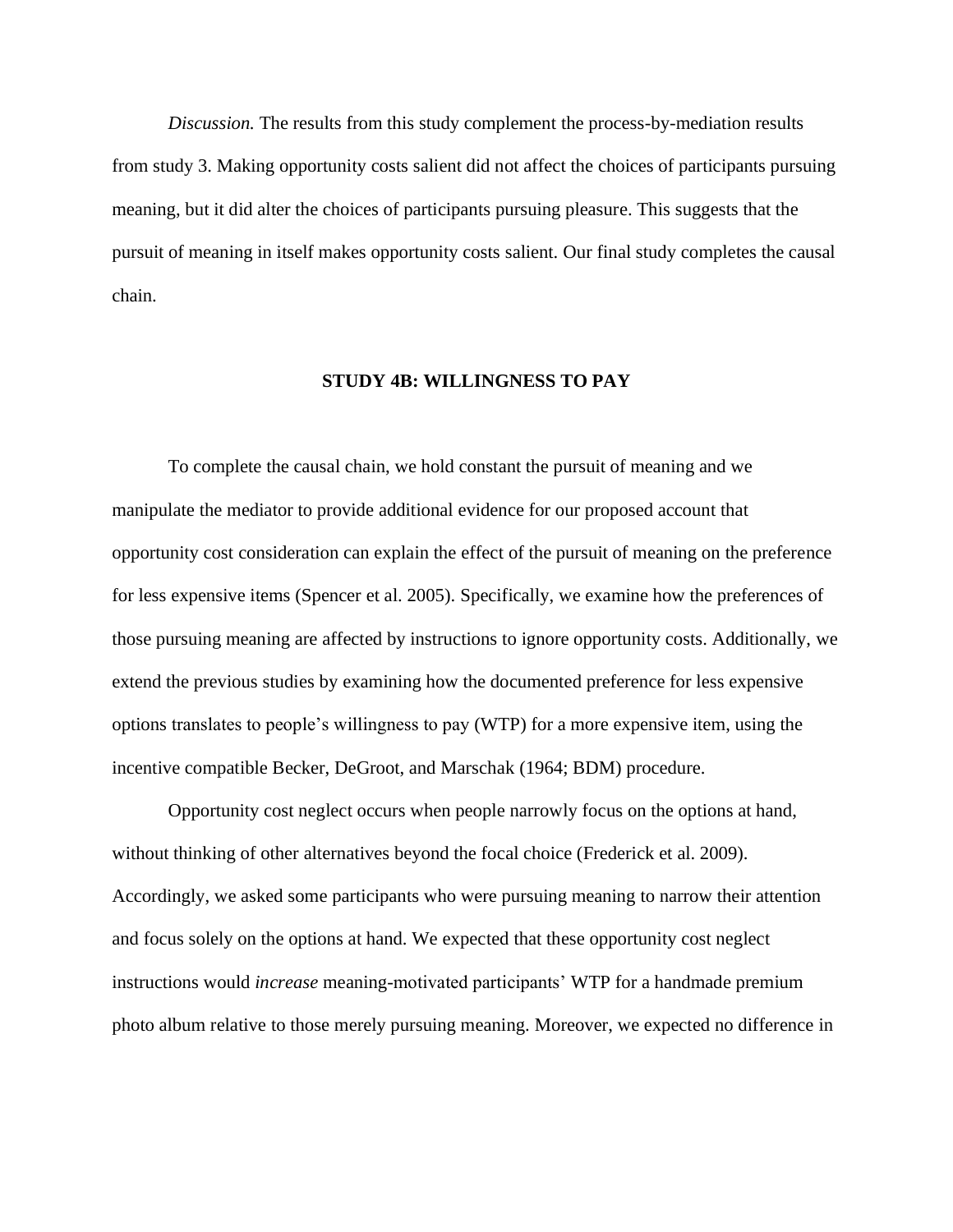WTP between those who were merely pursuing meaning and those who were pursuing meaning and instructed to focus on opportunity costs.

We chose the photo album category because we anticipated that people would find this product category to be particularly meaningful. Furthermore, we expected that participants would perceive the more expensive, handcrafted photo album to be *more* meaningful than the less expensive, hardcover photo album. A validation test confirmed those expectations. Participants who were induced to pursue a meaning goal (using the same goal manipulation as in the current study 4b) perceived both photo albums (and thus the product album category) to be meaningful as compared to the midpoint of a seven-point scale ( $M_{\text{inexpensive}} = 5.06$ ,  $t(103) =$ 8.034, *p* < .001; *M*expensive = 5.50, *t*(103) = 12.430, *p* < .001). Perhaps more important, participants induced to pursue meaning perceived the *more* expensive product to be more meaningful than the less expensive product  $(t(103) = 2.909, p = .004, d = .29)$ . The results were descriptively similar, if not stronger, among baseline participants who did not receive a goal  $(M_{\text{inexpensive}} = 5.69 \text{ vs. } M_{\text{expensive}} = 4.80; t(96) = 4.968, p < .001, d = .51$ . For full details see web appendix F.

### Design and Method

This study features a 3-groups (opportunity cost consideration vs. opportunity cost neglect vs. baseline) between-subjects design. Three hundred and thirty-two American Prolific workers completed the experiment (no exclusions; 166 women and 6 non-binary;  $M_{\text{age}} = 32.39$ ). Sample size was determined by anticipated power to detect a small to medium effect.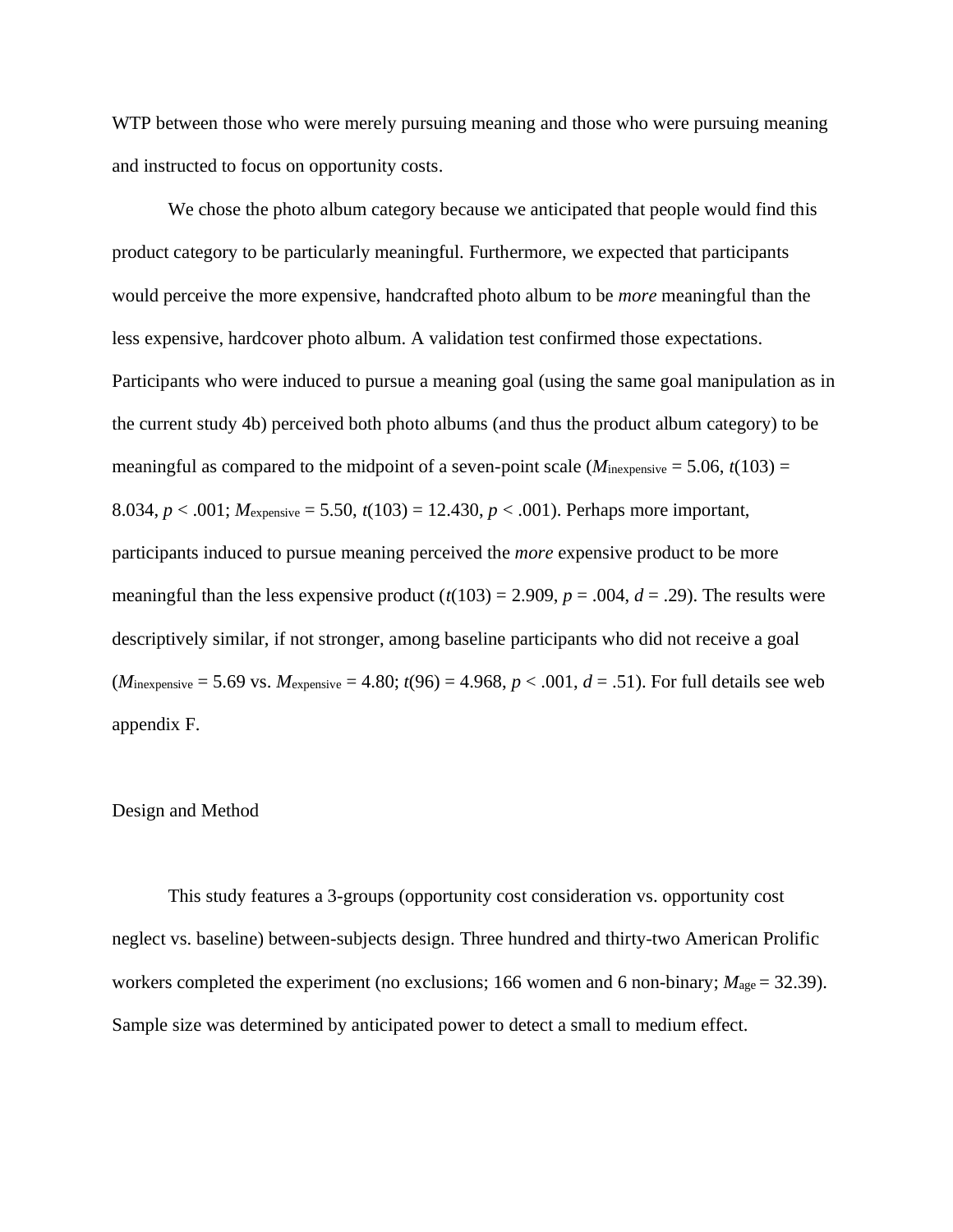First, all participants were prompted to pursue meaning by reading an article about the link between the pursuit of meaning in the marketplace and well-being (the same meaning manipulation used in study 1b). Next, depending on condition, participants were instructed to:

Please do your best to **focus solely on the options at hand**. Please **narrow your attention** and base your responses only on a consideration of the strengths and weaknesses of the options we present to you.

or

Please do your best to **focus on alternative uses for your money, beyond the options at hand**. Please **broaden your attention** and base your responses on a consideration of the merits of alternative uses for your money outside of the ones we present to you.

Participants in the baseline condition received no such instructions.Following these manipulations, participants were presented with an overview of the double-lottery BDM procedure for eliciting willingness to pay (e.g., Fuchs, Schreier, and van Osselaer 2015; Wertenbroch and Skiera 2002). First, they were told that they would be entered into a lottery for a \$50 bonus. Next, we instructed them on the BDM set-up. Participants saw a description of two items (two photo books for preserving memories), one of which was basic (a hardcover photo book) and the other of which was more luxurious (a premium handcrafted photo book; see appendix D).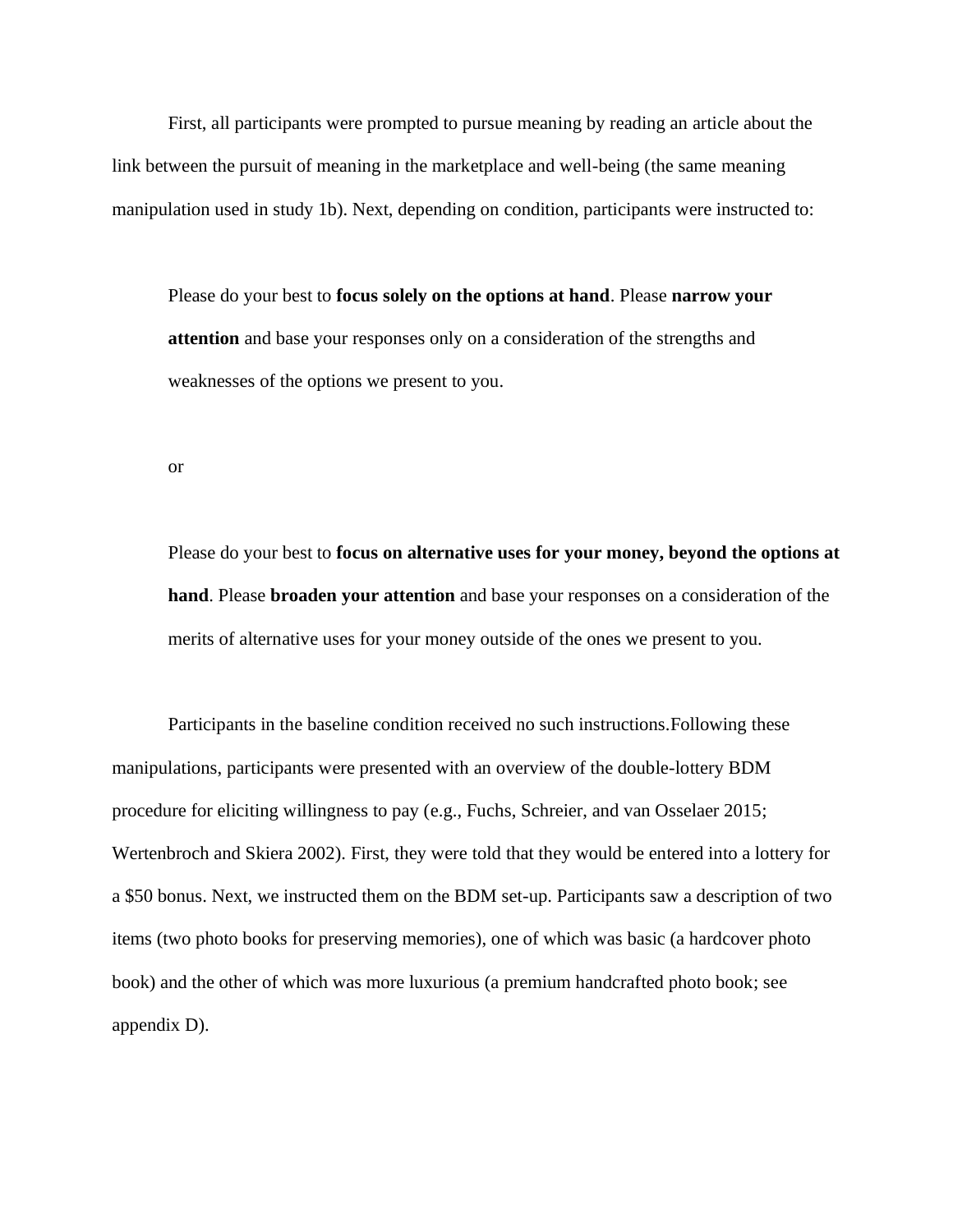They were provided with the price of the hardcover photo book (\$20) and asked to indicate how much *more* they would be willing to spend on the premium handcrafted photo book, using a slider scale anchored by \$0 and \$30. Participants were informed that the amount they were willing to pay for the more expensive option would be compared to a randomly generated price. As such, if they won the lottery and their stated willingness to pay was greater than that price, they would "purchase" the photo book and receive it plus whatever remaining balance in the bonus (total value  $= $50$ ). If participants won the lottery and their WTP was lower than the randomly generated price, they would simply receive the \$50 bonus. The majority of participants passed a check assessing their comprehension of the instructions (94.6%), and those who failed this check were presented with the instructions a second time.

Participants' WTP was the dependent measure in this study. Afterwards, as a manipulation check, we asked participants to report what they were doing as they determined their WTP (focusing mainly on the options at hand vs. focusing on alternative uses of money vs. other) using a forced choice measure. The manipulation worked as intended. Participants instructed to focus solely on the options at hand were less likely to indicate that they focused on alternative uses of money (10.9%) as compared to those in the baseline condition (22.7%) and those instructed to focus on opportunity costs  $(58.6\%, \chi^2(4) = 61.300, p < .001)$ . At the end of the study, participants reported demographics and were debriefed.

### Results and Discussion

*Results.* Our previous studies suggest that the preference for less expensive options among participants pursuing meaning is driven by opportunity cost consideration. If so, then the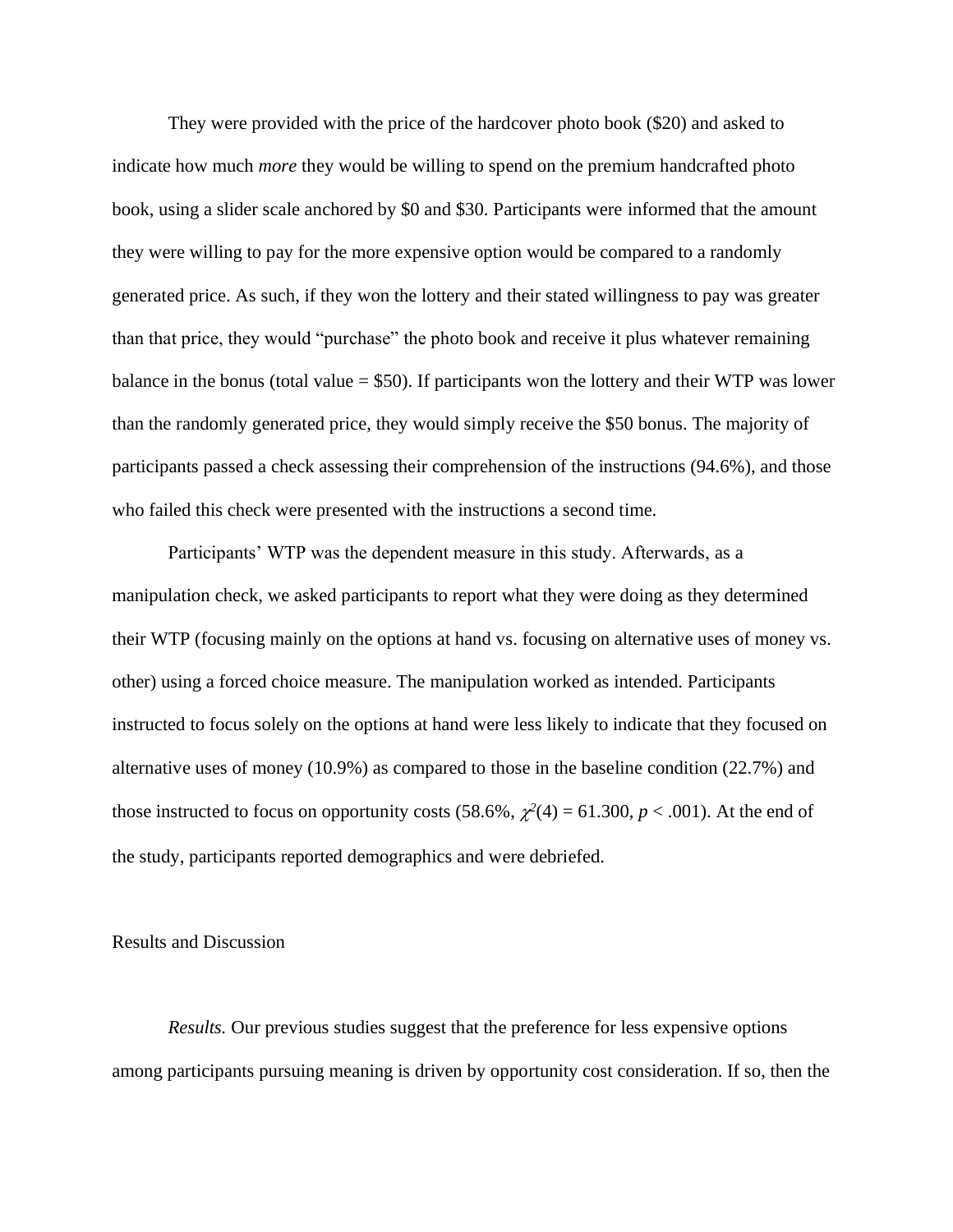WTP of those in the baseline and those in the opportunity cost focus condition should not differ. Conversely, participants who are expressly focusing on the options at hand should report a higher WTP compared to those in the baseline condition. This is precisely what we found.

In a three groups one-way ANOVA, participants' WTP for the more expensive photo book varied significantly depending on condition  $(F(2, 328) = 5.796, p = .003, \eta_p^2 = .034)$ . As expected, follow-up contrasts indicated that the WTP of those merely pursuing meaning  $(M =$ \$8.32) and those who were pursuing meaning and instructed to focus on opportunity costs (*M* = \$9.68) did not significantly differ from each other  $(p = .191)$ . This suggests that participants pursuing meaning spontaneously consider opportunity costs. More important, those pursuing meaning who were instructed to neglect opportunity costs expressed a significantly higher WTP for the premium option ( $M = $11.85$ ) compared both to those merely pursuing meaning ( $t(328) =$ 3.376,  $p = .001$ ) and those who were pursuing meaning and instructed to focus on opportunity costs  $(t(328) = 2.073, p = .039)$ .

*Discussion*. Study 4b completed the causal chain design that we began in study 4a. In this study, we manipulated opportunity cost neglect among participants pursuing meaning and examined how that impacted preference for a more expensive, but more meaningful product, using an incentive compatible BDM WTP design. Amongst participants pursuing meaning, the instruction to focus solely on the options at hand and hence neglect opportunity costs increased willingness to pay for a more expensive handmade photo book. In contrast, and consistent with study 4a, the instruction to focus on opportunity costs had little influence on responses among those pursuing meaning. This pattern further validates our theorizing that the pursuit of meaning spontaneously prompts the consideration of opportunity costs. Notably, we document a way to get meaning-motivated consumers to be more interested in expensive options: increase their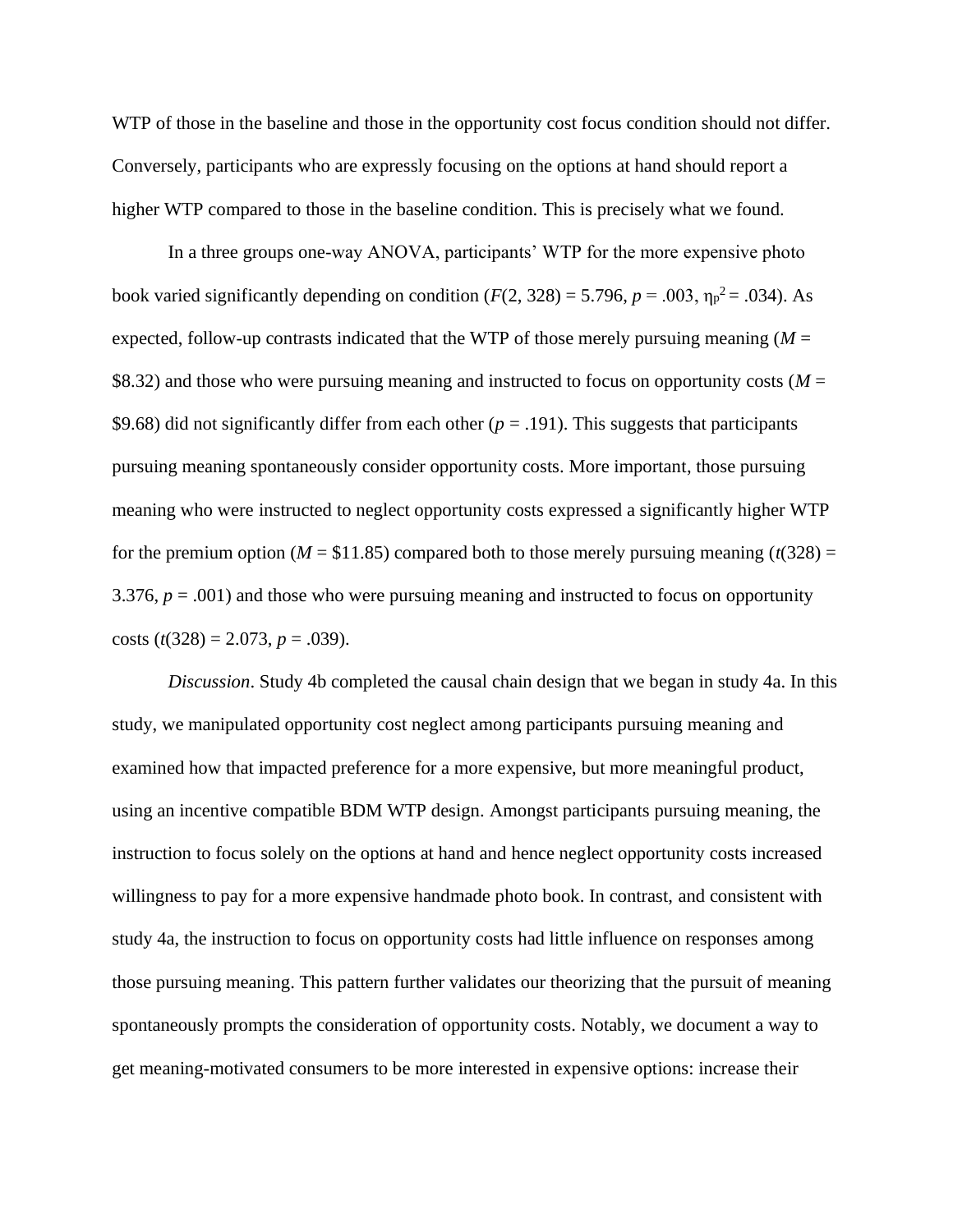attention on the merits of the options at hand, thereby decreasing their consideration of alternative uses of money.

#### **GENERAL DISCUSSION**

The notion that consumers buy and consume marketplace goods to improve their happiness and well-being is a cornerstone of marketing research. Alongside pleasure, meaning is a key input into happiness, yet it has received less attention from marketing researchers. This does not mean that consumers are not motivated to find meaning in the marketplace. Even mundane products—a cup of lemon tea or Oreo cookies—can be sources of meaning when people are motivated to find it (Wang et al. 2021).

A common intuition is that money should be no object when it comes to symbolically meaningful purchases (McGraw et al. 2016). But what are consumers actually willing to spend when they pursue meaning? While various perspectives point to the possibility that the pursuit of meaning causes consumers to "splash out", we found instead that it caused them to "cheap out." Across 6 studies, the pursuit of meaning led to a preference for less expensive options.

The basic effect was robust across age, gender, income, nationality, operationalizations of the goal manipulation, product involvement, and a diverse array of products, services, and experiences. It cannot be explained away by the price insensitivity characteristic of the pursuit of pleasure (Wakefield and Inman 2003). As compared to those who were *not* given an explicit goal, participants who were induced to pursue meaning chose less expensive products when shopping on Amazon in a naturalistic-incentive compatible shopping study (study 2). Furthermore, independent of pleasure, the degree to which participants reported pursuing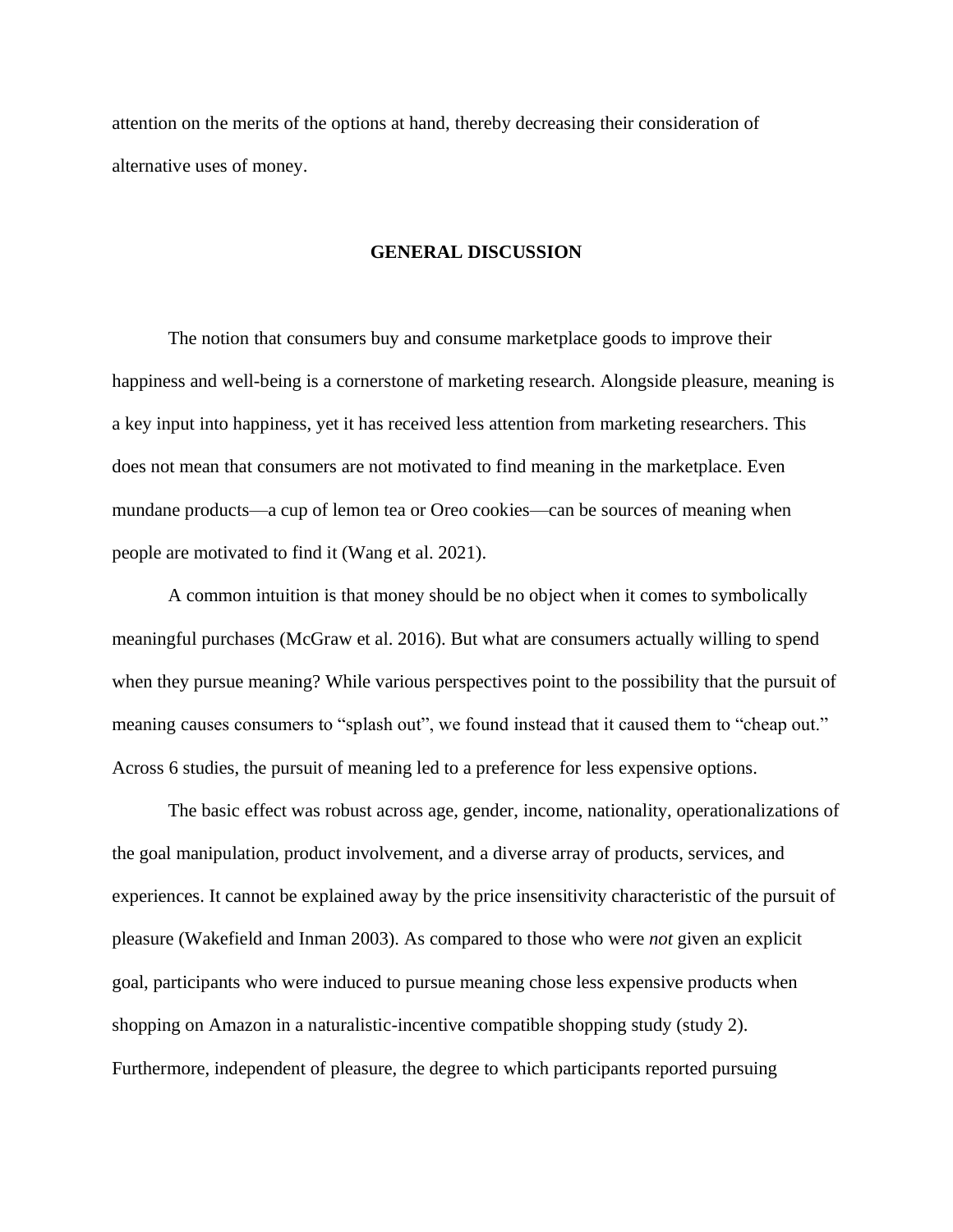meaning predicted preference for less expensive products (web appendix C). Finally, the basic effect cannot be explained away by the argument that participants in our studies simply did not find the expensive products to be instrumental for their pursuit of meaning. The validation test in study 4b confirmed that the products used in that study—photo albums—were to be considered meaningful, and the *more* expensive product was perceived to deliver more meaning than the less expensive product. Nonetheless, in that study participants pursuing meaning (vs. pleasure) were willing to pay less for the more expensive—and more meaningful—product.

The tendency for consumers pursuing meaning to prefer less expensive options was explained by a heightened focus on alternative uses for their money (i.e., opportunity costs). In addition to documenting the process via mediation analyses in two studies (study 3 and web appendix D), we observed that encouraging opportunity cost consideration or neglect produced results that were supportive of our conceptualization (i.e., process by moderation; Spencer et al. 2005). In study 4a, the choices of participants pursuing meaning was not affected by opportunity cost salience. By contrast, replicating Frederick et al. 2009, highlighting opportunity costs altered purchase decisions among those pursuing pleasure, making them resemble meaning-oriented participants. In study 4b, inducing opportunity cost neglect (by asking meaning-motivated participants to narrow their attention and focus solely on the options at hand) led to an increased willingness to pay for a handcrafted premium photo book. Taken together, these four process studies provide strong evidence to suggest that our basic finding is driven by the unique effect of the pursuit of meaning on opportunity cost consideration, which in turn drives preference for less expensive goods. Alternative processes, such as a future-oriented desire to conserve resources, were not supported by obtained findings.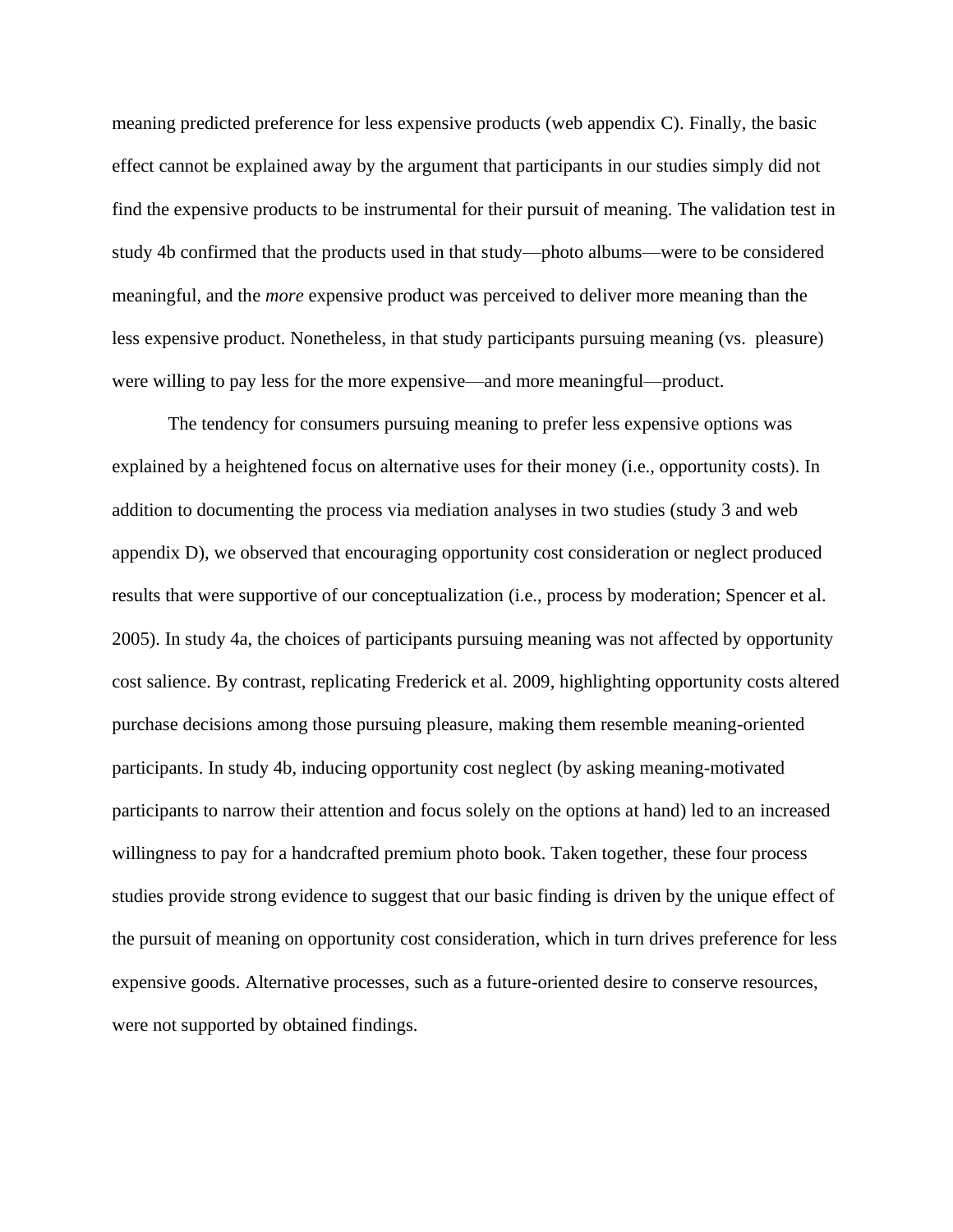### Theoretical Contributions

Pleasure is one of the most important drivers of consumer behavior (Holbrook and Hirschman 1982). Even though the pursuit of meaning is also an important path to happiness and well-being, it has received much less attention by consumer researchers. Perhaps researchers thought that the pursuit of meaning operated similarly to the pursuit of pleasure given that the two are highly related (e.g., Dwyer et al. 2017). Indeed, while money is expected to be no object for symbolically meaningful purchases (McGraw et al. 2016), pleasure reduces price sensitivity (Wakefield and Inman 2003) and encourages people towards luxury products (Hagtvedt and Patrick 2009). Nevertheless, pleasure and meaning have been shown to be distinct (Baumeister et al. 2013; Dwyer et al. 2017; King and Hicks 2021). The current research presents a further distinction by systematically detailing how these two motives have differential effects for consumer preferences and choice processes.

This research also advances our understanding of choice processes. From a normative perspective, consumers should consider opportunity costs when they make consumption decisions. Nevertheless, past work suggests that opportunity cost neglect is quite common (Becker, Ronen, and Sorter 1974; Frederick et al. 2009; Friedman and Neumann 1980; Legrenzi, Girotto, and Johnson-Laird 1993). Despite the important role that opportunity cost consideration plays in shaping consumer choice, the antecedents of such consideration are seldom studied and not well understood (Spiller 2011). The present research suggests that the goal to infuse one's life with meaning may be one of those antecedents.

Finally, the current work adds to a growing body of research which suggests that higherorder motives can orient consumers away from hedonically superior options (Cavanaugh 2014;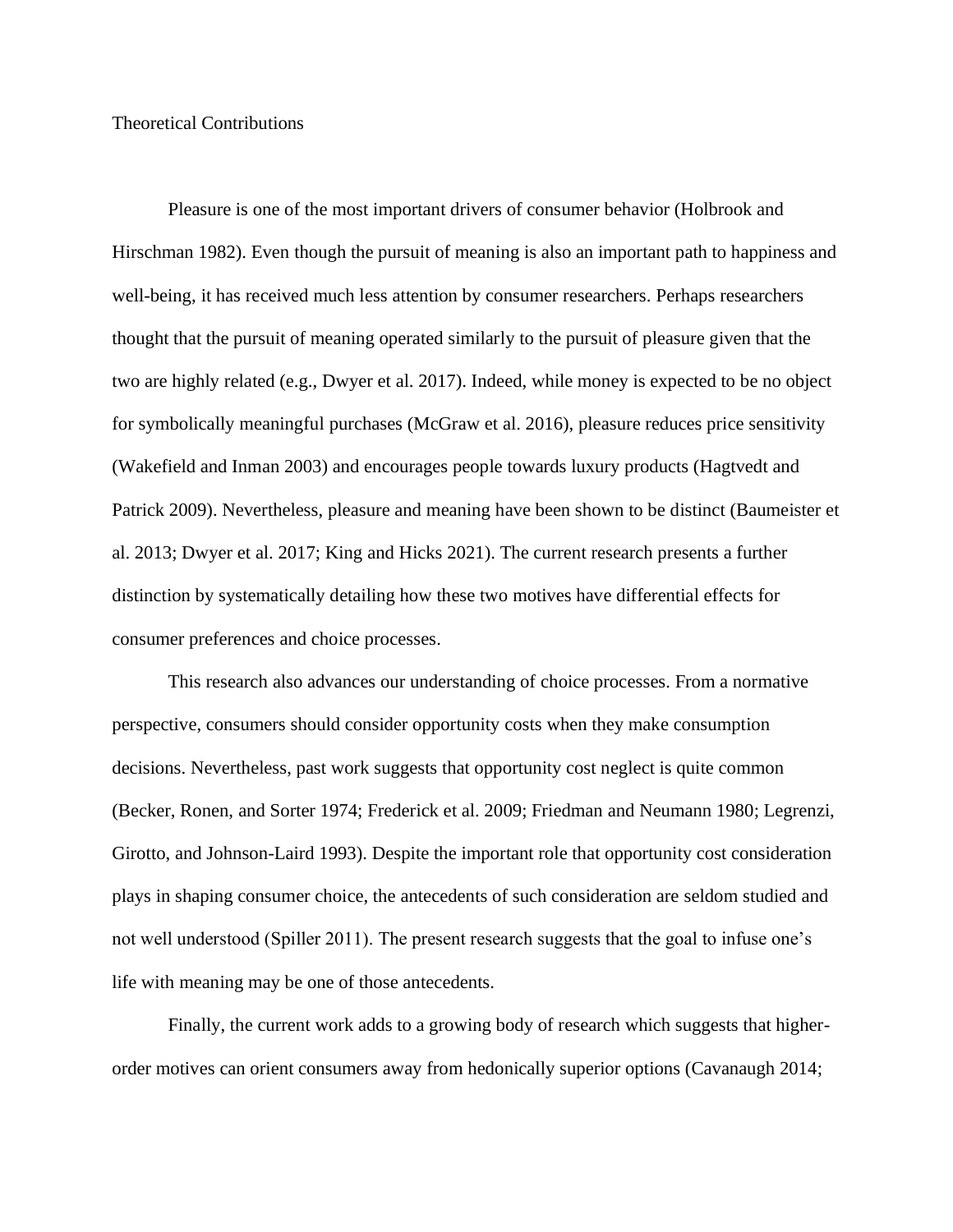Keinan and Kivetz 2011; Stuppy, Mead, and van Osselaer, 2020). Bringing opportunity costs to bear on current decisions can positively impact consumers' financial well-being by helping them make the best use of their limited resources (Larrick, Nisbett, and Morgan 1993; Lynch et al. 2010; Spiller 2011), but it can also negatively impact the utility they derive from consumption by limiting their consideration (and subsequent choice) of high quality, superior options in the market.

#### Practical Implications

Increasingly, companies wish to achieve more than mere profit. They strive to act with purpose and provide value to their stakeholders, including the environment, consumers, and the community (Gelles and Yaffe-Bellany 2019). This may be due in part to increased awareness that consumers pursue meaning in the marketplace (e.g., millennials are the 'purpose-driven generation'; Barton et al. 2020). Nevertheless, for firms that wish to appeal to meaning motives, there is scant research offering insights as to how this pursuit affects consumer behavior.

Given that consumers' goals are often activated by incidental cues (e.g., advertisements; Chartrand, Huber, Shiv, and Tanner 2008) and editorial content can influence people's responses to marketing messages (e.g., Janiszewski 1990), the current work offers novel insight. When decision-makers are pursuing meaning, their preferences and choices flow from a heightened focus on opportunity costs. This knowledge should inform when and how firms communicate with purpose-driven consumers. For example, advertising alongside editorial content about the pursuit of meaning (e.g., the New York Times's *Living Well* section or the Atlantic's *How to Build a Life* column) might be most effective when calling attention to low prices, because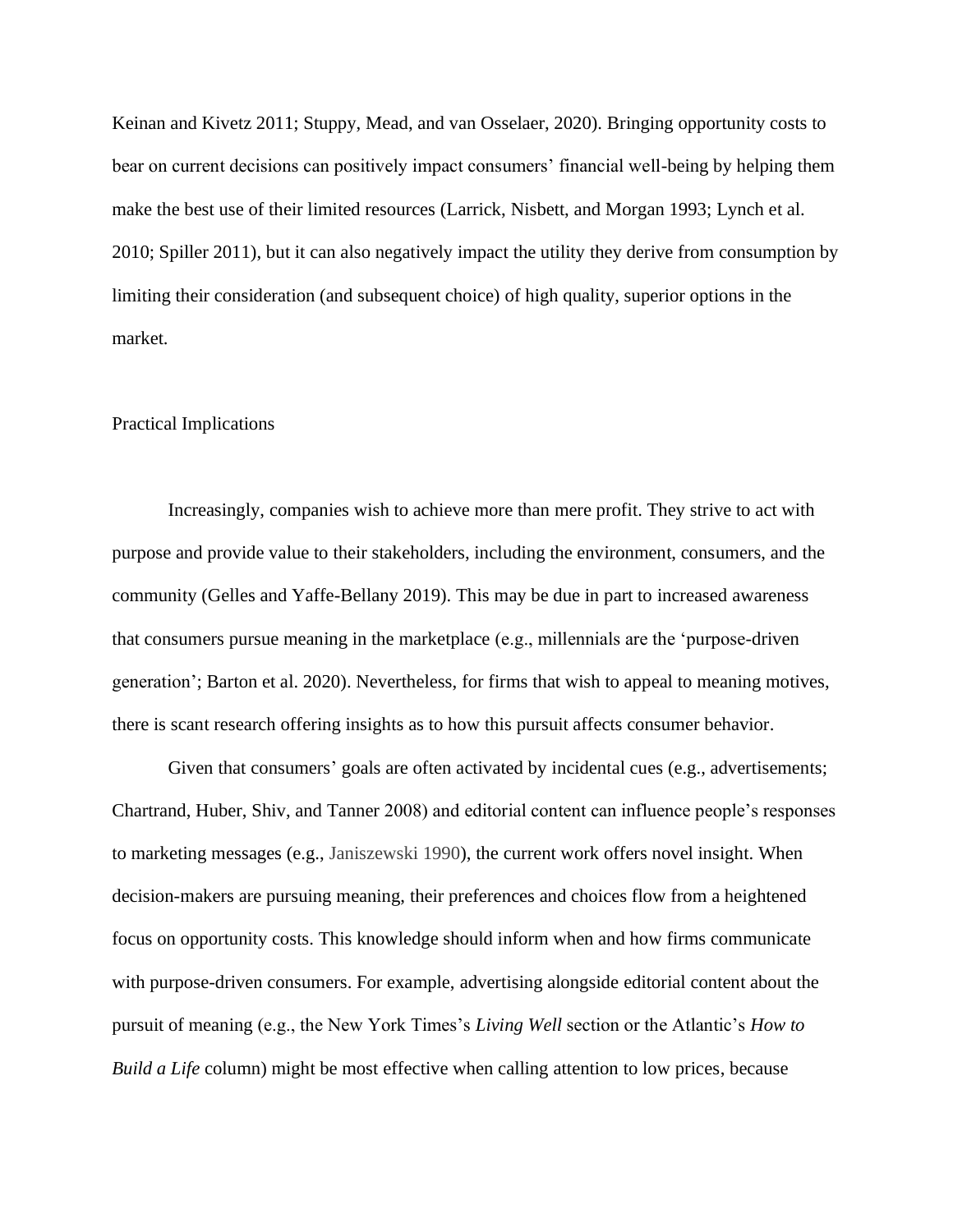consumers reading such content are more likely to prefer less expensive products (study 2). Future research can explore this hypothesis.

In addition, firms wishing to appeal to the meaning motive may want to consider fostering opportunity cost neglect, as that was shown to increase meaning-motivated participants' willingness to pay (study 4b). For example, Shutterfly (and other photo album creation companies) position their products as a source of meaning, and they often use steep price promotions to stimulate demand. Instead of offering discounts, these companies could encourage customers to focus narrowly on preserving meaningful memories. Doing so could increase demand amongst those pursuing meaning while allowing the companies to protect their margins.

This research also has implications for sustainable consumption. Consumers recognize that high-end products are more durable and sustainable than mid-range and low-end products because high-end products have longer life cycles (Sun, Bellezza, and Paharia 2021). In the current work, the pursuit of meaning caused people to prefer less expensive products over more expensive products, even though the former products are less durable and environmentally friendly than the latter. An implication of this work, then, is that the pursuit of meaning may reduce sustainable consumption, at least in the absence of clear information about environmental considerations. While this implication should be verified in future research, for now we note that the deleterious effect of the pursuit of meaning on willingness to purchase high-end and thus less sustainable products may be alleviated by reminding those pursuing meaning that high quality purchases last longer (web appendix D).

Finally, this research has implications for consumer welfare. Among those pursuing meaning, buying relatively cheaper products may hinder them from living their best lives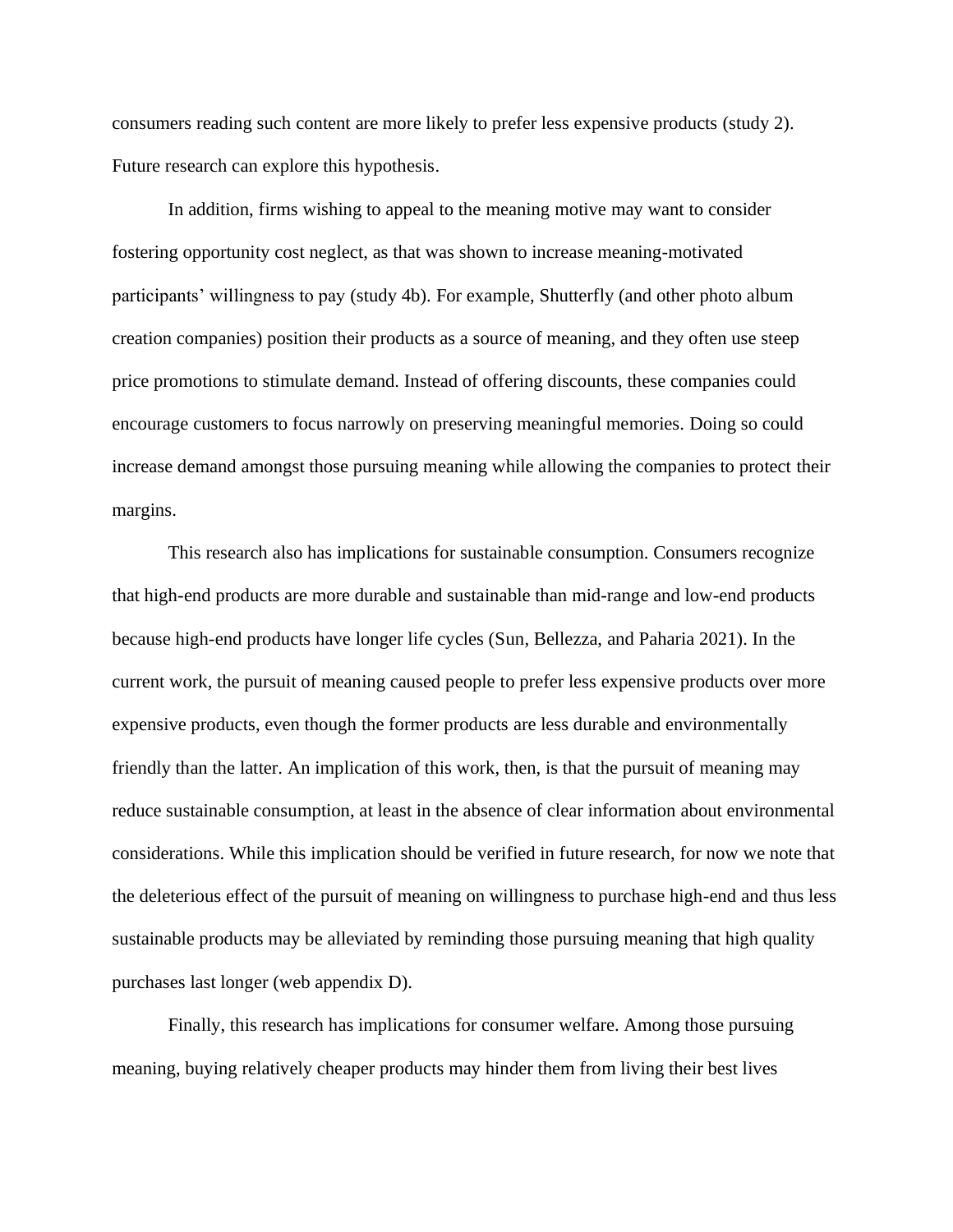because cheaper products might fail to deliver on desired benefits (Bate et al. 2011; Chen et al. 2009). A less expensive coffee machine, for example, may be enjoyed less than a more expensive one. It may also break down earlier and be more environmentally costly. The ramifications of buying less expensive products may lead to disutility, diminishing rather than enhancing well-being. Given the importance of meaning for well-being, it behooves future researchers to examine how choosing less expensive options impacts the happiness of consumers pursuing meaning.

### Directions for Future Research

We advocate that, because people buy products to enhance their happiness and wellbeing, and because meaning is one of the two key inputs to those outcomes, the pursuit of meaning is likely an important but overlooked driver of consumer choice. In this investigation, we focused on how this goal influences consumer preferences for products that vary on price and to some extent quality. While these two factors are universal features of consumer choice, they are by no means the only dimensions on which consumers make their choices. We encourage researchers to continue to uncover how the pursuit of meaning influences the many other dimensions of consumer choice behavior, such as variety seeking, the use of (non)compensatory processes, and purchase deferral.

We hypothesized and found that the pursuit of meaning fostered a spontaneous focus on opportunity costs. Future research could examine whether this is caused by one or more of the three components of meaning: significance, purpose, and connection. We are unaware of any widely-used, validated measures of these three components of meaning, but future research could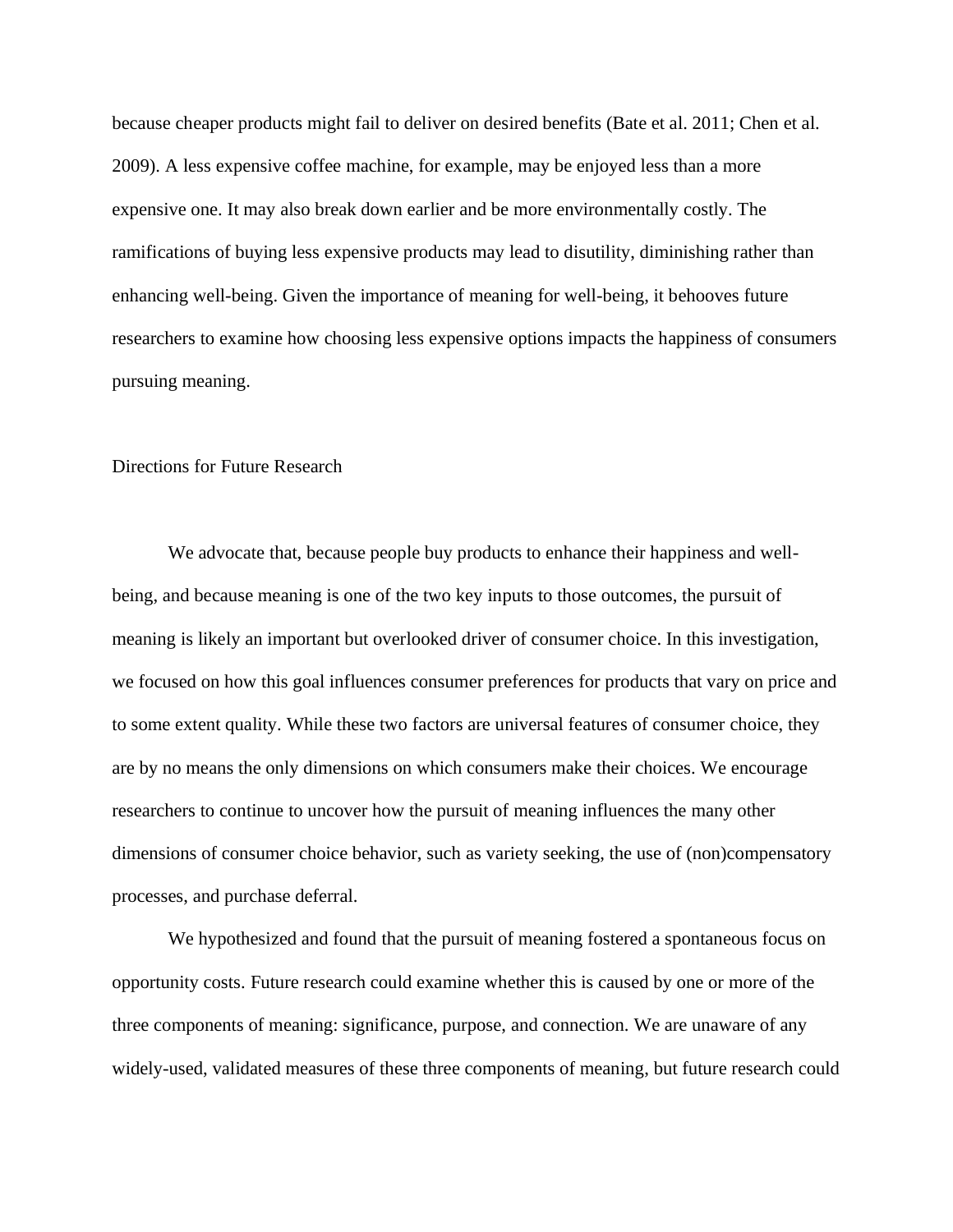develop such measures to help determine which aspects of meaning drive outcomes including but not limited to opportunity cost consideration.

Future research also might identify moderating factors that lead those pursuing meaning to prefer more expensive goods. For example, do certain institutional structures cause meaning to be associated with more expensive items in some cultures or in specific consumption domains (e.g., wedding rings)? Such investigations could help explain the nature of the lay intuition that symbolically meaningful experiences should be more expensive (McGraw et al. 2016). Answers to this question could also benefit practitioners who seek to build purposeful brands but find it difficult to do so when consumers choose based on price rather than values tied to meaning. For example, Danone Portugal launched Juntos— "together" in Portuguese—a yogurt brand that sought appeal to consumers' desire for meaning by donating a yogurt to a family in need for every pack of yogurt purchased. Despite sinking millions of dollars into brand development, Danone pulled Juntos from the market six months after launch because it was a failure (Ludovic Reysset, CEO of Danone Portugal, in Webex conversation with author, March 24 2021). Research that identifies when and why the pursuit of meaning leads to a preference for high-end, premium goods could help brands avoid such costly failures.

Lastly, it would be useful for future research to examine if the *experience* of meaning leads to different choice outcomes than the *pursuit* of meaning. For example, it is possible that when consumers already feel they have a sense of significance, purpose, or connection in their lives, such as when they have just received a promotion, lent a helping hand, or tied the knot, that feeling of meaning could lead them to choose products that are high quality and longer lasting. We encourage researchers to compare the experience of meaning to the pursuit of meaning.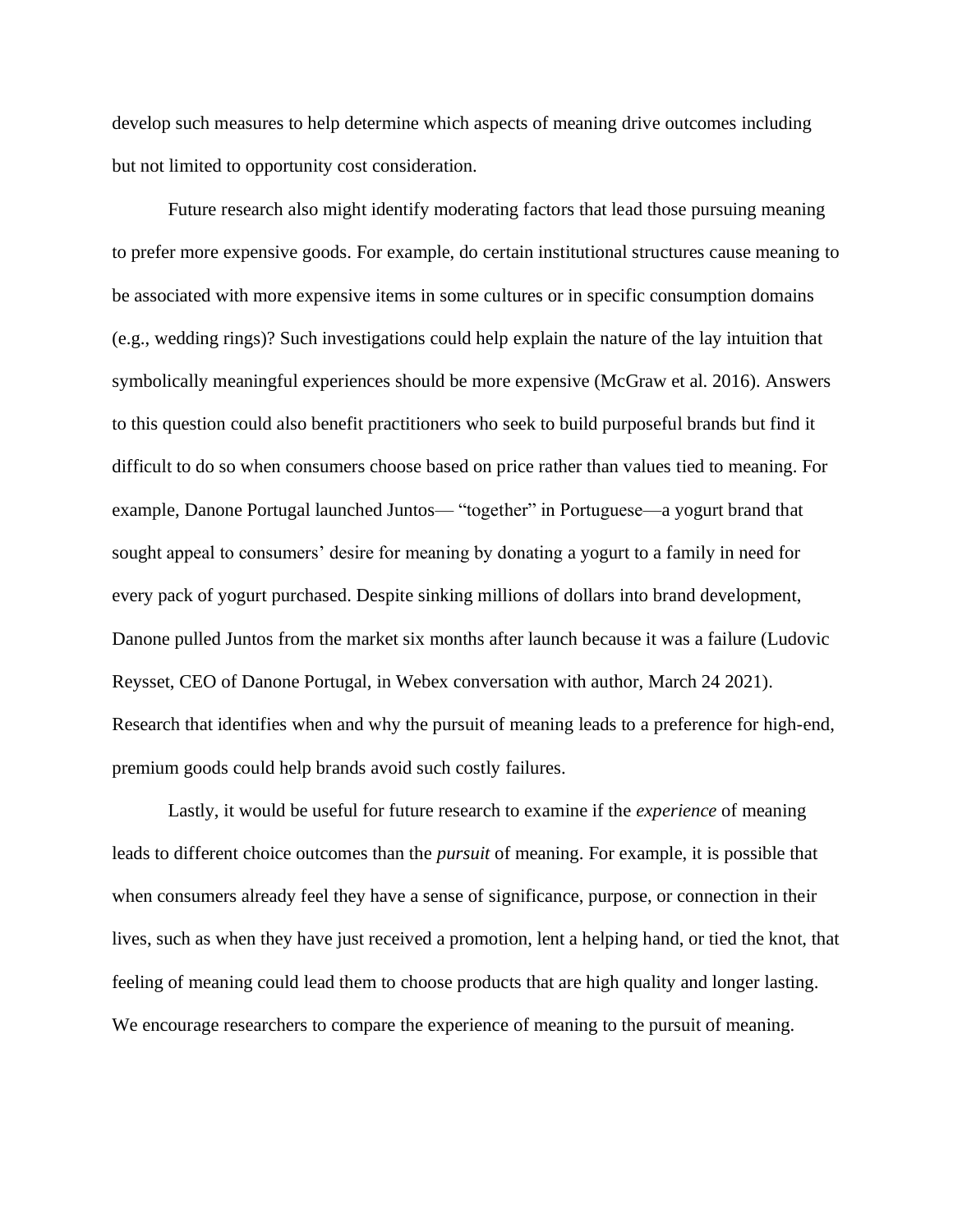## Conclusion

The need to pursue and create meaning is a challenging, but integral part of daily life. Despite the centrality of this motive, little is known about how this quest shapes consumers' choices in the marketplace. Here, we provide a preliminary answer to help fill that gap in knowledge. We document and explain a counterintuitive yet robust pattern: consumers pursuing meaning prefer less expensive products because they are focused on alternative uses for their money. We hope that this investigation inspires future researchers to continue understanding how the quest for meaning unfolds in the marketplace.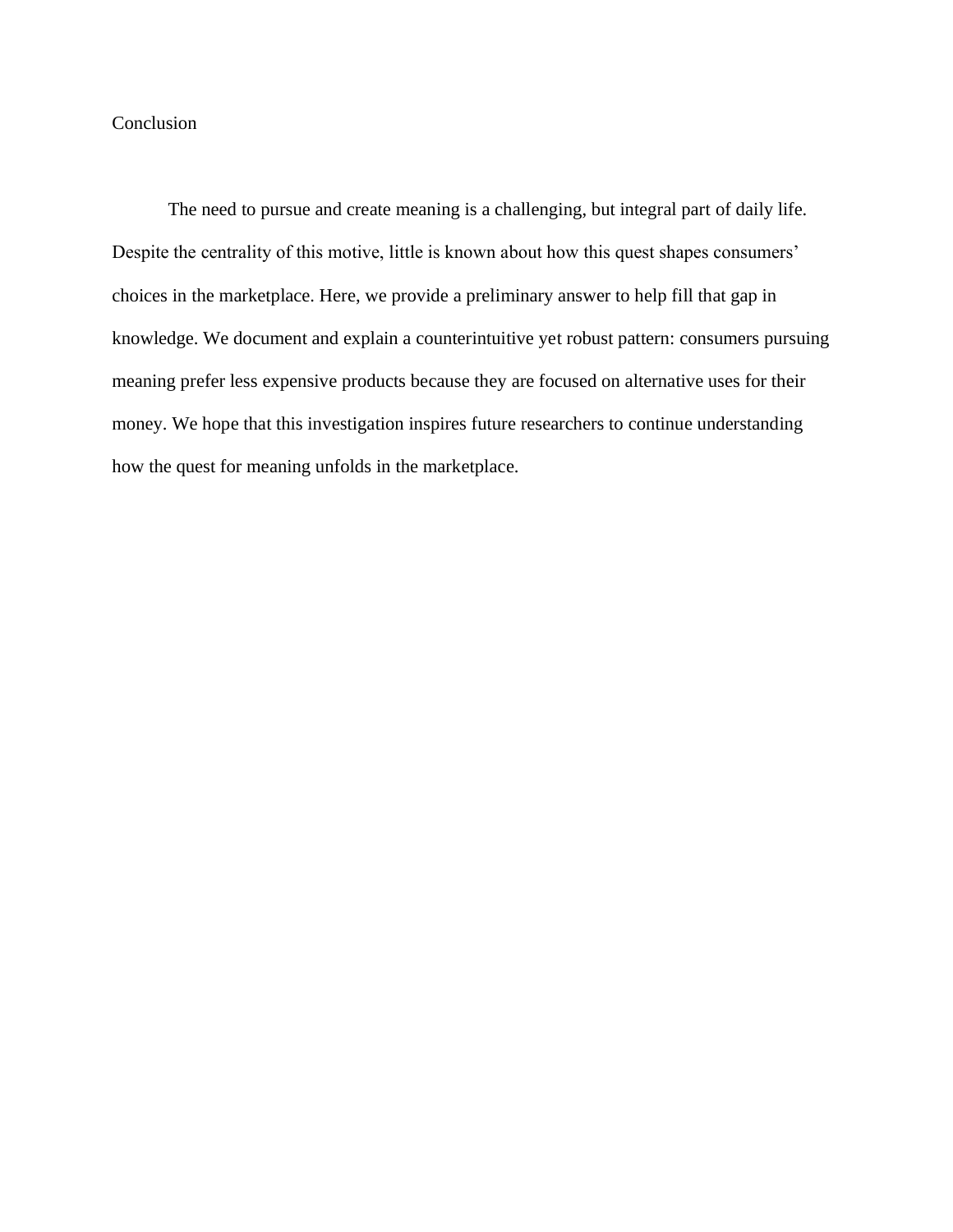## **APPENDIX A**

Preference Task Stimuli Used in Studies 1a, 1b, and 3

For each item participants were asked: "If you are focused on the pursuit of MEANING

(PLEASURE), which would you prefer to buy" (with parenthetical information varying across

the goal condition). Items were displayed randomly.

De'Longhi coffee-maker (price = \$299) vs. Cuisinart coffee-maker (price = \$59)

Cup of coffee from a boutique cafe (e.g., Higher Ground; price = \$4.99) vs. cup of coffee from a basic coffee chain (e.g., Starbucks; price  $= $1.99$ )

A ride in an Uber Black (average price = \$70/trip) vs. a ride in an UberX (average price  $= $15/trip)$ 

Dinner at a Good Food Guide 2 hat restaurant (price = \$95/dish) vs. dinner at a gastropub (price = \$25/dish)

Audi A4 (price = \$48,880) vs. Volkswagen Golf (price = \$23,990)

"Secrets of a Michelin-star Chef" cooking class (price = \$95/session) vs. "Mastering Home Cooking" cooking class (price = \$25/session)

Buying a set of Lacroix LX Carbon skis + bindings (price = \$1300) vs. a set of Rossignol Experience Carbon skis + bindings (price = \$300)

Renting a Premium ski equipment package (price = \$70/day) vs. a Basic ski equipment package (price  $= $22/day$ )

Fujifilm QuickSnap 35mm Single Use Camera (price = \$19) vs. Kodak 35mm One Time Use Disposable Camera (price = \$8)

Nikon D750 Digital SLR Camera (price = \$1797) vs. Nikon Coolpix A900 Digital Camera (Price = \$549)

Hyrdo Flask Insulated Water Bottle (price = \$35) vs. CamelBak Chute Water Bottle  $(\text{price} = $13)$ 

10 Thousand BC Bottled Water (price = \$14.00/750 ml) vs. Pump Pure Bottled Water (price = \$2.75/750ml)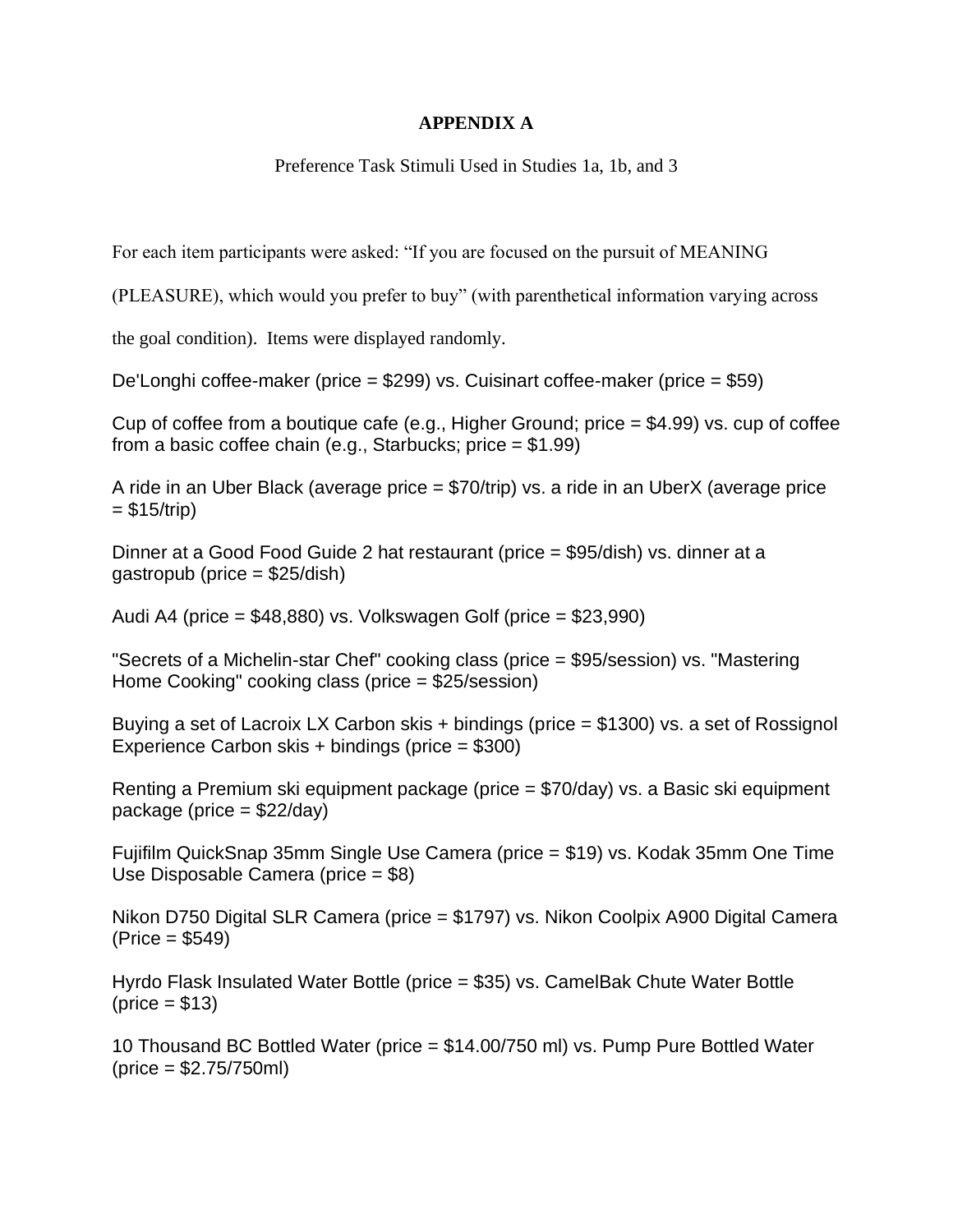## **APPENDIX B**

Article Goal Manipulations Used in Studies 1b and 4b (meaning only)

US World Politics Business Opinion Health Entertainment Style Travel Sports Videos

# Finding meaning in consumption improves well-being, researchers say

Boulder, COLO - When people make purchases, they often use them to add purpose to their lives and connect with their values. Researchers refer to these types of purchases as eudaimonic (yoo-DAY-mahn-ik) consumption. This refers to the idea that if someone spends \$8.00 to rent a dramatic movie, that \$8.00 purchase is adding meaning to their life.

New research shows how eudaimonic consumption improves consumer welfare, because it increases happiness. In the study, people who report thinking about the meaningfulness of their purchases when they shop reported more happiness. "Thinking about the purpose and significance of what we buy helps us be sure we really get what we need," says Dr. Kevin Peterson, the study's lead author. "It is healthy to take the time to think about meaning."

US World Politics Business Opinion Health Entertainment Style Travel Sports Videos

# Finding pleasure in consumption improves well-being, researchers say

Boulder, COLO - When people make purchases, they often use them to add fun to their lives and immediate gratification. Researchers refer to these types of purchases as hedonic (hee-DAHN-ik) consumption. This refers to the idea that if someone spends \$8.00 to rent a comedic movie, that \$8.00 purchase is adding pleasure to their life.

New research shows how hedonic consumption improves consumer welfare, because it increases happiness. In the study, people who report thinking about the pleasure of their purchases when they shop reported more happiness. "Thinking about the fun and exciting aspects of what we buy helps us be sure we really get what we need," says Dr. Kevin Peterson, the study's lead author. "It is healthy to take the time to think about pleasure."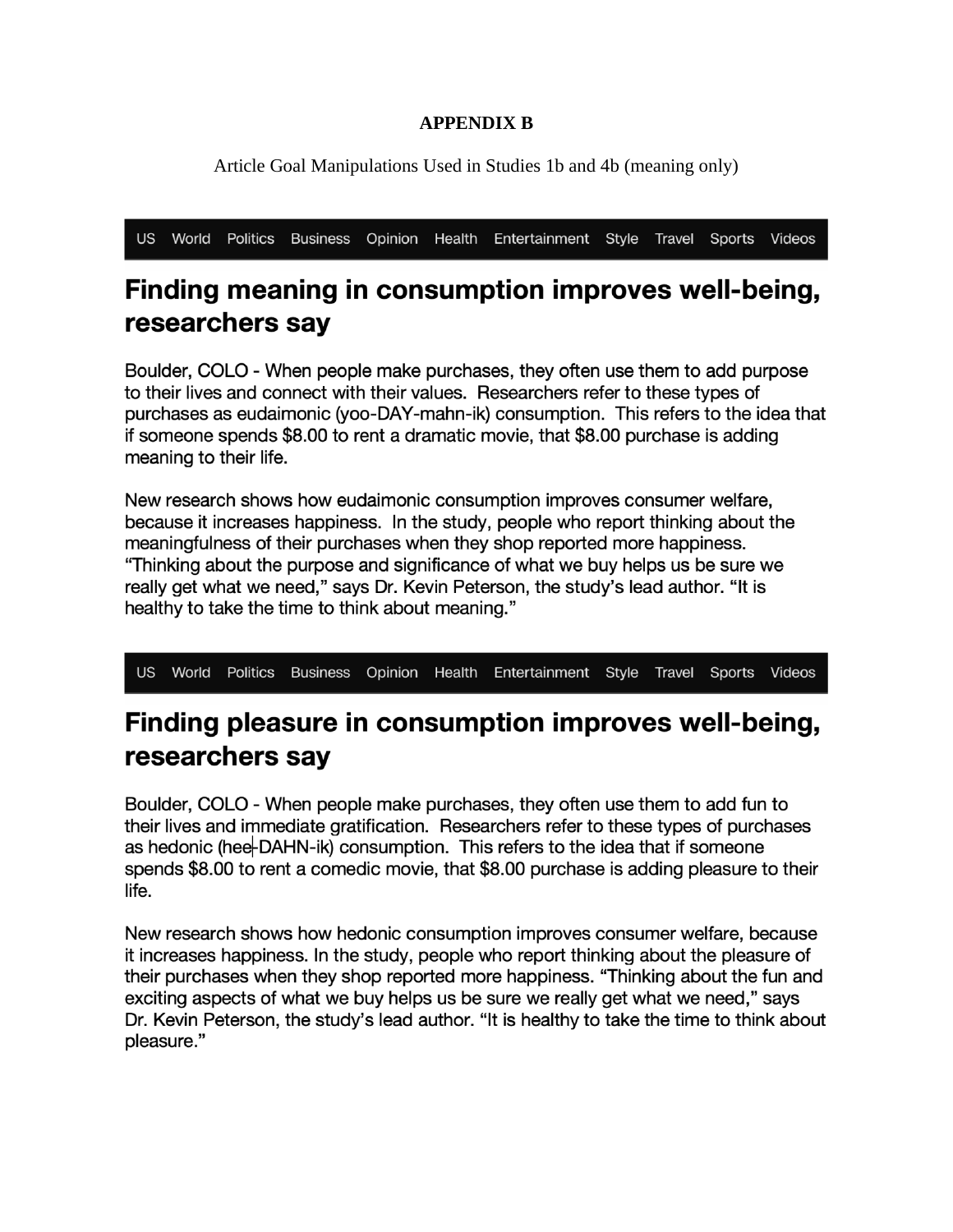## **APPENDIX C**

## Scenario Used in Study 4a

Imagine that you have some extra money set aside to make some purchases. While browsing the Internet, you come across a **special sale on a video**. This video is one with your favorite actor or actress, and your favorite type of movie (such as a comedy, drama, thriller, etc.). This particular video that you are considering is one **you have been thinking about buying a long time**. It is available at the special sale price of \$12.99.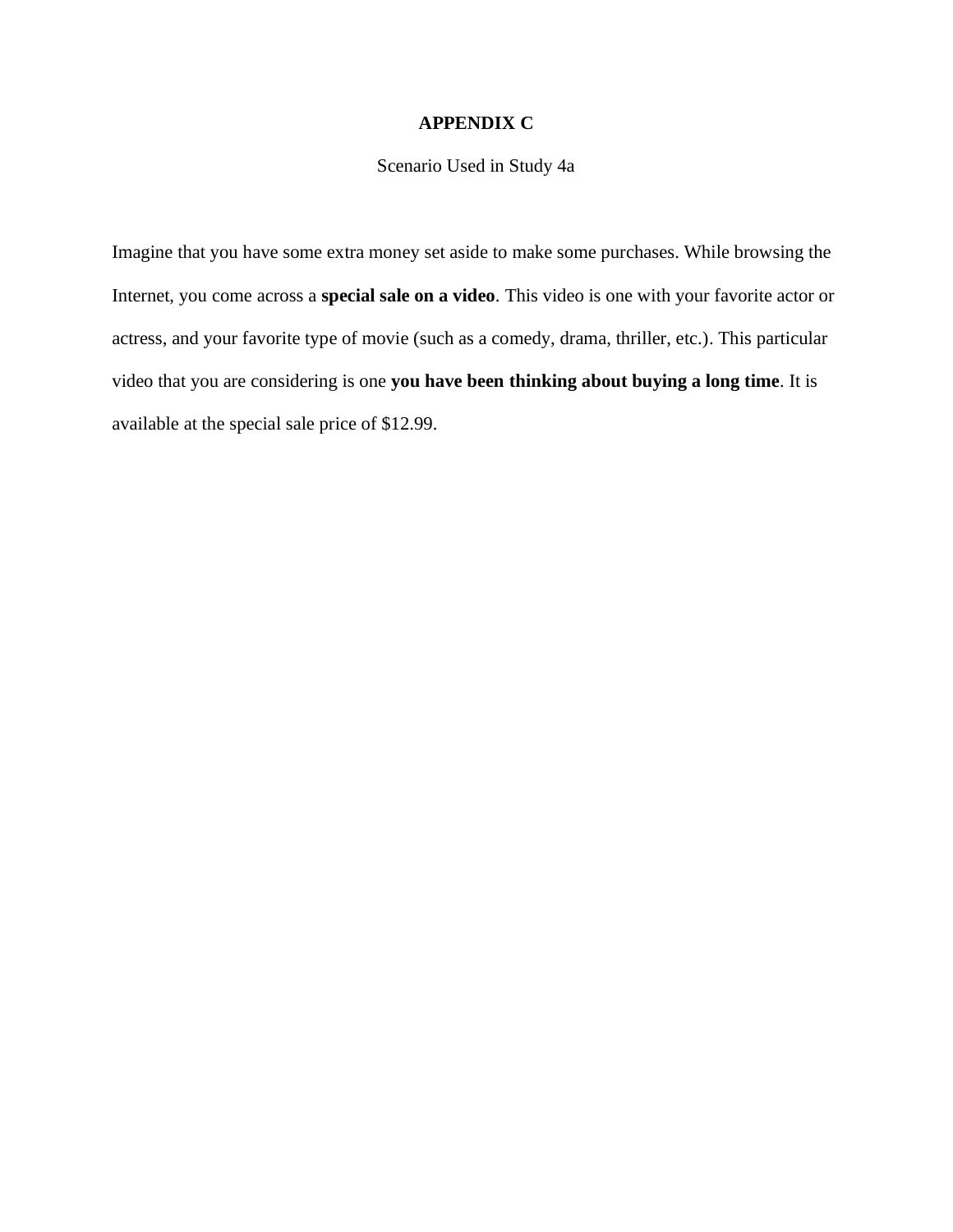## **APPENDIX D**

## Double Lottery BDM Procedure Used in Study 4b

To make this choice more realistic, you will be entered into a lottery for a \$50 bonus. Each participant has a 1 in 100 chance of winning the lottery.

---

If you are randomly selected as a lottery winner, we will compare your stated willingness to pay for the item to a randomly generated price.

- If you win the lottery and were willing to pay **MORE** than the randomly generated price, you will receive the item and pay the randomly generated price. In addition, you will receive any change leftover as a bonus (total value = \$50).

- If you win the lottery and were willing to pay LESS than the randomly generated price, you will not receive the item, and you will not pay anything. You will simply receive the \$50 bonus.

There are no right or wrong answers, but it is important that you report your true willingness to pay for the item. Please answer as honestly as possible, based on your own personal preferences.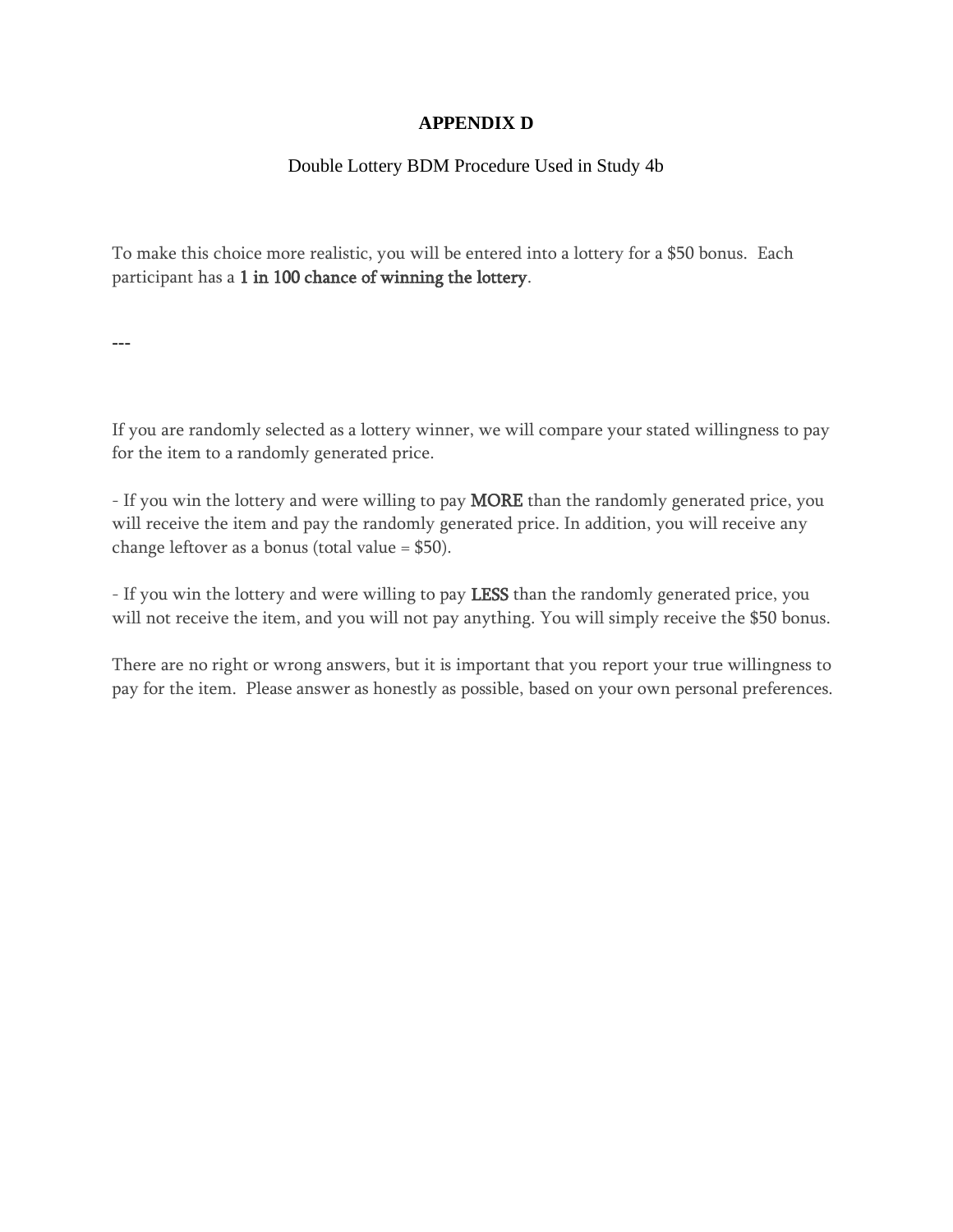#### **REFERENCES**

- Alba, Joseph W. and Elanor F. Williams (2013), "Pleasure Principles: A Review of Research on Hedonic Consumption," *Journal of Consumer Psychology*, 23 (1), 2-18.
- Babin, Barry J., William R. Darden, and Mitch Griffin (1994), "Work and/or Fun: Measuring Hedonic and Utilitarian Shopping Value," *Journal of Consumer Research*, 20 (4), 644- 56.
- Barton, Rachel, Jürgen Morath, Kevin Quiring, and Bill Theofilou (2020), "*Generation P(urpose): From Fidelity to Future Value*," Accenture, [https://www.accenture.com/\\_acnmedia/pdf-117/accenture-generation-p-urpose-pov.pdf.](https://www.accenture.com/_acnmedia/pdf-117/accenture-generation-p-urpose-pov.pdf)
- Barton, Rachel, Masataka Ishikawa, Kevin Quiring, and Bill Theofilou (2018), "To Affinity and beyond: From Me to We, the Rise of the Purpose-Led Brand," Accenture, [https://www.accenture.com/\\_acnmedia/Thought-Leadership-Assets/PDF/Accenture-](https://www.accenture.com/_acnmedia/Thought-Leadership-Assets/PDF/Accenture-CompetitiveAgility-GCPR-POV.pdf)[CompetitiveAgility-GCPR-POV.pdf.](https://www.accenture.com/_acnmedia/Thought-Leadership-Assets/PDF/Accenture-CompetitiveAgility-GCPR-POV.pdf)
- Bate, Roger, Ginger Zhe Jin, and Aparna Mathur (2011), "Does Price Reveal Poor-Quality Drugs? Evidence from 17 Countries," *Journal of Health Economics*, 30(6), 1150–63.
- Baumeister, Roy F. (1991). *Meanings of Life*, New York, NY: Guilford Press.
- Baumeister, Roy F. and Kathleen D. Vohs (2002), "The Pursuit of Meaningfulness in Life," in *Handbook of Positive Psychology*, ed. C. R. Snyder and Shane J. Lopez, New York NY: Oxford University Press, 608-18.
- Baumeister, Roy F., Kathleen D. Vohs, Jennifer L. Aaker, and Emily N. Garbinsky (2013), "Some Key Differences Between a Happy Life and a Meaningful Life," *The Journal of Positive Psychology*, 8 (6), 505-16.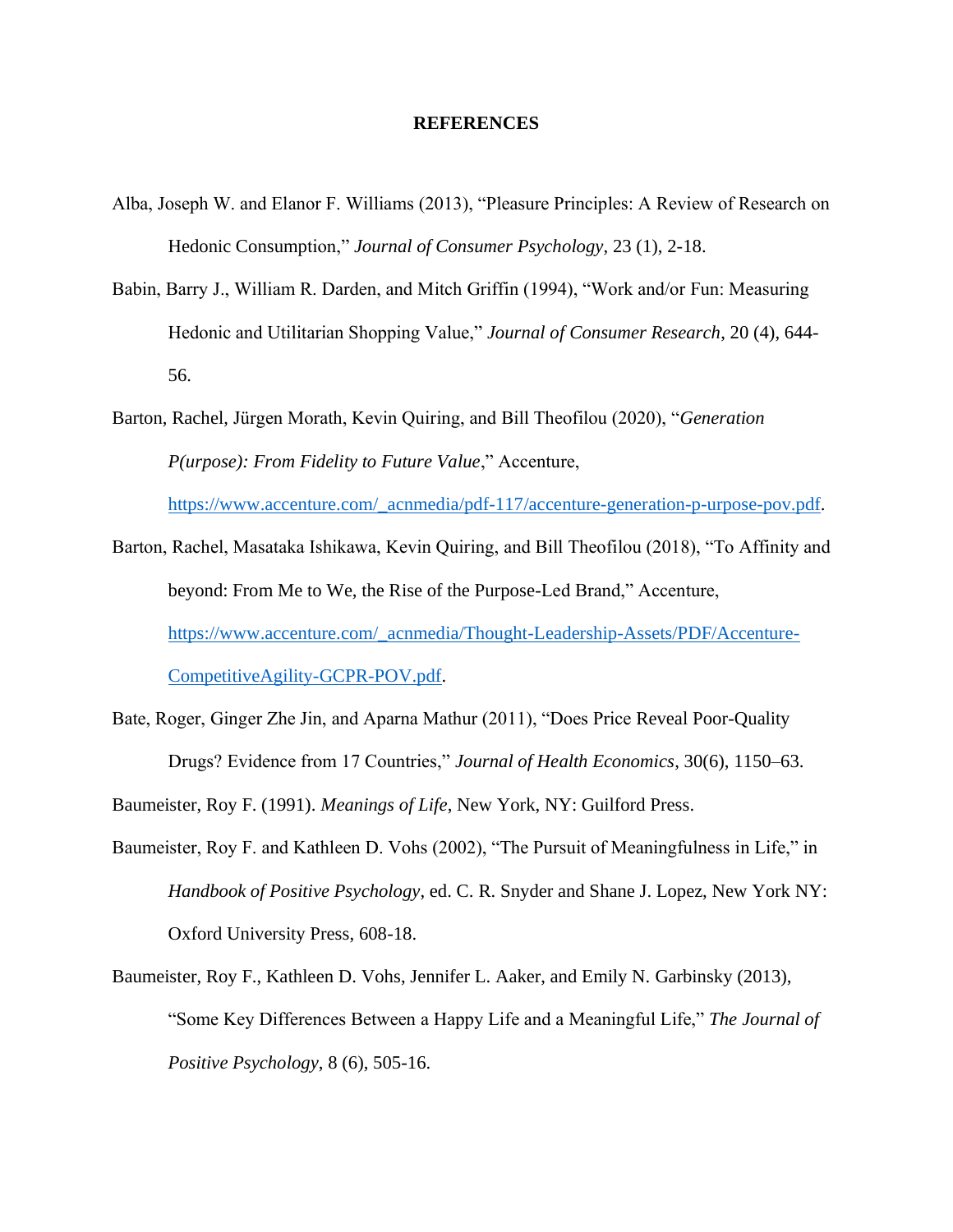- Becker, Gordon M., Morris H. Degroot, and Jacob Marschak (1964), "Measuring Utility by a Single-Response Sequential Method." *Behavioral Science* 9 (3), 226–32.
- Becker, Selwyn W., Joshua Ronen, and George H. Sorter (1974), "Opportunity Costs-An Experimental Approach," *Journal of Accounting Research*, 12 (2), 317-29.
- Belk, Russell W., Melanie Wallendorf, and John F. Sherry Jr. (1989), "The Sacred and the Profane in Consumer Behaviour: Theodicy on the Odyssey," *Journal of Consumer Research*, 16 (1), 1-38.
- Braaten, Arthur, Veronika Huta, Lorrain Tyrany, and Andrew Thompson (2019), "Hedonic and Eudaimonic Motives Toward University Studies: How They Relate to Each Other and to Well-Being Derived from School," *Journal of Positive School Psychology,* 3 (2),179-96. <https://www.journalppw.com/index.php/JPPW/article/view/123>
- Cannon, Christopher, Kelly Goldsmith, and Caroline Roux (2019), "A self‐regulatory model of resource scarcity." *Journal of Consumer Psychology* 29 (1), 104-27.
- Cavanaugh, Lisa A. (2014), "Because I (Don't) Deserve It: How Relationship Reminders and Deservingness Influence Consumer Indulgence," *Journal of Marketing Research*, 51 (2), 218-32.
- Chartrand, Tanya L., Joel Huber, Baba Shiv, and Robin J. Tanner (2008), "Nonconscious Goals and Consumer Choice," *Journal of Consumer Research*, 35(2), 189–201.
- Chen, Tao, Ajay Kalra, and Baohong Sun (2009), "Why Do Consumers Buy Extended Service Contracts?," *Journal of Consumer Research*, 36(4), 611–23.
- Dwyer, Ryan J., Elizabeth W. Dunn, and Hal E. Hershfield (2017), "Cousins or Conjoined Twins: How Different are Meaning and Happiness in Everyday Life?" *Comprehensive Results in Social Psychology*, 2 (2-3), 199-215.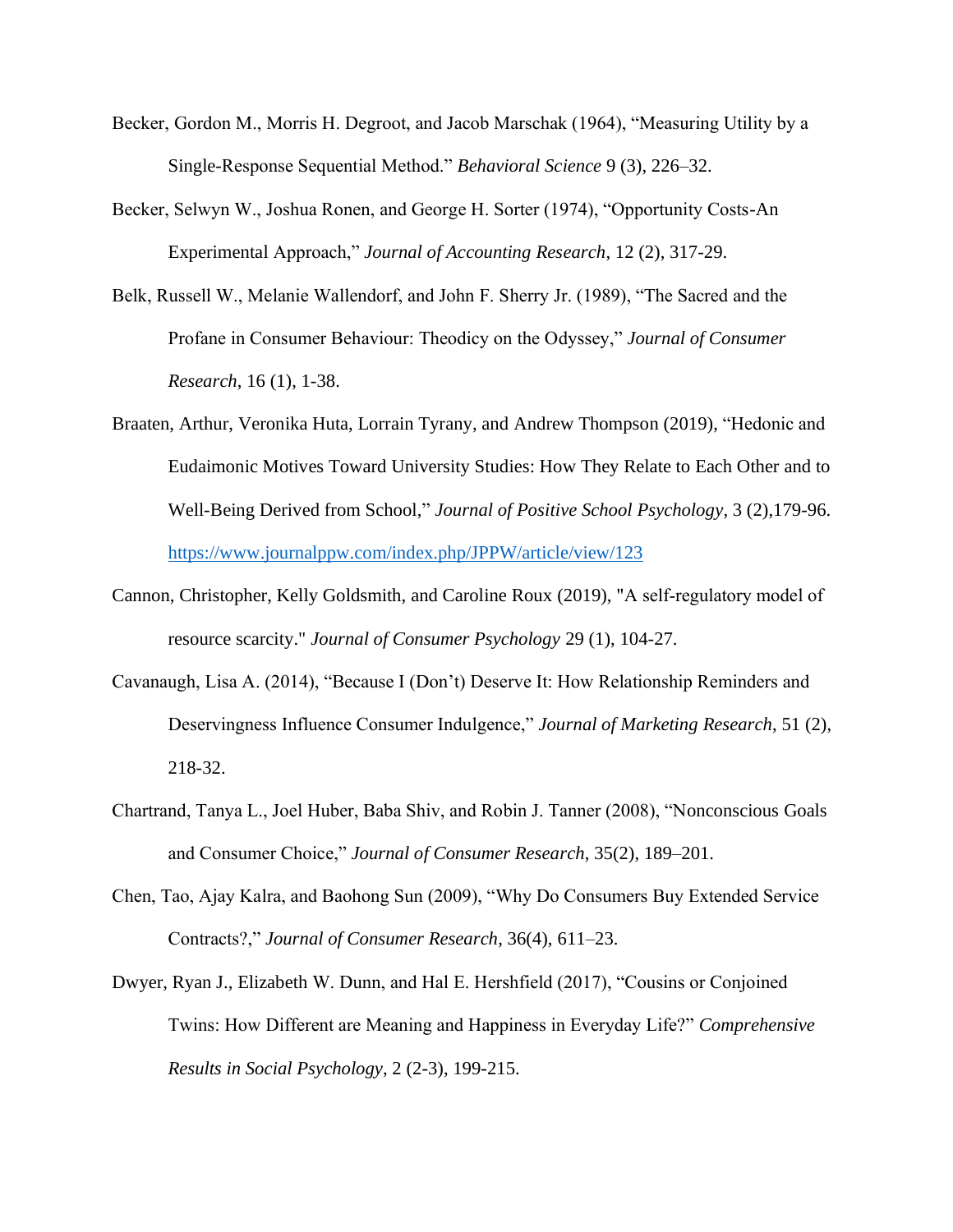- Fernbach, Philip M., Christina Kan, and John G. Lynch (2015), "Squeezed: Coping with Constraint through Efficiency and Prioritization," *Journal of Consumer Research*, 41(5), 1204–27.
- Frankl, V.E. (1963), *Man's search for meaning: an introduction to logotherapy,* Washington Square Press.
- Frederick, Shane, Nathan Novemsky, Jing Wang, Ravi Dhar, and Stephen Nowlis (2009), "Opportunity Cost Neglect," *Journal of Consumer Research,* 36 (4), 553-61.
- Friedman, Laurence A. and Bruce R. Neumann (1980), "The Effects of Opportunity Costs on Project Investment Decisions: Replication and Extension," *Journal of Accounting Research,* 18 (2), 407-19.
- Fuchs, Christoph, Martin Schreier, and Stijn M.J. Van Osselaer (2015), "The Handmade Effect: What's Love Got to Do with It?" *Journal of Marketing* 79 (2), 98–110.
- Gelles, David and David Yaffe-Bellany (2019), "Shareholder Value is no Longer Everything, Top C.E.O.s Say," *The New York Times*, August 19.
- Goldsmith, Kelly, Caroline Roux, and Anne V. Wilson (2020), "Can Thoughts of Having Less Ever Promote Prosocial Preferences? The Relationship between Scarcity, Construal Level, and Sustainable Product Adoption," *Journal of the Association for Consumer Research*, 5(1), 70–82.
- Goodman, Joseph K., Selin A. Malkoc, and Brittney L. Stephenson (2016), "Celebrate or Commemorate? A Material Purchase Advantage When Honoring Special Life Events," *Journal of the Association for Consumer Research*, 1 (4), 497-508.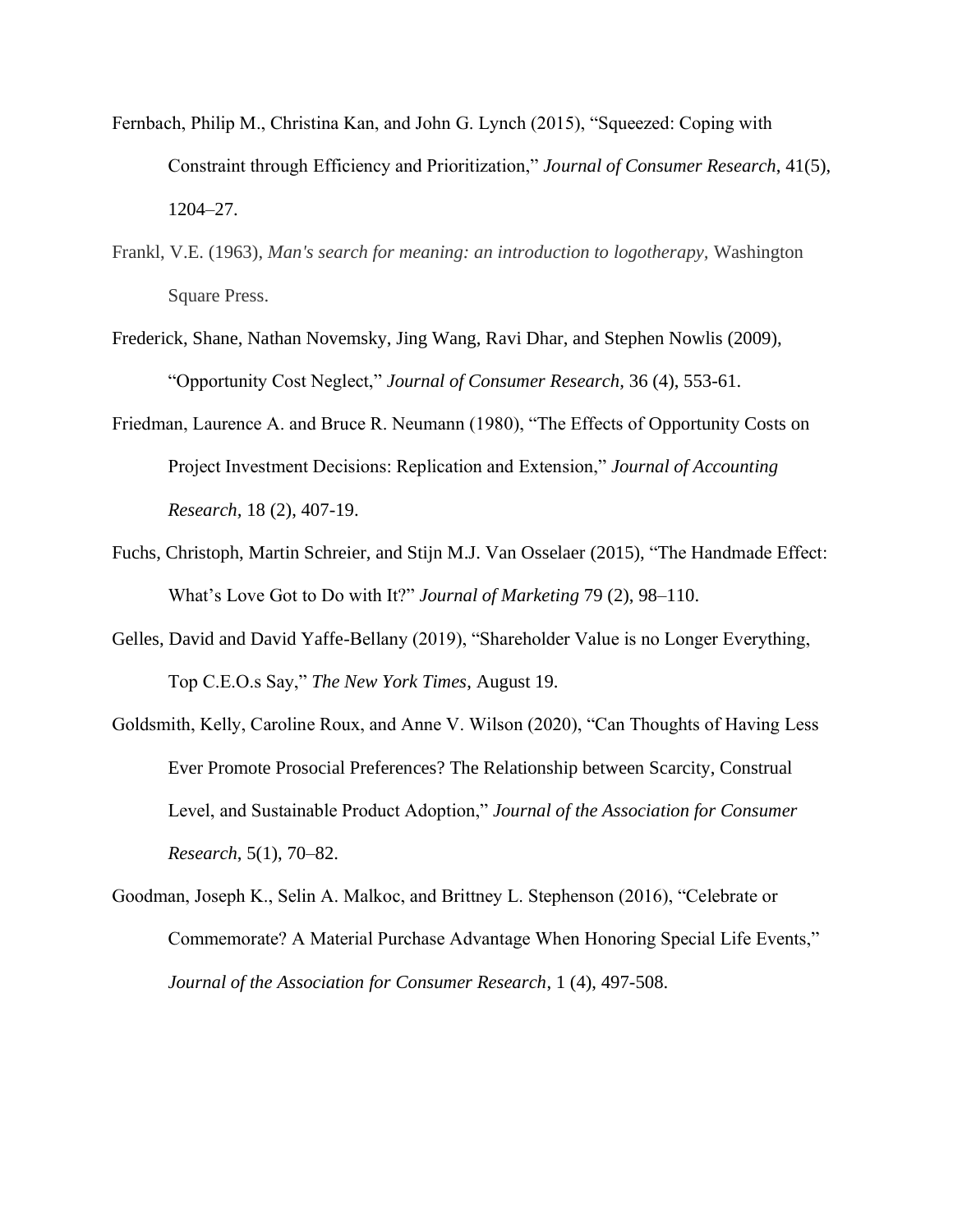- Hagtvedt, Henrik, and Vanessa M. Patrick (2009), "The Broad Embrace of Luxury: Hedonic Potential as a Driver of Brand Extendibility," *Journal of Consumer Psychology* 19 (4), 608–18.
- Hayes, Andrew F. (2017), *Introduction to Mediation, Moderation, and Conditional Process Analysis: A Regression-Based Approach*, New York, NY: Guilford Publications.
- Heintzelman, Samantha J. and Laura A. King (2014), "Life is Pretty Meaningful," *American Psychologist*, 69 (6), 561-74.
- Holbrook, Morris B., and Elizabeth C. Hirschman (1982), "The Experiential Aspects of Consumption: Consumer Fantasies, Feelings, and Fun," *Journal of Consumer Research*, 9 (2), 132-40.
- Huta, Veronika and Alan S. Waterman (2014), "Eudaimonia and its Distinction from Hedonia: Developing a Classifcation and Terminology for Understanding Conceptual and Operational Definitions," *Journal of Happiness Studies*, 15 (6), 1425-56.
- Huta, Veronika and Richard M. Ryan (2010), "Pursuing Pleasure or Virtue: The Differential and Overlapping Well-Being Benefits of Hedonic and Eudaimonic Motives," *Journal of Happiness Studies*, 11(6), 735–62.
- Janiszewski, Chris (1990), "The Influence of Print Advertisement Organization on Affect toward a Brand Name," *Journal of Consumer Research*, 17(1), 53.
- Kashdan, Todd B., Robert Biswas-Diener, and Laura A. King (2008), "Reconsidering Happiness: The Costs of Distinguishing between Hedonics and Eudaimonia," *The Journal of Positive Psychology,* 3 (4), 219–33.
- Keinan, Anat and Ran Kivetz (2011), "Productivity Orientation and the Consumption of Collectable Experiences," *Journal of Consumer Research*, 37 (6), 935-50.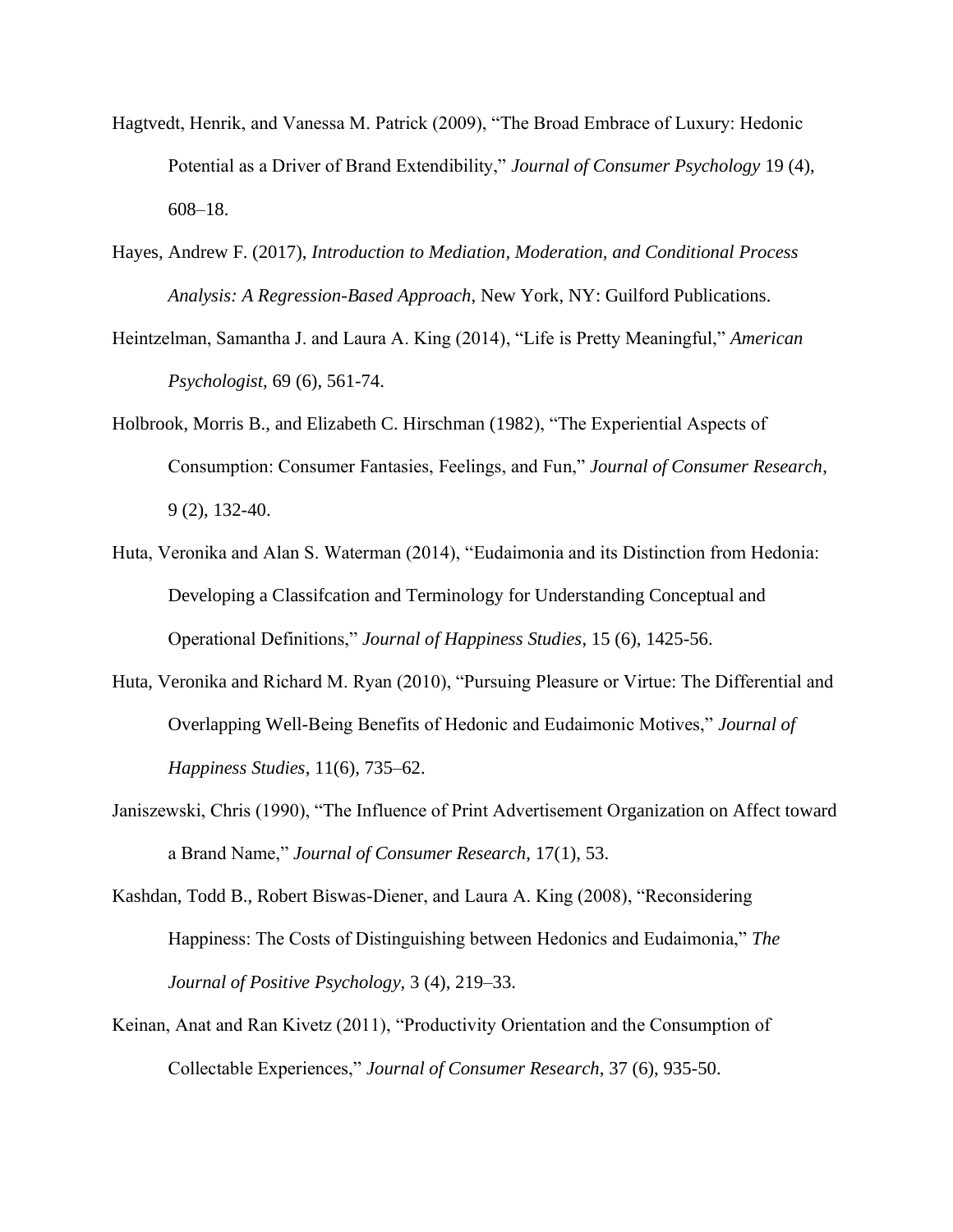- Khan, Uzma, Ravi Dhar, and Klaus Wertenbroch (2005), "A Behavioral Decision Theory Perspective on Hedonic and Utilitarian Choice," In *Inside Consumption Consumer Motives, Goals, and Desires*, ed. Mick Ratneshwar, David Glen, London: Routledge, 144-63.
- Kim, Jinhyung, Pyungwon Kang, and Incheol Choi (2014), "Pleasure Now, Meaning Later: Temporal Dynamics Between Pleasure and Meaning," *Journal of Experimental Social Psychology,* 55 (11), 262-70.
- King, Laura A. and Joshua A. Hicks (2021), "The Science of Meaning in Life," *Annual Review of Psychology*, 72(1), 561–84.
- King, Laura A., Joshua A. Hicks, Jennifer L. Krull, and Amber K. Del Gaiso (2006), "Positive Affect and the Experience of Meaning in Life," *Journal of Personality and Social Psychology*, 90 (1), 179–96.
- Kruglanski, Arie W., James Y. Shah, Ayelet Fishbach, Ron Friedman, Woo Young Chun, and David Sleeth-Keppler (2002), "A Theory of Goal Systems," in *Advances in Experimental Social Psychology*, Elsevier, 331–78,

[https://linkinghub.elsevier.com/retrieve/pii/S0065260102800089.](https://linkinghub.elsevier.com/retrieve/pii/S0065260102800089)

- Larrick, Richard P., Richard E. Nisbett, and James N. Morgan (1993), "Who Uses the Cost-Benefit Rules of Choice? Implications for the Normative Status of Microeconomic Theory," *Organizational Behaviour and Human Decision Processes*, 56 (3), 331-47.
- Legrenzi, Paolo, Vittorio Girotto, and Philip N. Johnson-Laird (1993), "Focussing in Reasoning and Decision Making," *Cognition*, 49 (1-2), 37-66.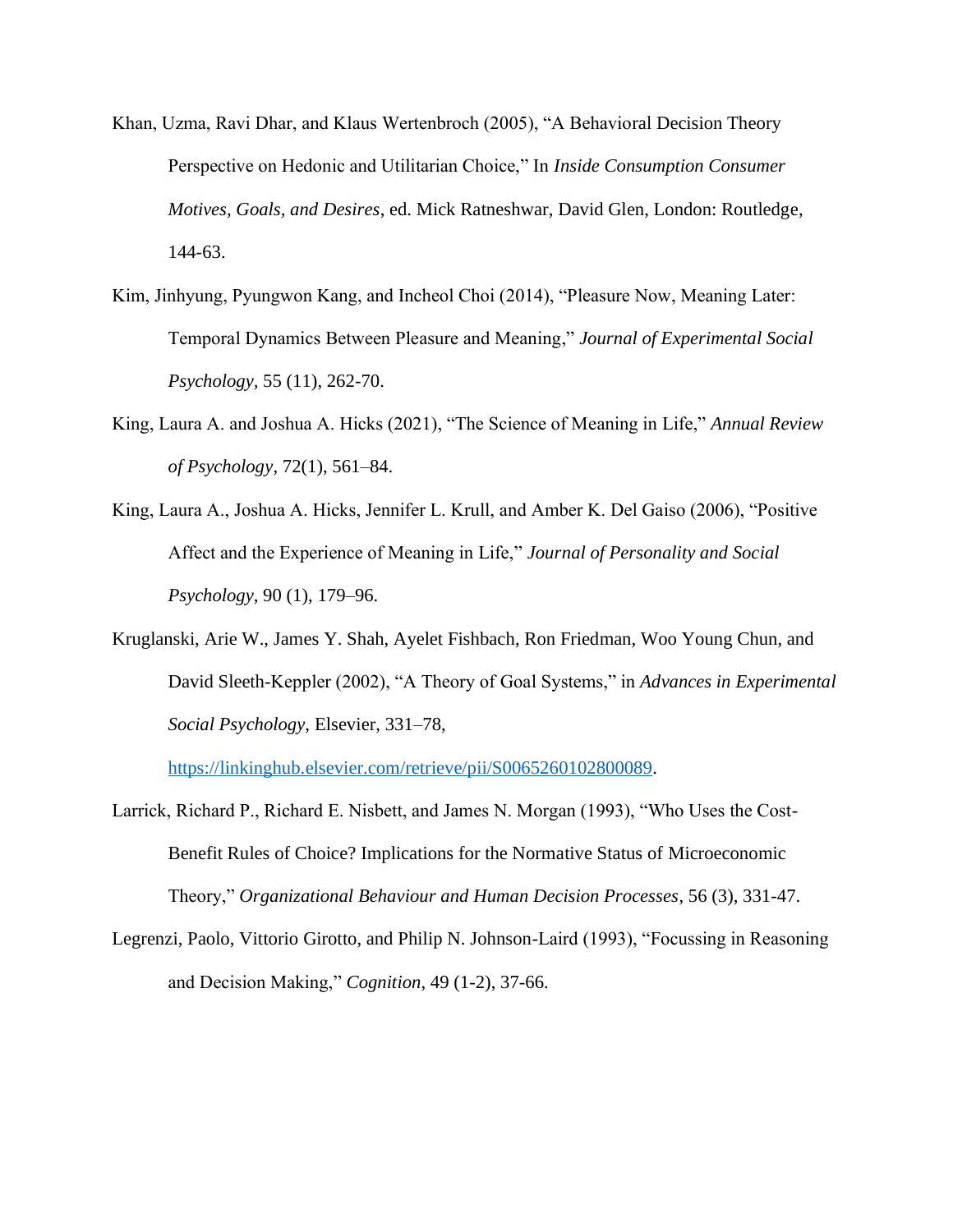- Lynch Jr., John G., Richard G. Netemeyer, Stephen A. Spiller, and Alessandra Zammit (2010), "A Generalization Scale of Propensity to Plan: The Long and the Short of Planning for Time and for Money," *Journal of Consumer Research*, 37 (1), 108-28.
- Malkoc, Selin A., and Gal Zauberman, (2018), "Psychological Analysis of Consumer Intertemporal Decisions," *Consumer Psychology Review* 2(1), 97-113.
- Martela, Frank and Michael F. Steger (2016), "The Three Meanings of Meaning in Life: Distinguishing Coherence, Purpose, and Significance," *The Journal of Positive Psychology*, 11(5), 531–45.
- Maslow, Abraham H. (1943), "A Theory of Human Motivation," *Psychological Review*, 50 (4), 370-96.
- McGraw, A. Peter, Derick F. Davis, Sydney E. Scott, and Philip E. Tetlock (2016), "The Price of Not Putting a Price on Love." *Judgement and Decision Making* 11 (1), 40–7.
- McGregor, Ian and Brian R. Little (1998), "Personal Projects, Happiness, and Meaning: On Doing Well and Being Yourself.," *Journal of Personality and Social Psychology*, 74(2), 494–512.
- Muraven, Mark, Dikla Shmueli, and Edward Burkley (2006), "Conserving Self-Control Strength," *Journal of Personality and Social Psychology,* 91 (3), 524-37.
- Nowlis, Stephen M., Barbara E. Kahn, and Ravi Dhar (2002), "Coping with Ambivalence: The Effect of Removing a Neutral Option on Consumer Attitude and Preference Judgements," *Journal of Consumer Research*, 29 (3), 319-34.
- Oishi, Shigehiro and Ed Diener (2014), "Residents of Poor Nations Have a Greater Sense of Meaning in Life Than Residents of Wealthy Nations," *Psychological Science*, 25(2), 422–30.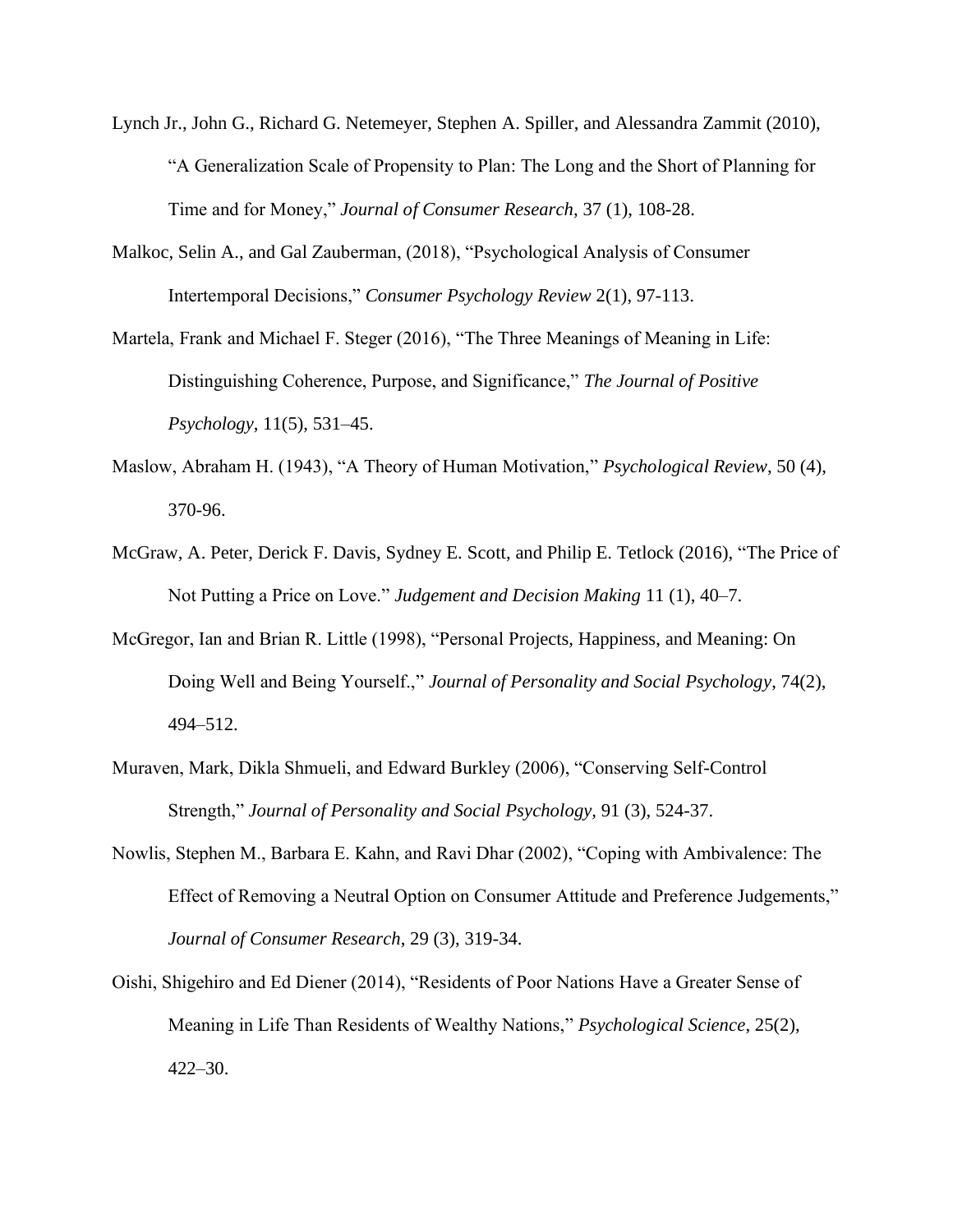- Percival Carter, Erin and Lawrence Williams (2017), "Meaningful Consumption Provides Long Lasting Benefits at a High Cost," in *NA – Advances in Consumer Research*, Vol. 45, ed. Ayelet Gneezy, Vladas Griskevicius, and Patti Williams, Duluth, MN: Association for Consumer Research, 63-7.
- Richins, Marsha L. (2004), "The Material Values Scale: Measurement Properties and Development of a Short Form," *Journal of Consumer Research,* 31 (1), 209-19.
- Routledge, Clay, Jamie Arndt, Tim Wildschut, Constantine Sedikides, Claire M. Hart, Jacob Juhl, Ad J. J. M. Vingerhoets, and Wolff Schlotz (2011), "The Past Makes the Present Meaningful: Nostalgia as an Existential Resource.," *Journal of Personality and Social Psychology*, 101(3), 638–52.
- Roux, Caroline, Kelly Goldsmith, and Andrea Bonezzi (2015), "On the Psychology of Scarcity: When Reminders of Resource Scarcity Promote Selfish (and Generous) Behavior," *Journal of Consumer Research,* 42 (4), 615-31.
- Rudd, Melanie, Rhia Catapano, and Jennifer Aaker (2019), "Making Time Matter: A Review of Research on Time and Meaning," *Journal of Consumer Psychology*, 29 (4), 680-702.
- Russell, Cristel A. and Sidney J. Levy (2012), "The Temporal and Focal Dynamics of Volitional Reconsumption: A Phenomenological Investigation of Repeated Hedonic Experiences," *Journal of Consumer Research*, 39 (2), 341-59.
- Ryan, Richard M. and Edward L. Deci (2001), "On Happiness and Human Potentials: A Review of Research on Hedonic and Eudaimonic Well-Being," *Annual Review of Psychology*, 52 (1), 141-66.
- Schmitt, Bernd, J. Joško Brakus, and Lia Zarantonello (2015), "From Experimental Psychology to Consumer Experience," *Journal of Consumer Psychology,* 25 (1), 166-71.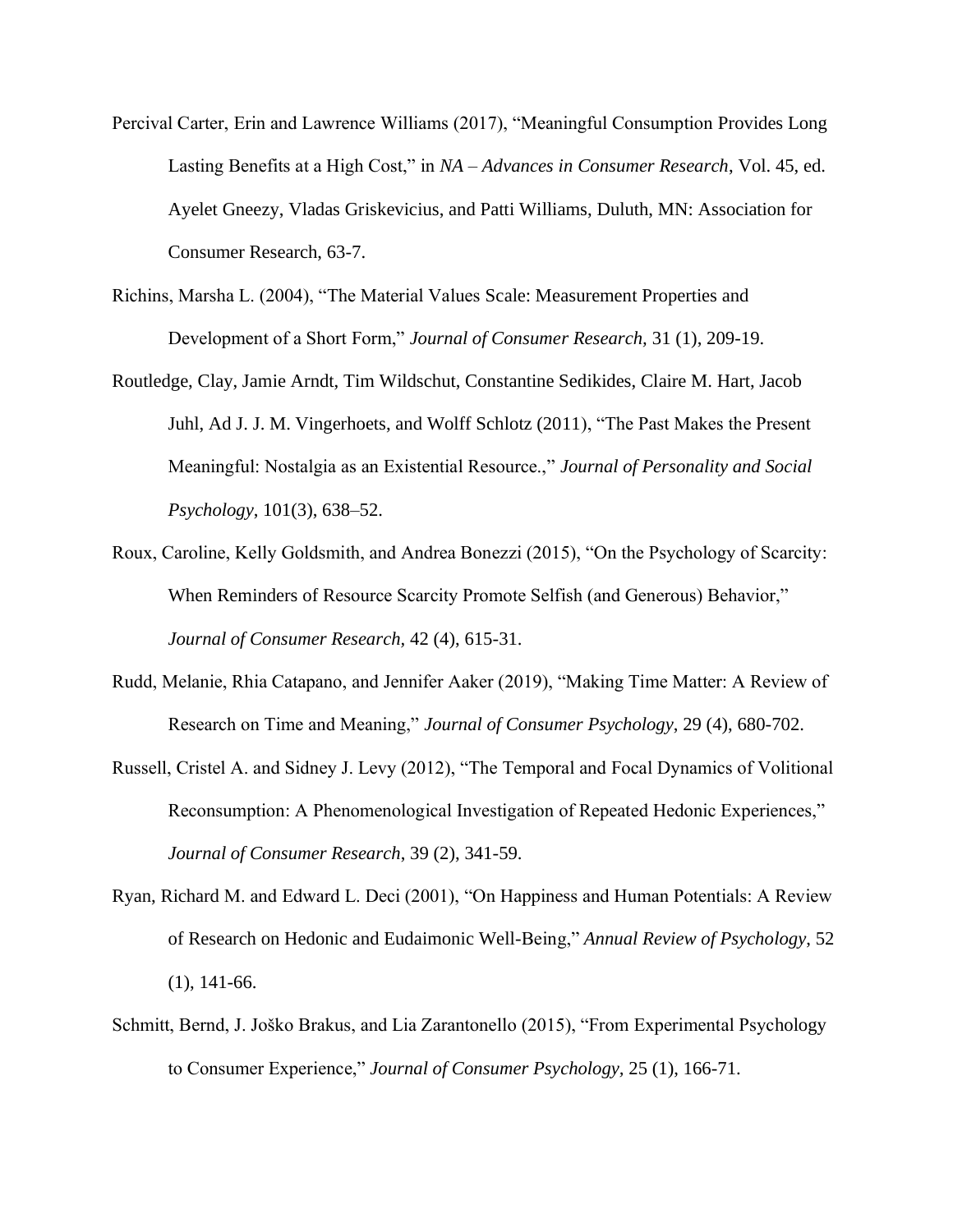- Seligman, M. E. P. (2011), *Flourish: A visionary new understanding of happiness and wellbeing,* Free Press.
- Spencer, Steven J., Mark P. Zanna, and Geoffrey T. Fong (2005), "Establishing a Causal Chain: Why Experiments Are Often More Effective than Mediational Analyses in Examining Psychological Processes." *Journal of Personality and Social Psychology* 89 (6), 845–51.
- Spiller, Stephen A. (2011), "Opportunity Cost Consideration," *Journal of Consumer Research*, 38 (4), 595-610.
- Steger, Michael F. (2012), "Making Meaning in Life," *Psychological Inquiry*, 23 (4), 381-5.
- Steger, Michael F., Patricia Frazier, Shigehiro Oishi, and Matthew Kaler (2006), "The Meaning in Life Questionnaire: Assessing the Presence of and Search for Meaning in Life," *Journal of Counselling Psychology*, 53 (1), 80-93.
- Strahilevitz, M (1999), "The Effects of Product Type and Donation Magnitude on Willingness to Pay More for a Charity-Linked Brand," *Journal of Consumer Psychology*, 8(3), 215–41.
- Stuppy, Anika, Nicole L. Mead, and Stijn M. J. van Osselaer (2020), "I Am, Therefore I Buy: Low Self-Esteem and the Pursuit of Self-Verifying Consumption," *Journal of Consumer Research*, 46 (5), 956-73.
- Sudbury-Riley, Lynn and Florian Kohlbacher (2016), "Ethically Minded Consumer Beahviour: Scale Review, Development, and Validation," *Journal of Business Research,* 69 (8), 2697-710.
- Sun, Jennifer J., Silvia Bellezza, and Neeru Paharia (2021), "Buy Less, Buy Luxury: Understanding and Overcoming Product Durability Neglect for Sustainable Consumption," *Journal of Marketing*, 85(3), 28–43.